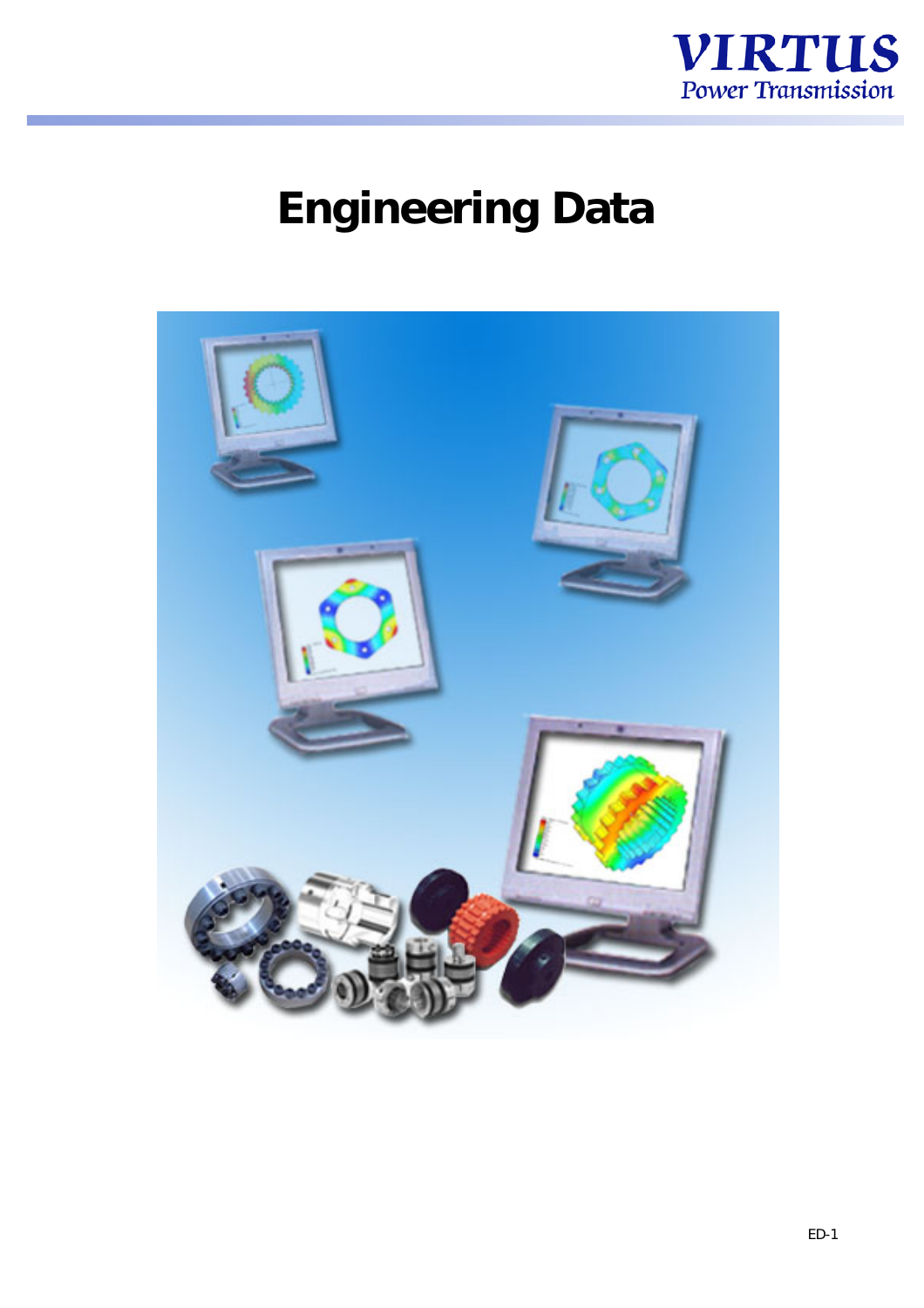## **Glossary of Terms**

**Angular Misalignment** - A measure of the angle between two shafts. The angle of error between two shafts is the amount of angular misalignment.

**Axial Misalignment** - A change in the gap between the shaft ends from their position when the coupling was installed. Also called end float.

Backlash - The amount of free movement between two rotating mating parts. from one end of a shaft to the next is greater than the distance between a If one half of an elastomeric coupling or universal joint is held rigid, the other half can be turned a slight amount. The freedom of movement, or looseness, is the backlash and may be expressed in degrees, or in thousandths of an inch. Backlash is not the same as stiffness or windup.

**Donut** - The elastomeric element in Centaflex and Saga couplings.

**Drop out** - The spacer coupling is often referred to as a dropout coupling. The dropout section is the portion that fits between the coupling hubs and is approximately equal in length to the space between shaft ends. It can be removed or "dropped-out" without disturbing the driving or driven equipment.

**Elastomer** - Resilient materials through which the power is transmitted. They are in some way attached or mated to the coupling halves. They are usually made of rubber, synthetic rubber, or plastic materials.

**Flex Links** - Metallic, flexible members of "all metal" couplings such as Deltaflex which take the place of elastomeric elements. Power is transmitted through these metallic members and they provide for angular, and sometimes parallel, misalignment.

**Inserts** - The elastomeric flexing element of the coupling. An insert may be referred to as a spider, load cushion, sleeve, donut or elastomer depending on the function or history of the product line.

**Load Cushion** - Rectangular blocks made of synthetic rubber and certain plastics, which are the elastomeric element in type 'C' and 'H' Jaw couplings.

**Open Center** - A type of spider with a hole in the middle that allows the shafts of the driver and driven to be positioned within a short distance.

**Parallel Misalignment** - A measure of the offset between two shafts. Catalog information shows the angular and parallel misalignment tolerable in each coupling group. Both extremes should not exist if the alignment is within the bounds stated.

**RSB** - Rough Stock Bore, also called pre-bore.

**Runout** - A measure of the amount that a cylindrical body is off its true center. When a coupling half is rotated on its shaft, the outside diameter of the coupling may be slightly "off to one side". A dial indicator, which measures movement in thousandths of an inch, is used to measure runout. Runout or eccentricity is expressed as Total Indicator Reading (TIR).

**Sleeve** - The elastomeric element in VIRTUS ES type couplings. This term is also used to describe the flexible element which contains the internal teeth on a Gear coupling. This type of sleeve is either continuous or flanged.

**Spacer** - The portion of a flexible coupling or U-joint which spans the gap between ends of the shafts. Spacer couplings are used when the distance normal coupling spacing. The "normal" spacing of shafts when a jaw type coupling is used is approximately equal to the thickness of a spider or length of the jaw. Special "spacers" may be used when the shaft spacing cannot be bridged by a standard coupling.

**Spider** - The elastomeric element of a flexible coupling, usually with 4 or 6 "legs".

**Standards** - Tolerances set by a variety of organizations around the world, such as:

> **ANSI** - American National Standards Institute **ASME** - American Society of Mechanical Engineers **SAE** - Society of Automotive Engineers **DIN** - Deutsche Industrial Normen **JIS** - Japanese Industrial Standard **AGMA** - American Gear Manufacturers Association **NEMA** - National Electric Manufacturers Association **IEC** - International Electrical Code

**Tightening Torque** - The torque required to properly seat a set screw, cap screw or bolt in an assembly of any kind. Applied to a set screw, for example, it is the force applied to the wrench multiplied by the approximate length of the wrench in inches or feet. Catalog and instruction sheet values for tightening torque are provided for most VIRTUS products.

**Tolerances** - The allowable variation in nominal dimensions specified. For example the tolerance in a bore may be plus .001 ( One thousandths of an inch.) If the nominal bore is .875 (7/8 ) and the tolerance of .001 is added, then:

> +.001 .876

.875

Thus the allowable dimension of the bore would be .875 /.876 .

**Torsional Stiffness** - A measure of the torque required to create an amount of deflection about the coupling axis of rotation. It may be visualized as a twisting action. It is most obvious in couplings which transfer torque through rubber or plastic elements; although, "all metal" couplings such as Deltaflex or gear couplings also twist under applied torque. Stiffness is expressed in in-lb/radian.

**Windup** - The amount of twist of the coupling measured as an angle per unit of torque.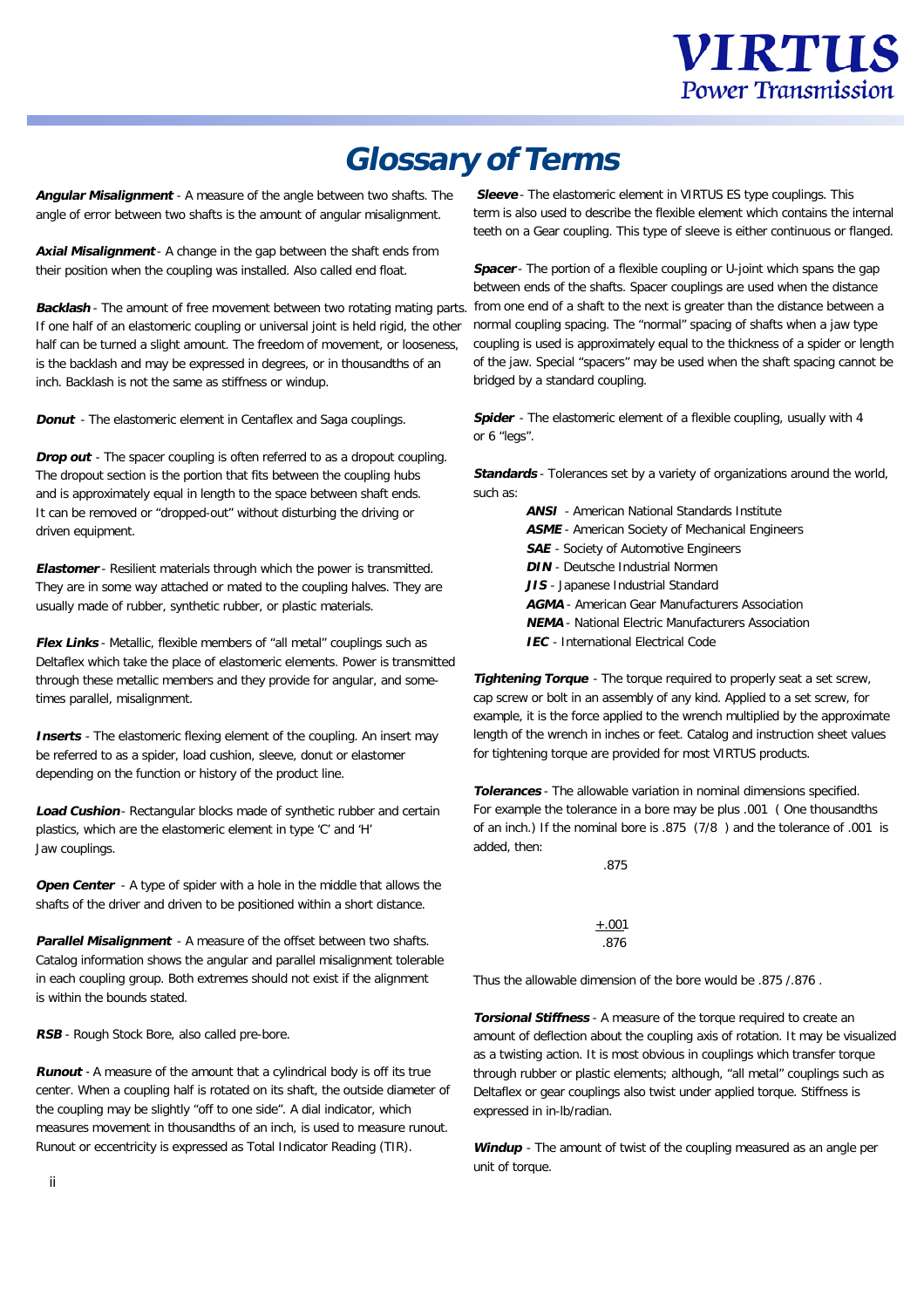

## **Drawing Notations**

For all VIRTUS dimensional drawings.

| <b>Description</b>                 | <b>Symbol</b> | <b>Description</b>       | <b>Symbol</b> |
|------------------------------------|---------------|--------------------------|---------------|
| Axial Play/End Float               | AP            | Length                   | L             |
| <b>Bolt Circle Diameter</b>        | <b>BC DIA</b> | Sleeve Length            | LS            |
| <b>Between Shaft Ends</b>          | BSE           | Length thru Bore         | <b>LTB</b>    |
| <b>Clearance to Align Coupling</b> | <b>CAC</b>    | <b>Overall Length</b>    | <b>OAL</b>    |
| <b>Counter Bore Diameter</b>       | <b>CBD</b>    | <b>Outer Diameter</b>    | <b>OD</b>     |
| <b>Collar Diameter</b>             | CD            | Projection               | P             |
| <b>Continuous Sleeve Length</b>    | <b>CDL</b>    | <b>Removal Clearance</b> | $\mathbf R$   |
| Clearance                          | <b>CL</b>     | <b>Ring Diameter</b>     | <b>RD</b>     |
| <b>Diameter</b>                    | D             | <b>Spacer</b>            | S             |
| <b>Counter Bore Depth</b>          | DC            | <b>Sleeve Diameter</b>   | <b>SD</b>     |
| <b>Face to Face</b>                | F             | <b>Screw Locations</b>   | <b>SL</b>     |
| <b>Flange Diameter</b>             | <b>FD</b>     | <b>Spacer Thickness</b>  | <b>ST</b>     |
| Flange Length                      | FL            | <b>Screw Size</b>        | т             |
| <b>Floating Shaft Length</b>       | FSL           | <b>Taper Bore</b>        | TB            |
| Gap                                | G             | <b>Thickness</b>         | <b>TH</b>     |
| <b>Hole Size</b>                   | H             | <b>Taper Length</b>      | TL            |
| <b>Hub Diameter</b>                | HD            | <b>Tooth Spacing</b>     | <b>TS</b>     |
| <b>Hub Length</b>                  | HL            | <b>Tooth Width</b>       | TW            |
| Height                             | HT            | Width                    | W             |
| <b>Inner Diameter</b>              | ID            |                          |               |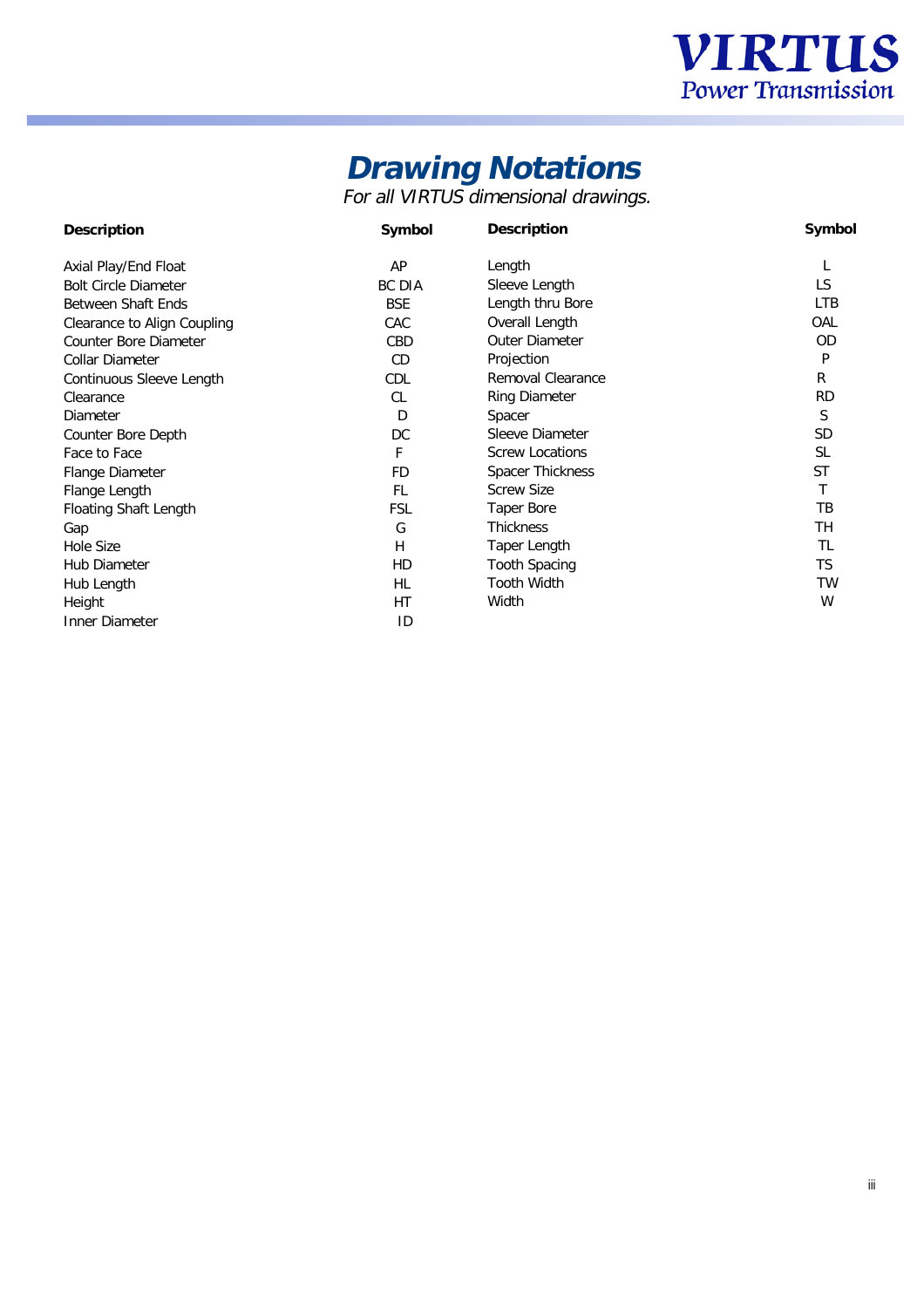

## **IMPORTANT SAFETY INSTRUCTIONS**



■ When using VIRTUS products, you must follow these instructions and take the following precautions. Failure to do so may cause the power transmission product to break and parts to be thrown with sufficient force to cause severe injury or death.

> -Refer to this VIRTUS Catalog for proper selection, sizing, horsepower, torque range, and speed range of power transmission products, including elastomeric elements for couplings. Follow the installation instructions included with the product, and in the individual product catalogs for proper installation of power transmission products. Do not exceed catalog ratings.

> -During start up and operation of power transmission product, avoid sudden shock loads. Coupling assembly should operate quietly and smoothly. If coupling assembly vibrates or makes beating sound, shut down immediately, and recheck alignment. Shortly after initial operation and periodically thereafter, where applicable, inspect coupling assembly for: alignment, wear of elastomeric element, bolt torques, and flexing elements for signs of fatigue. Do not operate coupling assembly if alignment is improper, or where applicable, if elastomeric element is damaged, or worn to less than 75% of its original thickness.

> -For variable speed drives, variable speed pulley rim speeds must never exceed 10,500 feet per minute. Companion pulley speeds beyond the ratings contained in this catalog are not recommended. For Fixed Center Drives, do not start until a torque arm bracket is installed. Failure to install torque arm bracket will cause torque arm to rotate rapidly and may cause severe injury from moving parts. Do not attempt to disassemble spring loaded pulley because parts may be thrown with sufficient force to cause injury or death.

- Do not use any of these power transmission products for elevators, man lifts, or other devices that carry people. If the power transmission product fails, the lift device could fall resulting in severe injury or death.
- For all power transmission products, you must install suitable guards in accordance with OSHA and American Society of Mechanical Engineers Standards. Do not start power transmission product before suitable guards are in place. Failure to properly guard these products may result in severe injury or death from personnel contacting moving parts or from parts being thrown from assembly in the event the power transmission product fails.
- If you have any questions, contact the VIRTUS Engineering.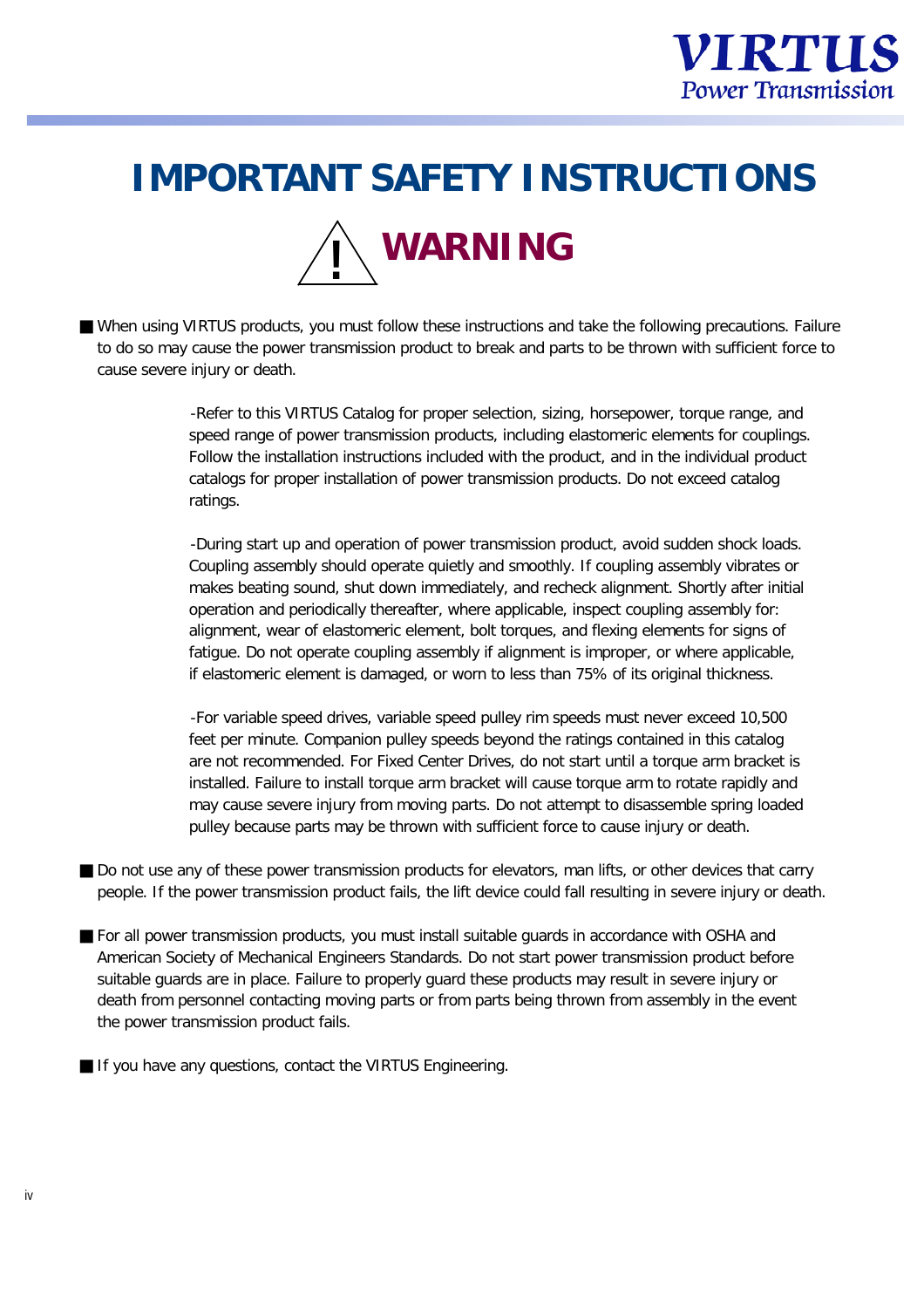

## **Couplings Preselection Comparisons**

|                                                                      |                                                           | <b>COUPLING TYPE</b>                                      |                                                           |                                                           |                                                                      |                                                           |                                                 |                                                           |                                                           |                                                          |                                                           |                                                 |
|----------------------------------------------------------------------|-----------------------------------------------------------|-----------------------------------------------------------|-----------------------------------------------------------|-----------------------------------------------------------|----------------------------------------------------------------------|-----------------------------------------------------------|-------------------------------------------------|-----------------------------------------------------------|-----------------------------------------------------------|----------------------------------------------------------|-----------------------------------------------------------|-------------------------------------------------|
| <b>Selection Criterion</b>                                           | <b>JAW</b>                                                | <b>ES</b>                                                 | <b>MINIATURE</b><br>(Beam)                                | <b>NYLON</b><br><b>SLEEVE</b><br><b>GEAR</b>              | <b>GEAR</b>                                                          | <b>GRID</b>                                               | <b>DISC</b>                                     | <b>DELTAFLEX</b>                                          | <b>UNIFLEX</b>                                            | <b>CENTAFLEX</b><br>(Donut)                              | <b>SAGA</b>                                               | <b>UNIVERSAL</b><br><b>JOINTS</b>               |
| <b>Shaft Size Range</b><br>-inch<br>(MM)                             | $.125$ to<br>7.00<br>(4 to 178)                           | .375 to<br>5.50<br>(9 to 140)                             | $.125$ to<br>.50<br>(3 to 12)                             | .313 to<br>1.625<br>(8 to 41)                             | .625 to<br>54.0<br>$(15$ to<br>1372)                                 | .500 to<br>16.313<br>(14 to<br>414)                       | 0 <sub>to</sub><br>15.94                        | .438 to<br>5<br>(0 to 400) (11 to 127)                    | $.125$ to<br>1.50<br>(3 to 38)                            | .31 to<br>5.00<br>(7 to 130)                             | 1.188 to<br>4.750<br>(30 to<br>120.65)                    | .250 to<br>2.00<br>(6 to 50)                    |
| <b>Torque Range</b><br>$-in-lbs.$<br>(Nm)                            | 3.5 <sub>to</sub><br>170,000<br>(10.4)<br>19,209)         | 60 to<br>72,480<br>$(6.78)$ to<br>8,189)                  | 1.35 to<br>16.5<br>(0.2)<br>1.9)                          | 162 to<br>1,420<br>(18 <sub>to</sub><br>160)              | 2,520 to<br>54,390,000 2,700,000<br>(284 to<br>$ 6, 144, 982\rangle$ | 422 to<br>(48 <sub>to</sub><br>306,000)                   | 504 to<br>7,699,500<br>$(57)$ to<br>870,000)    | 750 to<br>33,000<br>(84 to<br>3,728                       | 18 <sub>to</sub><br>1,890<br>(2 <sub>to</sub> )<br>213.5) | 88 to<br>44,200<br>(10 to<br>5,000                       | 350 to<br>20,000<br>(40 to<br>22.60)                      | 110 to<br>65,400<br>(12 to<br>7,389)            |
| Maximum Angular<br>Misalignment<br><b>Capability (Degrees)</b>       | 1° to 1.3°                                                | $1^{\circ}$                                               | $5^{\circ}$                                               | $3°$ to $5°$                                              | $1.5^\circ$                                                          | $.25^{\circ}$                                             | $.15^{\circ}$                                   | $6^{\circ}$                                               | $4.5^\circ$                                               | $3^{\circ}$                                              | $3^\circ$                                                 | $25^{\circ}$                                    |
| <b>Temperature Range</b><br>(std. element)                           | $-40^\circ$ to<br>212°F<br>$(-40° to$<br>$100^{\circ}$ C) | $-30^\circ$ to<br>275°F<br>$(-34° to$<br>$135^{\circ}C$ ) | $-40^\circ$ to<br>200°F<br>$(-40°)$ to<br>$93^{\circ}$ C) | $-13^\circ$ to<br>150°F<br>$(-25°)$ to<br>$66^{\circ}$ C) | $-40^\circ$ to<br>225°F<br>$(-40°)$ to<br>$107^{\circ}$ C)           | $-40^\circ$ to<br>250°F<br>$(-40° to$<br>$121^{\circ}$ C) | $-40^\circ$ to<br>536°F<br>$(-40° to$<br>280°C) | $-40^\circ$ to<br>300°F<br>$(-40° to$<br>$149^{\circ}$ C) | $-40^\circ$ to<br>250°F<br>$(-40° to$<br>$121^{\circ}C$   | $-40^\circ$ to<br>194°F<br>$(-40° to$<br>$90^{\circ}$ C) | $-60^\circ$ to<br>200°F<br>$(-50°)$ to<br>$93^{\circ}$ C) | $-40^\circ$ to<br>225°F<br>$(-40° to$<br>107°C) |
| <b>Reactionary Loads</b><br>due to Misalignment<br>(Low-Medium-High) | Medium                                                    | Low                                                       | Low                                                       | Medium                                                    | Medium                                                               | Medium                                                    | Low                                             | Low                                                       | Low                                                       | Medium                                                   | Low                                                       | High                                            |
| Torque to O.D.<br>Capability                                         | Good                                                      | Fair                                                      | Poor                                                      | Fair                                                      | Excellent                                                            | Good                                                      | Excellent                                       | Good                                                      | Fair                                                      | Good                                                     | Fair                                                      | Excellent                                       |
| <b>Speed Capability</b>                                              | Good                                                      | Fair                                                      | Good                                                      | Fair                                                      | Excellent                                                            | Good                                                      | Excellent                                       | Fair                                                      | Good                                                      | Fair                                                     | Good                                                      | Fair                                            |
| <b>Torsional Stiffness</b><br>(Low-Medium-High)                      | Low                                                       | Low                                                       | Medium                                                    | High                                                      | High                                                                 | Medium                                                    | High                                            | High                                                      | Medium                                                    | Low                                                      | Low                                                       | High                                            |
| Ease of Installation/<br>Maintenance                                 | Excellent                                                 | Excellent                                                 | Excellent                                                 | Excellent                                                 | Fair                                                                 | Fair                                                      | Fair                                            | Fair                                                      | Excellent                                                 | Fair                                                     | Good                                                      | Fair                                            |
| Chemical<br>Resistance                                               | Good                                                      | Good                                                      | Excellent                                                 | Good                                                      | Fair                                                                 | Fair                                                      | <b>Excellent</b>                                | Excellent                                                 | Excellent                                                 | Fair                                                     | Fair                                                      | Fair                                            |
| Adaptable to<br><b>Several Designs</b>                               | Excellent                                                 | Excellent                                                 | Poor                                                      | Poor                                                      | Excellent                                                            | Good                                                      | Excellent                                       | Good                                                      | Fair                                                      | Good                                                     | Good                                                      | Good                                            |
| <b>Damping Capacity</b>                                              | Good                                                      | Excellent                                                 | Poor                                                      | Poor                                                      | Poor                                                                 | Good                                                      | Poor                                            | Poor                                                      | Poor                                                      | Excellent                                                | Excellent                                                 | Poor                                            |

Excellent, Good, Fair, and Poor are relative ratings.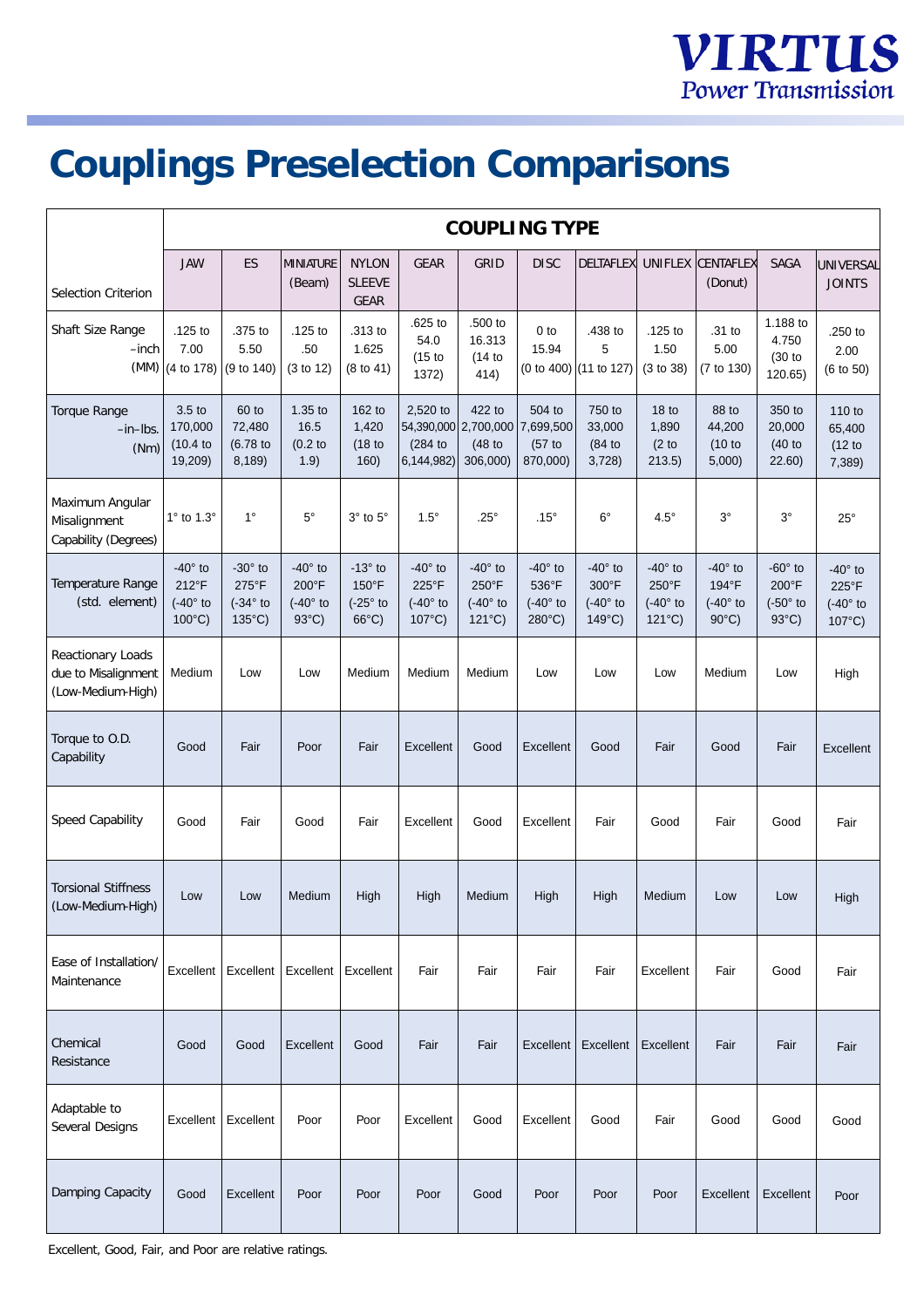

#### **A Brief Tutorial on Misalignment**

The function of a coupling is to connect driving and driven equipment. In addition, a coupling serves to protect costly equipment from the effects of misalignment, shock loads, vibration and shaft end float. Of these factors, the most common is misalignment and end float (also known as axial misalignment).

Misalignment is a condition created by two shafts whose axes are not in the same straight line. There are three forms of misalignment: parallel, angular, or the combination of the two. End float is the relative motion of two shaft ends.

Parallel misalignment occurs when the axes of the connected shafts are parallel, but not in the same straight line (fig. 1). Angular misalignment occurs when the axes of the shafts intersect at the center point of the coupling (fig. 2). End float occurs when one shaft moves along it's axis relative to the other shaft. (fig. 3)

Misalignment can result from a combination of manufacturing tolerances, poor installation practices, thermal growth or shrinkage, foundation movement, and/or component wear. The combination of angular and parallel misalignment within a system may be more detrimental to the coupling and equipment than either of the individual misalignment. Axial misalignment- result of either thrust loads, reaction loads, or heat generated movement - compounds the problem. Understanding the amount of misalignment that the coupling must handle or installing a coupling where it exceeds a maximum rated misalignment can result in premature coupling failure and/or significant equipment damage.

#### **Misalignment and Coupling Failure**

The life expectancy of a coupling is affected by the degree of misalignment. The larger the misalignment, the shorter the life of the coupling as shown in fig.5. Misalignment may causes heat generation, fatigue, and an increase in wear in bearings of the drive and driven components.





LIFE VERSUS MISALIGNMENT WARNING FIGURE 5



You must refer to page iv for Important Safety Instructions and Precautions for the selection and use of these products. Failure to follow the instructions and precautions can result in severe injury or death.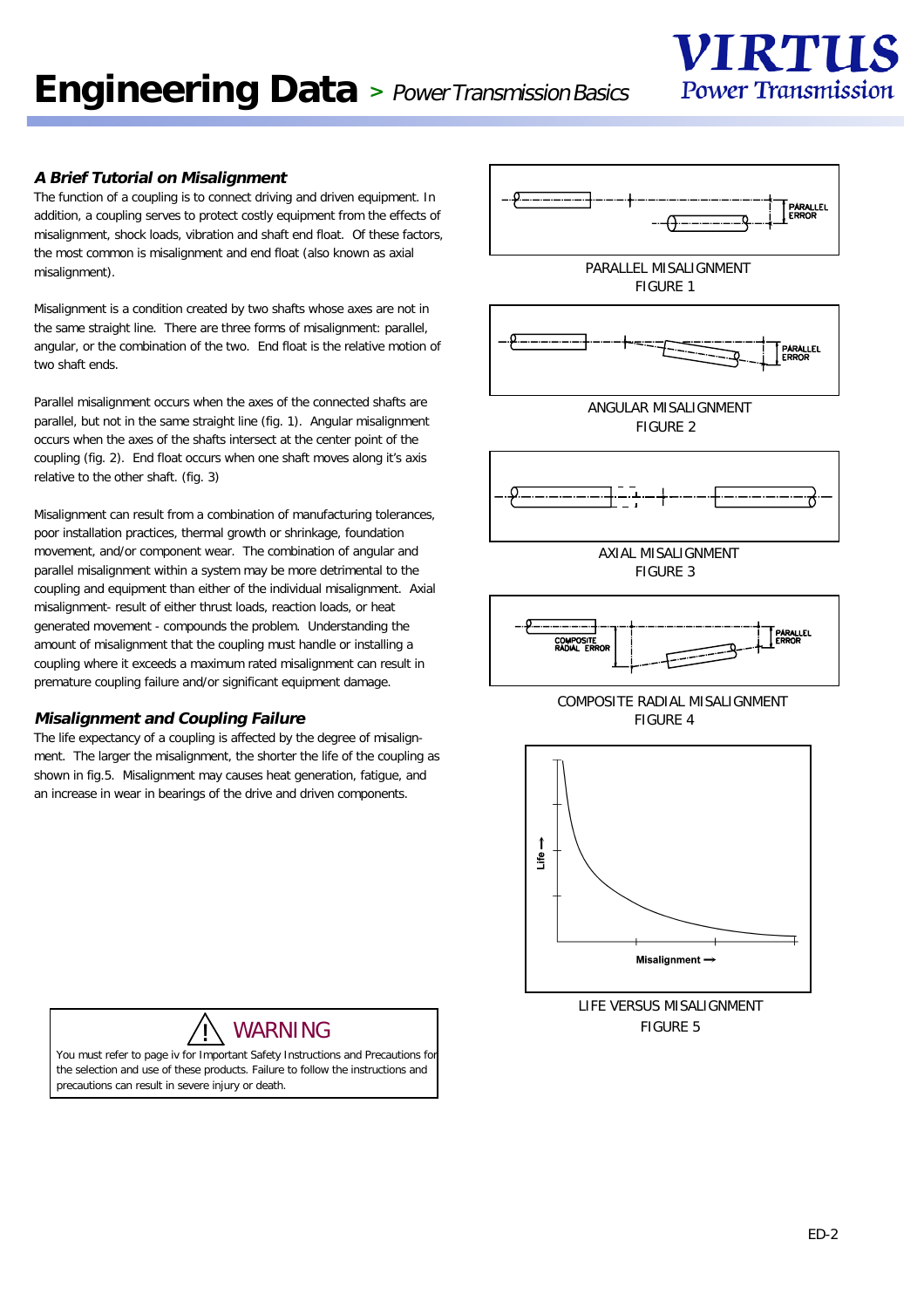

#### **When Misalignment Can Not be Measured**

When it is not possible to measure the misalignment of a system, or in designing a new system, the following method can be used to estimate angular, parallel and combined misalignment. Each type of misalignment is first calculated and then the results are combined.

To calculate the maximum angular misalignment, the distance (L) and angle (a) must be known or estimated (see example below). First, calculate the angular misalignment noting the critical plane or midpoint of the shaft ends. Second, using the maximum parallel misalignment, be sure to consider both horizontal and vertical directions (Fig.3). Maximum parallel misalignment occurs when the shafts are diagonally opposed. Third, combine the results.

#### **Worked example**

Calculate the worst possible composite alignment misalignment when:

| L max = $75 \text{ mm}$ (LH and RH shafts)                          |
|---------------------------------------------------------------------|
| $P1 \text{ max} = 0.2 \text{ mm}$                                   |
| $P2 \text{ max} = 0.2 \text{ mm}$                                   |
| $\alpha$ 1 max = $\pm$ 0.4°<br>$\alpha$ 2 max = $\pm$ 0.4 $\degree$ |

1. Worst possible angular misalignment (Fig. 1) =  $\alpha$ 1 +  $\alpha$ 2 = 0.4° +0.4°

|                                                                 | $= 0.4 + 1.4$              |  |
|-----------------------------------------------------------------|----------------------------|--|
|                                                                 | $= 0.8^\circ$              |  |
| 2. Maximum radial misalignment (Fig. 2) = $R1 + R2$             |                            |  |
| Since $\alpha$ 1 and $\alpha$ 2 are equal, R1 = R2              |                            |  |
| Calculate for $2(R1)$                                           | $= 2$ (tan $\alpha$ 1 x L) |  |
| $= 2$ (tan $\alpha$ 1 x L)                                      | $= 2$ (tan 0.4 x 75)       |  |
| $= 2$ (tan 0.4 x 3)                                             | $= 2$ (0.007 x 75)         |  |
| $= 2$ (0.007 x 3)                                               | $= 1.05$ mm                |  |
| $= 0.042$ in.                                                   |                            |  |
| 3. Maximum parallel misalignment P3 (Fig. 3)                    | $=\sqrt{P_1^2+P_2^2}$      |  |
| $=$ $\sqrt{0.008^2 + 0.008^2}$                                  | $=$ $\sqrt{0.2^2 + 0.2^2}$ |  |
| $= 0.0113$ inches                                               | $= 0.28$ mm                |  |
| 4. Worst possible misalignment (Fig. 4) $R_c = R_1 + R_2 + P_3$ |                            |  |
| $= 0.042 + 0.0113$                                              | $= 1.05 + 0.28$            |  |
| $= 0.0533$ in.                                                  | $= 1.33$ mm                |  |
|                                                                 |                            |  |



**FIGURE 1**



**FIGURE 2**



**FIGURE 3**



**FIGURE 4**

**Note:** How relatively minor angular misalignments can produce disproportionate radial misalignments. In this example, they account for approximately 80% of the worst possible composite misalignment.

#### **Summary**

| Worst possible angular misalignment                                           | $=\alpha_1+\alpha_2$ (Fig. 1) |
|-------------------------------------------------------------------------------|-------------------------------|
| Maximum radial misalignment                                                   | $=R_1 + R_2$ (Fig. 2)         |
| Maximum parallel misalignment $\sqrt{(P_1^2 + P_2^2)}$                        | $= P_3$ (Fig. 3)              |
| Worst possible composite radial misalignment $R_c = R_1 + R_2 + P_3$ (Fig. 4) |                               |

Figures 1 through 4 represent that  $\alpha_1 = \alpha_2$  and  $P_1 = P_2$ , and that L is the same for LH and RH shafts.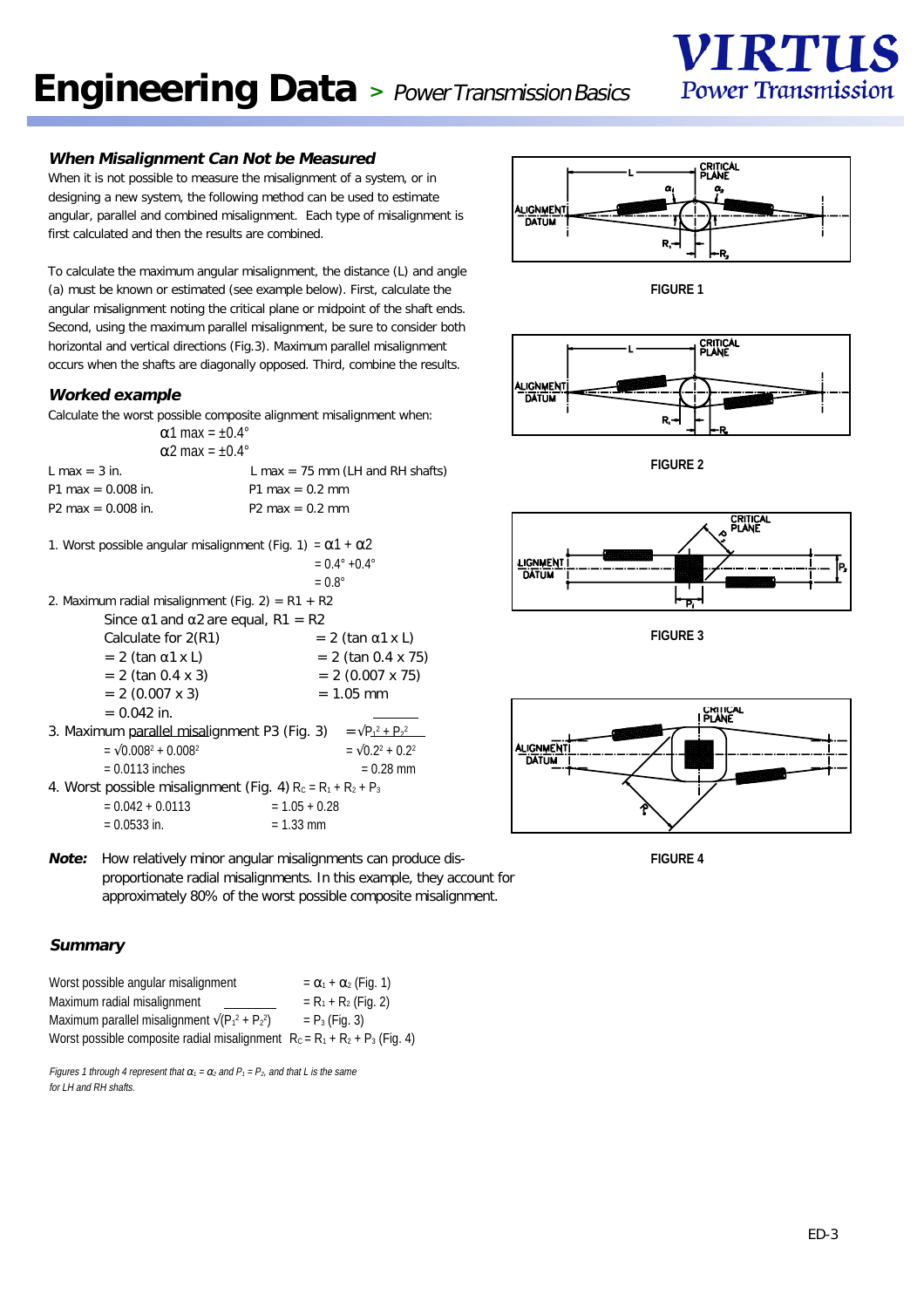## **Formulas and Equations**

#### **Horsepower**

One HP is the rate of work required to raise 33,000 pounds one foot in one minute.

 $HP = \frac{\text{Force x FPM}}{33,000}$   $HP = \frac{\text{Torque (in pound-inches)} \times RPM}{63,025}$ 

 $HP = \frac{Torque \text{ (in pound-feet)} \times RPM}{P}$ 5,252

FPM = Feet per minute RPM = Revolutions per minute

#### **Horsepower per Hundred RPM**

When the HP is given and the RPM, N, is known, HP/C is:

 $HP/C = \frac{HP x 100}{N}$ 

Once HP/C is known, HP @ N RPM is found by HP=HP/C x N



**Example:**

15 HP @ 1750 RPM is:

 $HP/C = \frac{15 \times 100}{100 \times 100} = .85 \text{ HP} \text{ per } 100 \text{ RPM } (\text{HP}/\text{C})$  $1750$ 

Using .85 HP/C, the HP rating  $@$  800 RPM is:

 $\frac{.85}{100}$  x 800 = .85 x 8 = 6.8 HP

$$
KW = \frac{Nm \times RPM}{9,550}
$$

#### **Kilowatts**

One KW is the rate of work required to raise 11,163 kg 0.305 meter in one minute.

#### **Torque**

The twisting or turning effort around a shaft tending to cause rotation. Torque is determined by multiplying the applied force by the distance from the point where force is applied to the shaft center.

#### **Conversions**

 $KW x 1.341 = HP$  $HP \times 0.7457 = KW$  $Nm \times 0.737562 = ft-lb$  $Nm x 8.85 = in-lb$ ft-lb x  $1.356 = Nm$ in-lb x 0.113 = Nm HP  $x 550 = ft-lb/sec$ 

 $TO = F$  (force) x R (radius)

#### **Inch example:**

20 HP at 100 RPM  $= 12,605$  pound-inches Torque

Torque (in-lb) = 
$$
\frac{-63,025 \times HP}{RPM}
$$

= Force x Lever Arm (in inches)

Torque (ft-lb) = 
$$
\frac{-5,252 \times \text{HP}}{\text{RPM}}
$$

 $=$  Force x Lever Arm (in feet)

Force = Working load in pounds

Lever Arm = Distance from the force to the center of rotation in inches or feet.

**Metric example:**

10 KW at 100 RPM = 955 Nm:

Torque (Nm) = 
$$
\frac{\text{KW} \times 9,550}{\text{RPM}}
$$

Force = Working load in Newtons

Lever Arm = Distance from the Force to the center of rotation in millimeters.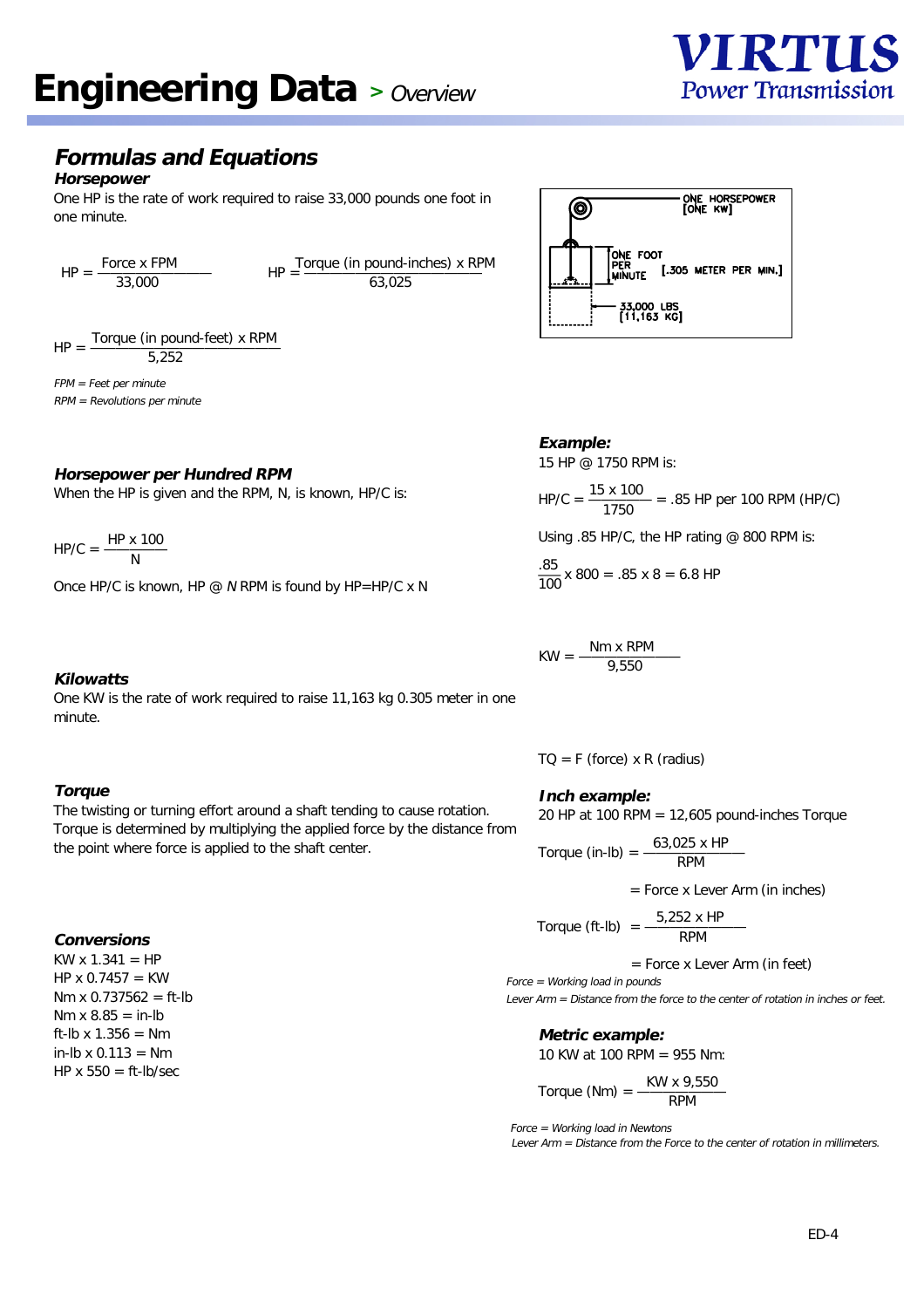## **Engineering Data** > Overview

## **Formulas and Equations**

#### **Overhung Loads**

An overhung load is a bending force imposed on a shaft due to the torque transmitted by V-drives, chain drives and other power transmission devices, other than flexible couplings.

Most motor and reducer manufacturers list the maximum values allowable for overhung loads. These values should be compared with the load actually imposed by the connected drive.

Weights of the drive components are usually negligible. The formulas are based on the assumption that the load is applied at a point equal to one shaft diameter from the bearing face. Factor F, shown at right, depends on the type of drive used.

#### **Inch example:**

Find the overhung load imposed on a reducer by a double chain drive transmitting 7 HP @ 30 RPM. The pitch diameter of the sprocket is 10 in.; service factor is 1.3.

#### Solution:

$$
0.H.L = \frac{(63,025) (7 \times 1.3) (1.25)}{(30) (5)} = 4,779.4 \text{ lbs.}
$$

#### **Metric example:**

Find the overhung load imposed on a reducer by a double chain drive transmitting 10 KW @ 30 RPM. The pitch diameter of the sprocket is 254 mm; service factor is 1.3.

#### Solution:

$$
O.H.L = \frac{(376) (10 \times 1.3) (1.25)}{(30) (1.27)} = 160 N
$$

1.00 for single chain drives

1.10 for timing belt drives

 $F =$  1.25 for spur or helical gear or double chain drives 1.50 for V-belt drives 2.50 for flat belt drives

| $0.H.L. =$ | 63,025 x HP x F |
|------------|-----------------|
|            | $N \times R$    |

 $HP =$  Transmitted HP x service factor

 $N = RPM$  of shaft

 $R =$  Radius of sprocket, pulley, etc.

 $F = Factor$ 

$$
O.H.L. = \frac{376 \times KW \times F}{N \times R}
$$

KW <sup>=</sup> Transmitted KW x service factor

 $N = RPM$  of shaft

 $R =$  Radius of sprocket, pulley, etc. (mm)

 $F = Factor$ 

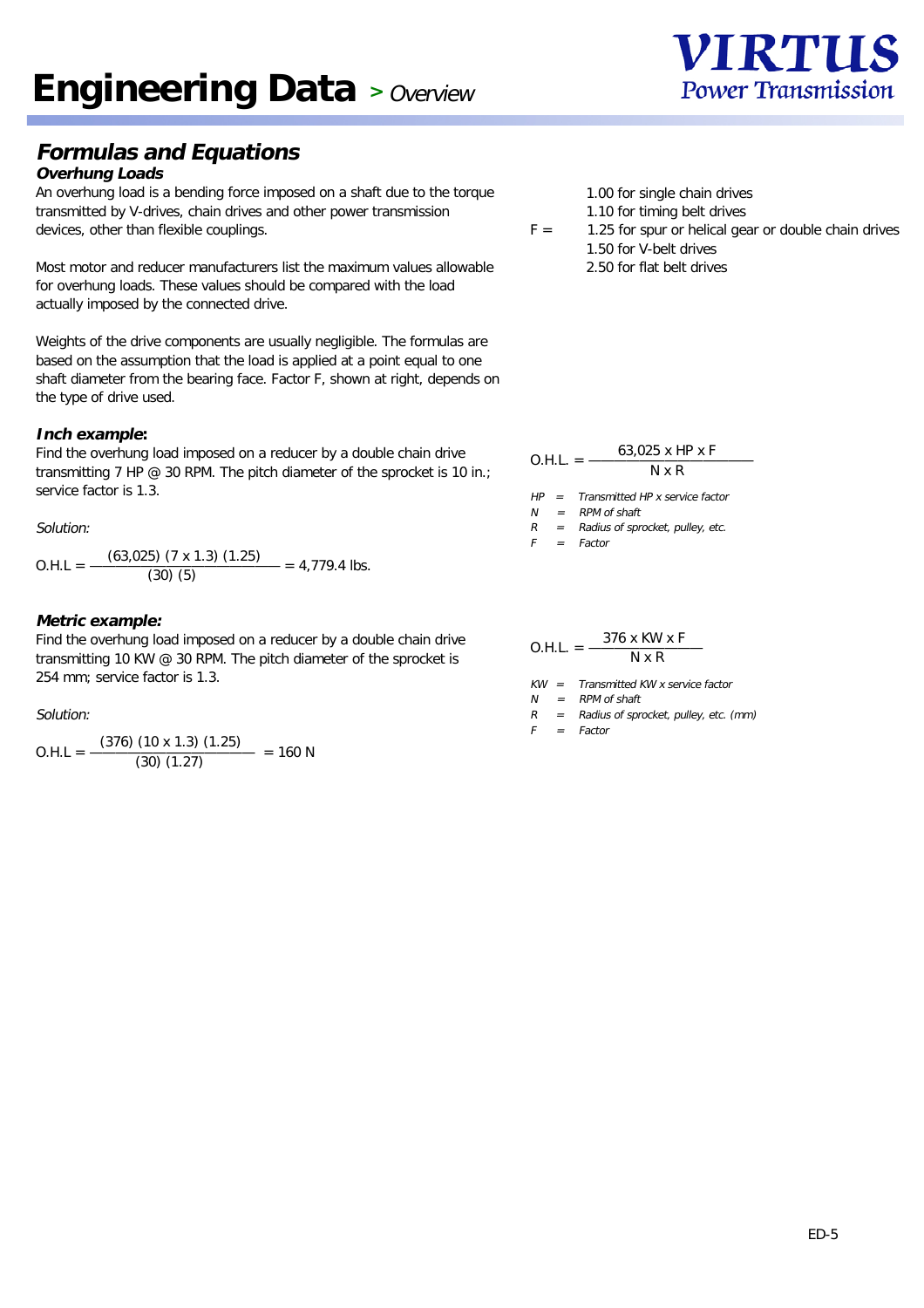

## **Formulas and Equations**

**Horsepower/Speed/Torque Relationships**

| НP               | <b>Speed</b><br>(RPM) | <b>Torque</b> |  |
|------------------|-----------------------|---------------|--|
| Constant         | Increases             | Decreases     |  |
| Constant         | Decreases             | Increases     |  |
| <b>Increases</b> | Constant              | Increases     |  |
| Decreases        | Constant              | Decreases     |  |
| <b>Increases</b> | Increases             | Constant      |  |
| Decreases        | Decreases             | Constant      |  |

#### **Electrical Formulas**

|                                                                                            | <b>Alternating Current</b>      |                                                        |                                                                                                                   | <b>Alternating or Direct</b> |  |
|--------------------------------------------------------------------------------------------|---------------------------------|--------------------------------------------------------|-------------------------------------------------------------------------------------------------------------------|------------------------------|--|
| <b>To Find</b>                                                                             | <b>Single-phase</b>             | <b>Three-phase</b>                                     | <b>To Find</b>                                                                                                    | <b>Current</b>               |  |
| Amperes when                                                                               | HP x 746                        | HP x 746                                               | Amperes when voltage                                                                                              | $rac{E}{R}$                  |  |
| horsepower is known                                                                        | $E \times Eff \times pf$        | 1.73 $x \in x$ Eff $x$ pf                              | and resistance are known                                                                                          |                              |  |
| Amperes when                                                                               | KW x 1,000                      | KW x 1,000                                             | Voltage when resistance                                                                                           | IR.                          |  |
| kilowatts are known                                                                        | $E \times pf$                   | 1.73 $\times$ E $\times$ pf                            | and current are known                                                                                             |                              |  |
| Amperes when                                                                               | Kva x 1,000                     | Kva x 1,000                                            | Resistance when voltage                                                                                           | E                            |  |
| Kva are known                                                                              | E                               | $1.73 \times E$                                        | and current are known                                                                                             |                              |  |
|                                                                                            | $l \times E \times p f$         | $1.73$ x $1$ x $E$ x pf                                | <b>General Information (Approximation)</b>                                                                        |                              |  |
| Kilowatts                                                                                  | 1,000                           | 1,000                                                  | (All values at 100% load)                                                                                         |                              |  |
|                                                                                            | l x E                           | $1.73$ x $1$ x E                                       | At 1,800 RPM, a motor develops 36 in-lb per HP.                                                                   |                              |  |
| Kva                                                                                        | 1,000                           | 1,000                                                  | At 1,200 RPM, a motor develops 54 in-lb per HP.                                                                   |                              |  |
|                                                                                            | $l \times E \times E$ ff $x$ pf | $1.73$ x $1$ x $E$ x $E$ ff x pf                       | At 575 volts, a three-phase motor draws 1 amp per HP.<br>At 460 volts, a three-phase motor draws 1.25 amp per HP. |                              |  |
| $Horsepower = (Output)$                                                                    | 746                             | 746                                                    |                                                                                                                   |                              |  |
|                                                                                            |                                 |                                                        | At 230 volts, a three-phase motor draws 2.5 amp per HP.                                                           |                              |  |
| $I =$ Amperes; $E =$ Volts; Eff = Efficiency; $pf =$ power factor; Kva = Kilovolt amperes; |                                 | At 230 volts, a single-phase motor draws 5 amp per HP. |                                                                                                                   |                              |  |
| $KW = Kilowatts; R = Ohms$                                                                 |                                 |                                                        | At 115 volts, a single-phase motor draws 10 amp per HP.                                                           |                              |  |
|                                                                                            |                                 |                                                        | <b>Temperature conversion</b>                                                                                     |                              |  |
|                                                                                            |                                 |                                                        |                                                                                                                   |                              |  |
|                                                                                            |                                 |                                                        | Deg. C = (Deg. $F - 32$ ) x 5/9                                                                                   |                              |  |
|                                                                                            |                                 |                                                        | Deg. $F = (Deg. C x 9/5) + 32$                                                                                    |                              |  |

#### **Motor Amps @ Full Load1**

|               | Alt. Current |        |      |      |              | Alt. Current |    |    |         | Alt. Current |     |     |              | Alt. Current |     |
|---------------|--------------|--------|------|------|--------------|--------------|----|----|---------|--------------|-----|-----|--------------|--------------|-----|
| ΗP            | Single-      | Three- | DC   | НP   | Single-      | Three-       | DC | ΗP | Single- | Three-       | DC  | HP  | Single-      | Three-       | DC  |
|               | <b>Phase</b> | Phase  |      |      | <b>Phase</b> | <b>Phase</b> |    |    | Phase   | <b>Phase</b> |     |     | <b>Phase</b> | <b>Phase</b> |     |
| $\frac{1}{2}$ | 4.9          | 2.0    | 2.7  | 5    | 28           | 14.4         | 20 | 25 |         | 60           | 92  | 75  |              | 180          | 268 |
|               | 8.0          | 3.4    | 4.8  | 71/2 | 40           | 21.0         | 29 | 30 |         | 75           | 110 | 100 |              | 240          | 355 |
| $1^{1/2}$     | 10.0         | 4.8    | 6.6  | 10   | 50           | 26.0         | 38 | 40 | –       | 100          | 146 | 125 |              | 300          | 443 |
| ົ             | 12.0         | 6.2    | 8.5  | 15   |              | 38.0         | 56 | 50 | –       | 120          | 180 | 150 |              | 360          | 534 |
| ົ             | 17.0         | 8.6    | 12.5 | 20   | —            | 50.0         | 74 | 60 |         | 150          | 215 | 200 |              | 480          | 712 |

Note: 1. Values are for all speeds and frequencies @ 230 volts. Amperage other than 230 volts can be figured:

 $V = \frac{230 \times \text{Amp from Table}}{}$ 

**New Voltage** 

Example:

For 60 HP, three-phase @ 550 volts:  $\frac{(230 \times 150)}{550}$  = 62 amps

Power factor estimated @ 80 percent for most motors. Efficiency is usually 80 to 90 percent.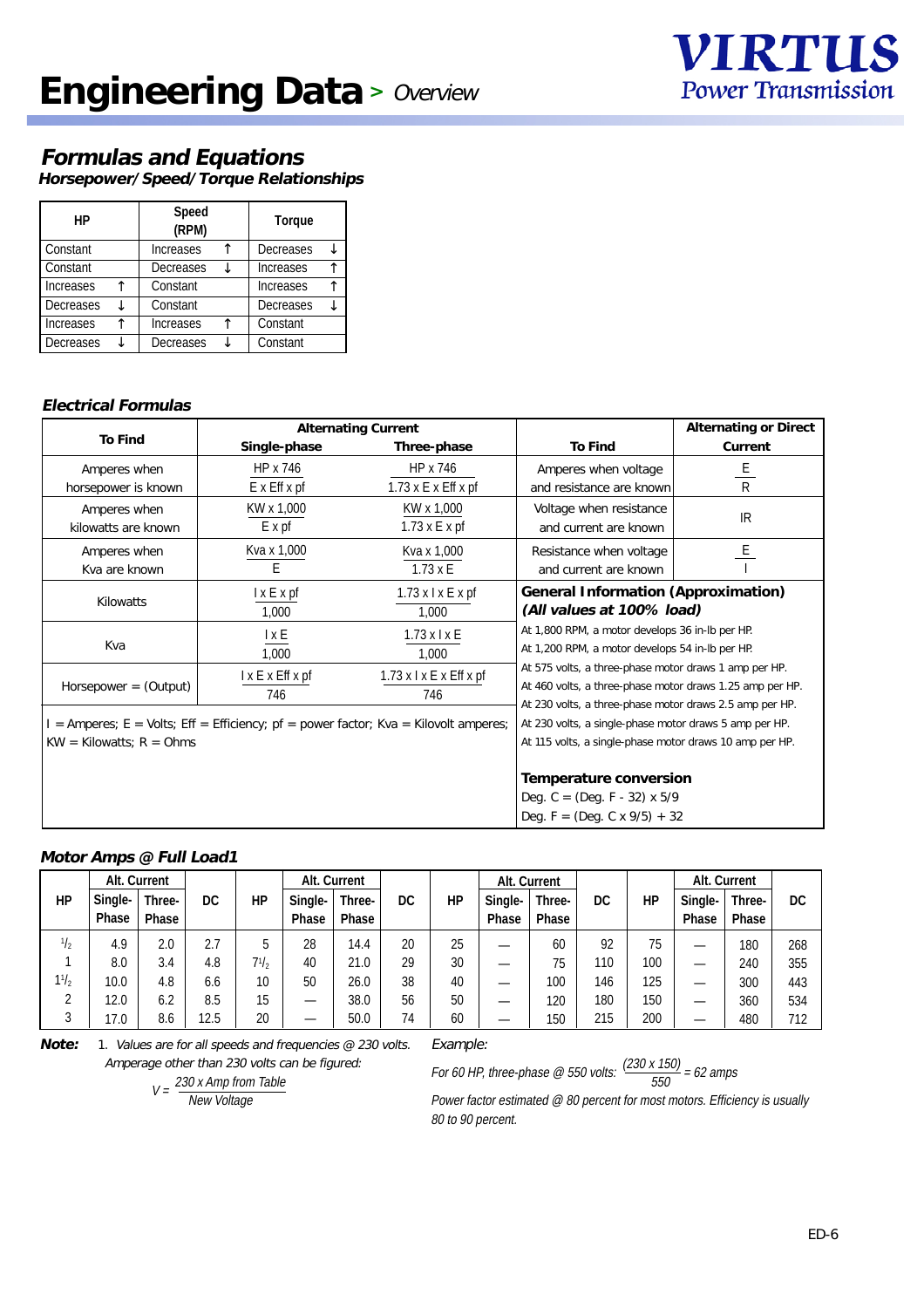

### **Trigonomic Formulas**

**Angles and sides of right angle triangles**



### **To find angles To find sides**

| To find | <b>Formulas</b>                           | To find |
|---------|-------------------------------------------|---------|
| С       | $\frac{c}{c}$ = Sine C                    | a       |
|         | а                                         | a       |
| С       | $\frac{b}{c}$ = Cosine C<br>а             | a       |
| С       | С<br>- = Tangent C<br>b                   | a       |
| С       | b<br>$=$ Cotangent C<br>C                 | a       |
| C       | а<br>· = Secant C                         | b       |
|         | b                                         | b       |
| C       | а<br>- = Cosecant C<br>C                  | b       |
| B       | $b_$<br>$=$ Sine B<br>а                   | b       |
| B       | $\frac{c}{c}$ = Cosine B<br>а             | b       |
| B       | $\frac{b}{c}$ = Tangent B                 | C       |
|         | с                                         | C       |
| B       | $\mathsf{c}_\_$<br>$-$ = Cotangent B<br>b | C       |
| B       | а<br>E Secant B<br>Ċ                      | C       |
| B       | а<br>$=$ Cosecant B<br>b                  | C       |

| To find | <b>Formulas</b>    |                                 |  |  |  |  |
|---------|--------------------|---------------------------------|--|--|--|--|
| а       | $\sqrt{b^2} + c^2$ |                                 |  |  |  |  |
| a       | c x Cosecant C     | C<br>$\overline{\text{Sine C}}$ |  |  |  |  |
| a       | c x Secant B       | Cosine B                        |  |  |  |  |
| a       | b x Cosecant B     | h<br>SineB                      |  |  |  |  |
| a       | b x Secant C       | Cosine C                        |  |  |  |  |
| b       | $\sqrt{a^2-c^2}$   |                                 |  |  |  |  |
| b       | a x Sine B         | a<br>Cosecant B                 |  |  |  |  |
| b       | a x Cosine C       | а<br>Secant C                   |  |  |  |  |
| b       | c x Tangent B      | Ć<br>Cotangent B                |  |  |  |  |
| b       | c x Cotangent C    | Tangent C                       |  |  |  |  |
| C       | $\sqrt{a^2 - b^2}$ |                                 |  |  |  |  |
| C       | a x Cosine B       | a<br>Secant B                   |  |  |  |  |
| C       | a x Sine C         | Cosecant C                      |  |  |  |  |
| C       | b x Cotangent B    | h<br>Tangent B                  |  |  |  |  |
| C       | b x Tangent C      | Cotangent C                     |  |  |  |  |

#### **Formulas for finding functions of angles**

| Side opposite<br>$=$ Sine<br>Hypotenuse       |
|-----------------------------------------------|
| Side adjacent<br>$=$ Cosine<br>Hypotenuse     |
| Side opposite<br>= Tangent<br>Side adjacent   |
| Side adjacent<br>= Cotangent<br>Side opposite |
| Hypotenuse<br>= Secant<br>Side adjacent       |
| Hypotenuse<br>$=$ Cosecant<br>Side opposite   |

#### **Formulas for finding sides of right triangles with an angle and side known**

| To find<br>length of<br>opposite side | <b>Hypotenuse x Sine</b><br>Hypotenuse / Cosecant<br>Side adjacent x Tangent<br>Side adjacent / Cotangent        |
|---------------------------------------|------------------------------------------------------------------------------------------------------------------|
| To find<br>length of                  | Hypotenuse x Cosine<br>Hypotenuse / Secant<br>adjacent side Side opposite x Cotangent<br>Side opposite / Tangent |
| To find<br>length of<br>hypotenuse    | Side opposite x Cosecant<br>Side opposite / Sine<br>Side adjacent x Secant<br>Side adjacent / cosine             |

#### **Trigonomic Formulas**

#### **Triangle**

Area = Base x  $1/2$  perpendicular height

#### **Sphere**

Area of surface  $=$  Square of diameter x 3.1416 Volume =  $C$ ube of diameter x 0.5236

#### **Cube**

Area of surface  $=$  Square of side x 6 Volume  $=$  Cube of side Diagonal = Side  $x$  1.732

#### **Cylinder**

Area of curved surface = Diameter x length  $x$  3.1416 Volume = Square of diameter x length x 0.7854

#### **Cone**

Area of curved surface = Base diameter x slant height x 1.5708 Volume = Base diameter squared x perpendicular height  $x$  0.2618 (Or: Area of base x 1/3 perpendicular height)

#### **Circle**

Area = Square of diameter x 0.7854 (Or: Square of radius x 3.1416) Circumference = Diameter x 3.1416 Diameter = Circumference x 0.3183 Doubling diameter increases area four times; tripling diameter increases area nine times, etc.

#### **Square**

Area = Square of side Diagonal = Side  $x 1.4142$ Side = Diagonal x 0.7071

#### **Square inscribed in circle**

Side of square = Diameter of circle x 0.7071 (Or: Circumference of circle x 0.2251) Diameter of circle = Side of square x 1.4142 Circumference of circle = Side of square x 4.4429

#### **Square and circle with equal area**

Side of square  $=$  Diameter of circle x 0.8862 Diameter of circle = Side of square x 1.128 Circumference of circle  $=$  Side of square x 3.545

#### **Rectangle**

Area = Length x width Diagonal = Square root of width $2 + \text{length2}$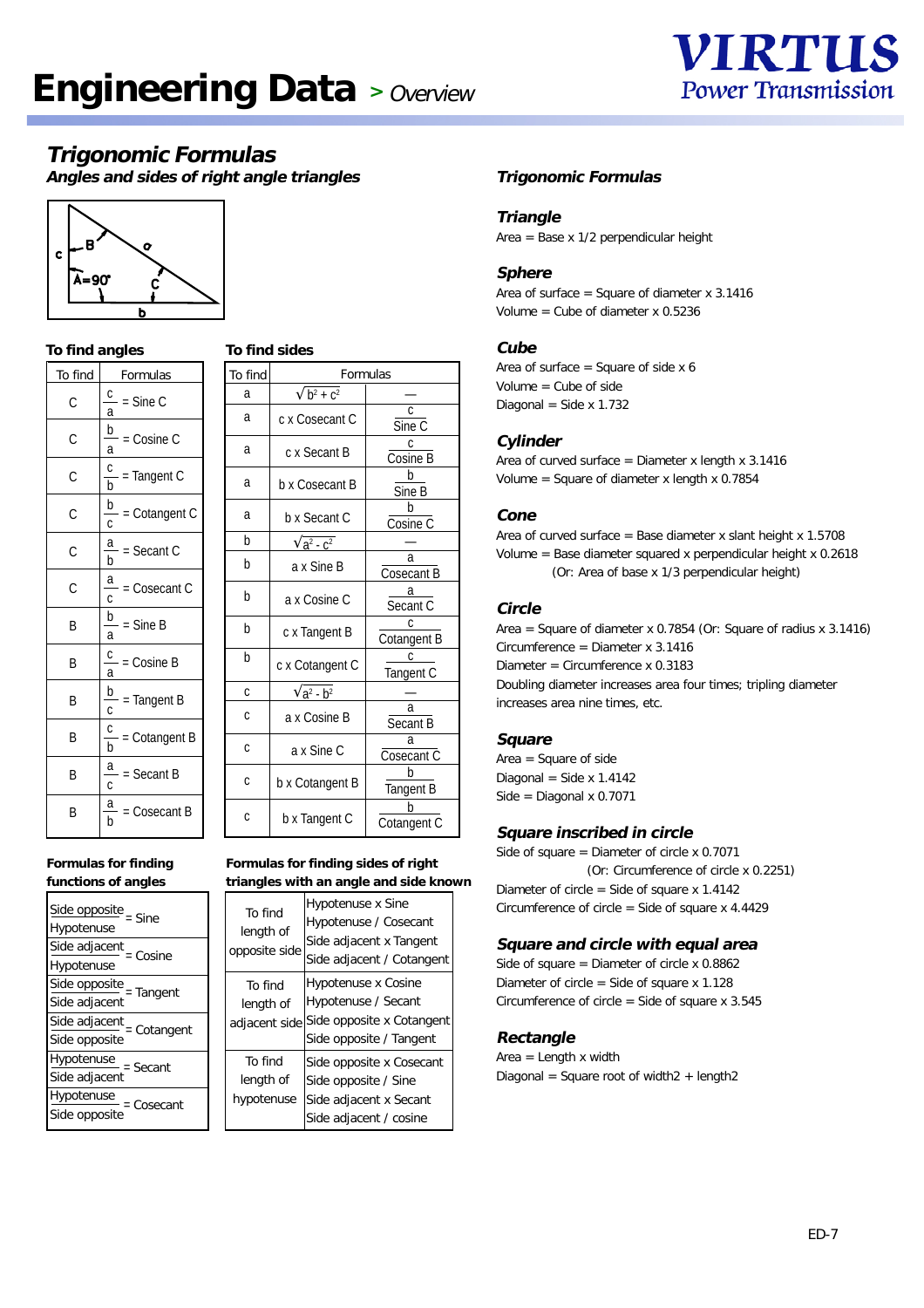

| Given                | <b>Multiply by</b>  | <b>To find</b>       | <b>Given</b>          | <b>Multiply by</b>   | <b>To find</b>           |
|----------------------|---------------------|----------------------|-----------------------|----------------------|--------------------------|
| Acres                | 43,560              | Square feet          | Cubic meter           | 1,000                | Liter                    |
| Acres                | 4,046.8564          | Square meters        | Cubic yards           | 27                   | <b>Cubic feet</b>        |
| Acres                | $1.562 \times 10-3$ | Square miles         | Cubic yards           | 0.7645548            | Cubic meter              |
| Atmospheres          | 76                  | Cm of mercury        | Cubic yards           | 201.974              | Gallons (U.S.)           |
| Atmospheres          | 33.89854            | Feet of water        | Cubic yards/minutes   | 0.45                 | Cubic feet/second        |
| Atmospheres          | 29.92               | Inches of mercury    | Cubic yards/minutes   | 3.366234             | Gallons (U.S.)/sec.      |
| Atmospheres          | 14.69595            | Pounds/square inch   | Degree                | 0.017453             | Radian                   |
| <b>BTU</b>           | 251.996             | Calorie              | Degree/second         | 0.166667             | <b>Revolution/minute</b> |
| <b>BTU</b>           | 778.169             | Foot-pounds-force    | Fathom                | 6                    | Feet                     |
| <b>BTU</b>           | 3.9302 x 10-4       | Horsepower-hours     | Feet of water         | 0.0295               | Atmospheres              |
| <b>BTU</b>           | 0.252               | Kilogram-calories    | Feet of water         | 0.8826               | Inches of mercury        |
| <b>BTU</b>           | 107.586             | Kilogram-meters      | Feet of water         | 304.8                | Kilograms/sq. meter      |
| <b>BTU</b>           | 2.9307 x 10-4       | Kilowatt-hours       | Feet of water         | 62.43                | Pounds/square foot       |
| <b>BTU</b>           | 1,055.056           | Joule                | Feet of water         | 0.4335               | Pounds/square inch       |
| <b>BTU</b> / minutes | 12.96               | Foot-pounds/second   | Feet/minute           | 0.508                | Centimeter/second        |
| BTU / minutes        | 0.0235809           | Horsepower           | Feet/minute           | 0.01667              | Feet/second              |
| BTU / minutes        | 0.0175843           | Kilowatts            | Feet/minute           | 0.01829              | Kilometers/hour          |
| BTU / minutes        | 17.5769             | <b>Watts</b>         | Feet/minute           | 0.3048               | Meters/minute            |
| <b>Centimeters</b>   | 0.3937008           | <b>Inches</b>        | Feet/minute           | 0.01136              | Miles/hour               |
| <b>Centimeters</b>   | 0.01                | <b>Meters</b>        | Feet/second           | 30.48                | Centimeters/second       |
| <b>Centimeters</b>   | 10                  | <b>Millimeters</b>   | Feet/second           | 1.097                | Kilometers/hour          |
| Cm of mercury        | 0.01316             | Atmospheres          | Feet/second           | 0.5921               | Knots                    |
| Cm of mercury        | 0.4461              | Feet of water        | Feet/second           | 18.29                | Meters/minute            |
| Cm of mercury        | 136                 | Kg/square meter      | Feet/second           | 0.6818               | Miles/hour               |
| Cm of mercury        | 27.85               | Pounds/square foot   | Feet/second           | 0.01136              | Miles/minute             |
| Cm of mercury        | 0.1934              | Pounds/square inch   | Ferkin (U.S.)         | 9                    | Gallons (U.S.)           |
| Coulomb              | 1                   | Ampere-second        | Foot                  | 30.48                | Centimeter               |
| Cubic centimeter     | 0.06102             | Cubic inches         | Foot                  | 12                   | Inch                     |
| Cubic centimeter     | 0.001               | Liter                | Foot                  | 0.3048               | Meter                    |
| Cubic centimeter     | 1000                | Cubic millimeter     | Foot-pounds           | 1.356                | NewtoNmeter              |
| Cubic centimeter     | 0.0353              | <b>Cubic feet</b>    | Foot-pounds-force     | $1.286 \times 10-3$  | <b>BTU</b>               |
| Cubic feet           | 1,728               | Cubic inches         | Foot-pounds-force     | $5.050 \times 10-7$  | Horsepower-hours         |
| Cubic feet           | 0.0283168           | Cubic meters         | Foot-pounds-force     | 1.35582              | <b>Joules</b>            |
| Cubic feet           | 0.037037            | Cubic yard           | Foot-pounds-force     | 0.1383               | Kilogram-meters          |
| Cubic feet           | 6.228835            | Gallons (British)    | Foot-pounds-force     | $0.766 \times 10-5$  | Kilowatt-hours           |
| Cubic feet           | 7.480519            | Gallons (U.S.)       | Foot-pounds/minute    | $1.286 \times 10-3$  | <b>BTU/minute</b>        |
| <b>Cubic feet</b>    | 28.316847           | Liters               | Foot-pounds/minute    | 0.01667              | Foot-pounds/second       |
| <b>Cubic feet</b>    | 25.71405            | Quarts (U.S. dry)    | Foot-pounds/minute    | $3.03 \times 10 - 4$ | Horsepower               |
| Cubic feet/hour      | 7.865791            | Cubic cm/second      | Foot-pounds/minute    | $2.26 \times 10-5$   | Kilowatts                |
| Cubic feet/hour      | 0.4719474           | Liter/minute         | Foot-pounds/second    | $7.717 \times 10-2$  | BTU/minute               |
| Cubic feet/minute    | 0.1246753           | Gallons (U.S.)/sec.  | Foot-pounds/second    | $1.818 \times 10-3$  | Horsepower               |
| Cubic feet/pound     | 0.0624279           | Cubic meter/kilogram | Foot-pounds/second    | 1.355818             | Watts                    |
| Cubic meter          | 35.31467            | <b>Cubic feet</b>    | Gallon (British)      | 9.632619             | Cubic feet/hour          |
| Cubic meter          | 1.307951            | Cubic yards          | Gallon (British)      | 0.2727654            | Cubic meter/hour         |
| Cubic meter          | 264.1721            | Gallons (U.S.)       | Gallons (U.S.)/minute | 8.020834             | Cubic feet/hour          |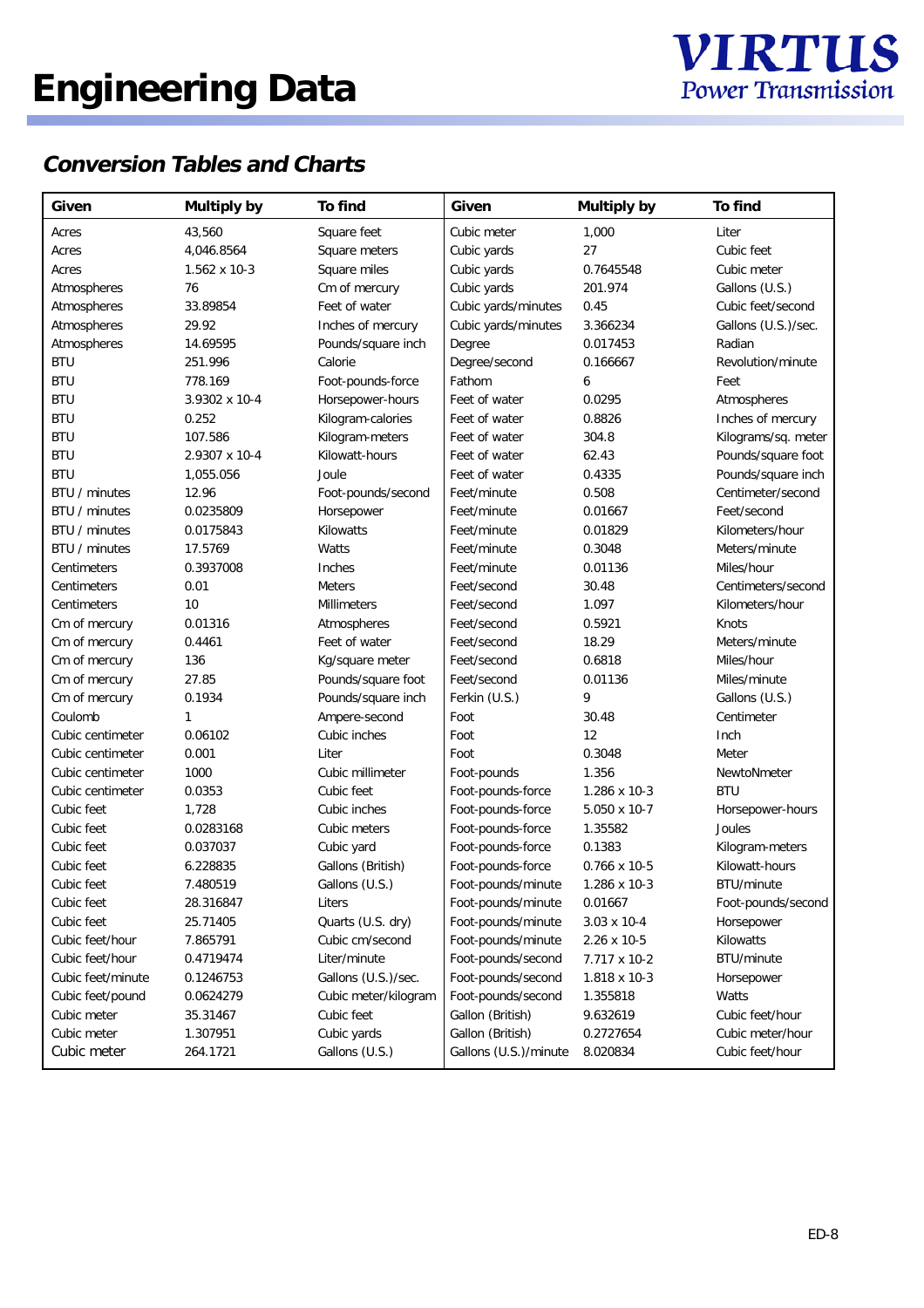

| Given                 | <b>Multiply by</b>      | <b>To find</b>        | Given                  | <b>Multiply by</b>      | <b>To find</b>       |
|-----------------------|-------------------------|-----------------------|------------------------|-------------------------|----------------------|
| Gallons (U.S.)/minute | 0.2271247               | Cubic meter/hour      | Inches of mercury      | 0.4912                  | Pounds/square inch   |
| Gallon (dry)          | 268.8025                | Cubic inch            | Inches of water        | 0.002458                | Atmospheres          |
| Gallons (liquid)      | 3,785.412               | Cubic centimeters     | Inches of water        | 0.07355                 | Inches of mercury    |
| Gallons (liquid)      | 0.1336805               | <b>Cubic feet</b>     | Inches of water        | 25.4                    | Kilograms/sq. meter  |
| Gallons (liquid)      | 231                     | Cubic inches          | Inches of water        | 0.5781                  | Ounces/square inch   |
| Gallons (liquid)      | 4.951 x $10^{-3}$       | Cubic yards           | Inches of water        | 5.202                   | Pounds/square foot   |
| Gallons (liquid)      | 0.8326742               | Gallons (British)     | Inches of water        | 0.03613                 | Pounds/square inch   |
| Gallons (liquid)      | 3.785412                | Liters                | Inch-pounds            | 0.11298                 | <b>NewtoNmeters</b>  |
| Gallons (liquid)      | 8                       | Pints (liquid)        | Joule                  | 0.000948                | <b>BTU</b>           |
| Gallons (liquid)      | 4                       | Quarts (liquid)       | Kilograms              | 9.81                    | <b>Newtons</b>       |
| <b>Gallons</b> water  | 8.3453                  | Pounds of water       | Kilograms              | 2.2046226               | Pounds               |
| Gallons water/minute  | 6.0086                  | Tons of water/24 hrs. | Kilograms              | $1.102 \times 10^{-3}$  | Tons (short)         |
| Gallons-Imperial      | 1.20095                 | Gallons-U.S.          | Kilograms              | 10 <sup>3</sup>         | Grams                |
| Gallons-U.S.          | 0.83267                 | Gallons-Imperial      | Kilograms-calories     | 3.968                   | <b>BTU</b>           |
| Gallons (U.S.)/minute | $2.228 \times 10^{-3}$  | Cubic feet/second     | Kilograms-calories     | 3086                    | Foot-pounds          |
| Gallons (U.S.)/minute | 8.020834                | Cubic feet/hour       | Kilograms-calories     | $1.558 \times 10^{-3}$  | Horsepower-hours     |
| Gallons (U.S.)/minute | 0.06308                 | Liters/second         | Kilograms-calories     | $1.162 \times 10^{-3}$  | Kilowatt-hours       |
| Grams                 | $10^{-3}$               | Kilograms             | Kilometers             | 3,280.84                | Feet                 |
| Grams                 | 0.0352739               | <b>Ounces</b>         | Kilometers             | 10 <sup>3</sup>         | <b>Meters</b>        |
| Grams                 | 0.03215                 | <b>Ounces</b> (troy)  | Kilometers             | 0.6213712               | <b>Miles</b>         |
| Grams                 | $2.205 \times 10^{-3}$  | Pounds                | Kilometers             | 1,094                   | Yards                |
| Grams (troy)          | $2.0833 \times 10^{-3}$ | <b>Ounces</b> (troy)  | Kilometers/hour        | 54.68                   | Feet/minute          |
| Grams/centimeter      | $5.6 \times 10^{-3}$    | Pounds/inch           | Kilometers/hour        | 0.9113                  | Feet/second          |
| Grams/cubic cm        | 62.43                   | Pounds/cubic foot     | Kilometers/hour        | 0.53996                 | Knots                |
| Grams/cubic cm        | 0.03613                 | Pounds/cubic inch     | Kilometers/hour        | 16.67                   | Meters/minute        |
| Grams/liter           | 8.345                   | Pounds/1,000 gallons  | Kilometers/hour        | 0.6214                  | Miles/hour           |
| Grams/liter           | 0.062427                | Pounds/cubic foot     | <b>Killowatt-hours</b> | 3,415                   | <b>BTU</b>           |
| Grams/liter           | 1,000                   | Parts/million         | <b>Killowatt-hours</b> | 2.655 x 10 <sup>6</sup> | Foot-pounds          |
| Horsepower            | 42.4072                 | BTU/minute            | <b>Killowatt-hours</b> | 1.341                   | Horsepower-hours     |
| Horsepower            | 33,000                  | Foot-pounds/minute    | Killowatt-hours        | $3.6 \times 10^6$       | Joule                |
| Horsepower            | 550                     | Foot-pounds/second    | Killowatt-hours        | 860.5                   | Kilogram-calories    |
| Horsepower            | 1.014                   | Horsepower (metric)   | <b>Killowatt-hours</b> | $3.67 \times 10^{5}$    | Kilogram-meters      |
| Horsepower            | 0.7457                  | Kilowatts             | Kilowatts              | 56.869                  | <b>BTU/minute</b>    |
| Horsepower            | 745.7                   | Watts                 | <b>Kilowatts</b>       | 44,253.7                | Foot-pounds/minute   |
| Horsepower (boiler)   | 33,479                  | <b>BTU/hour</b>       | Kilowatts              | 737.6                   | Foot-pounds/second   |
| Horsepower (boiler)   | 9.8095                  | Kilowatt              | Kilowatts              | 1.34102                 | Horsepower           |
| Horsepower-hours      | 2,547                   | <b>BTU</b>            | Kilowatts              | 14.3308                 | Kg-calories/minute   |
| Horsepower-hours      | 1.98 x 10 <sup>6</sup>  | Foot-pounds           | Kilowatts              | 10 <sup>3</sup>         | <b>Watts</b>         |
| Horsepower-hours      | 2.737 x 10 <sup>5</sup> | Kilogram-meters       | Knots                  | 1.150779                | Miles (statute)/hour |
| Horsepower-hours      | 0.7457                  | Kilowatt-hours        | League (statute)       | 3                       | Miles (statute)      |
| Inch                  | 25.4                    | <b>Millimeters</b>    | Light year             | 5.8785 x 1012           | <b>Miles</b>         |
| Inches of mercury     | 0.03342                 | Atmospheres           | Liters                 | 10 <sup>3</sup>         | Cubic centimeters    |
| Inches of mercury     | 1.133                   | Feet of water         | Liters                 | 0.03531                 | Cubic feet           |
| Inches of mercury     | 345.3                   | Kilograms/sq. meter   | Liters                 | 61.02                   | Cubic inches         |
| Inches of mercury     | 70.73                   | Pounds/square foot    | Liters                 | $10^{-3}$               | Cubic meters         |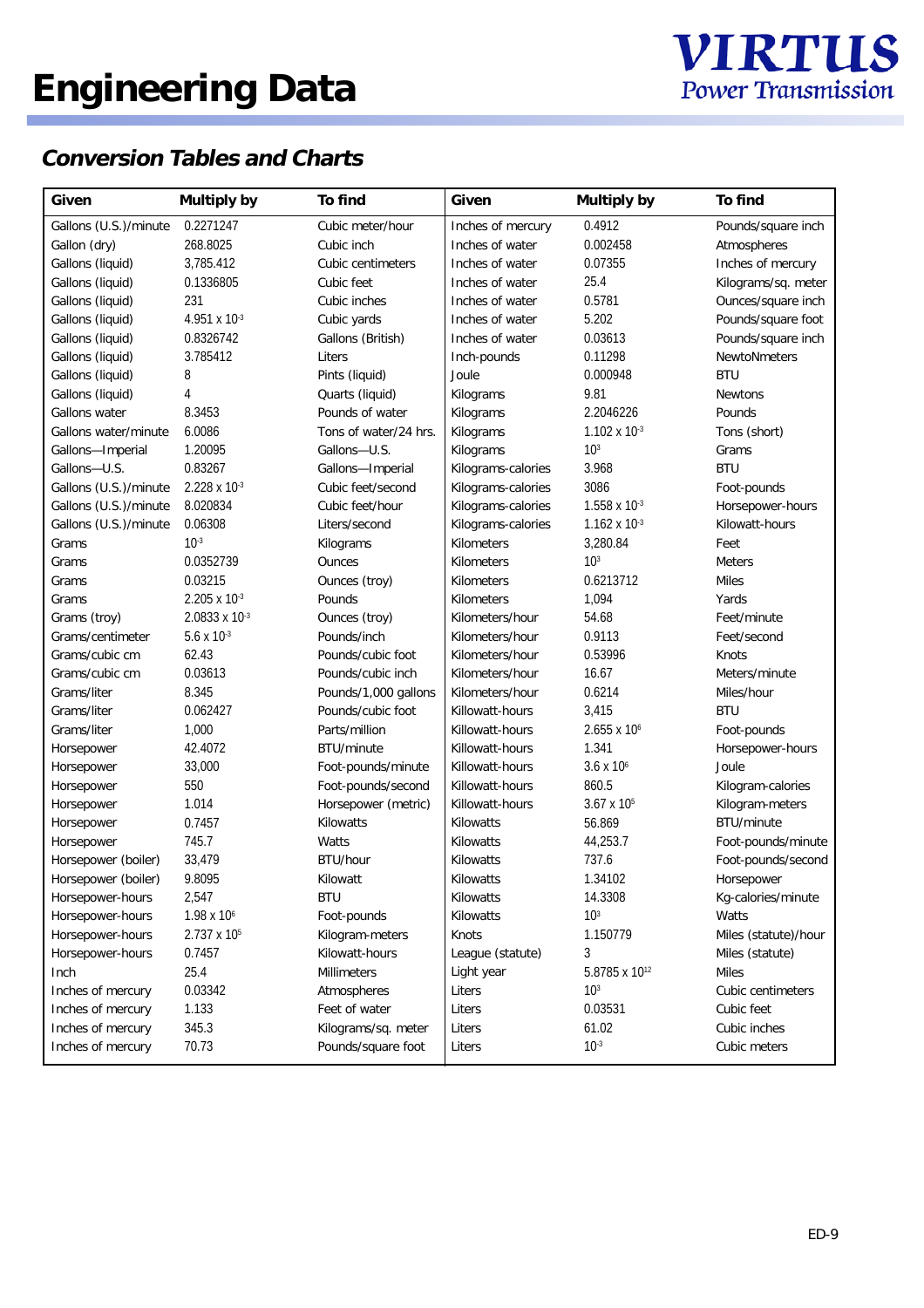

| Given              | <b>Multiply by</b>     | <b>To find</b>         | Given                                        | <b>Multiply by</b>     | <b>To find</b>                |
|--------------------|------------------------|------------------------|----------------------------------------------|------------------------|-------------------------------|
| Liters             | $1.308 \times 10^{-3}$ | Cubic yards            | NewtoNmeter                                  | 0.737562               | Foot-pound-force              |
| Liters             | 0.2642                 | Gallons                | NewtoNmeter                                  | 8.85                   | Inch-pound-force              |
| Liters             | 2.113                  | Pints (liquid)         | <b>Newtons</b>                               | 0.22481                | Pounds                        |
| Liters             | 0.908                  | Quarts (dry)           | <b>Ounces</b>                                | 0.0625                 | Pounds                        |
| Liters             | 1.0567                 | Quarts (liquid)        | <b>Ounces</b>                                | 28.349527              | Grams                         |
| Liters/minute      | 5.886 x 10-4           | Cubic feet/second      | <b>Ounces</b>                                | 0.9115                 | Ounces (troy)                 |
| Liters/minute      | 13.19815               | Gallons (British)/hour | <b>Ounces</b>                                | $2.79 \times 10^{-5}$  | Tons (long)                   |
| Liters/minute      | $4.403 \times 10^{-3}$ | Gallons/second         | <b>Ounces</b>                                | $2.835 \times 10^{-5}$ | Tons (metric)                 |
| Liters/second      | 2.11888                | Cubic feet/minute      | <b>Ounces</b> (fluid)                        | 1.805                  | Cubic inches                  |
| <b>Meters</b>      | 100                    | Centimeters            | <b>Ounces</b> (fluid)                        | 0.02957                | Liters                        |
| <b>Meters</b>      | 3.2808399              | Feet                   | <b>Ounces</b> (fluid)                        | 30                     | <b>Milliliters</b>            |
| <b>Meters</b>      | 39.37                  | <b>Inches</b>          | <b>Ounces</b> (fluid)                        | 1.040843               | <b>Ounces</b> (British fluid) |
| <b>Meters</b>      | $10^{-3}$              | Kilometers             | <b>Ounces</b> (troy)                         | 0.08333                | Pounds (troy)                 |
| <b>Meters</b>      | 10 <sup>3</sup>        | <b>Millimeters</b>     | Ounces (troy)                                | 31.103481              | Grams                         |
| <b>Meters</b>      | 1.093613               | Yards                  | Ounces (troy)                                | 1.09714                | Ounces (avoir)                |
| Meters/minute      | 1.667                  | Centimeters/second     | Ounces/square inch                           | 0.0625                 | Pounds/square inch            |
| Meters/minute      | 3.281                  | Feet/minute            | Parts/million                                | 0.0584                 | Grains/U.S. gallon            |
| Meters/minute      | 0.05468                | Feet/second            | Parts/million                                | 0.07016                | Grains/Imperial gal.          |
| Meters/minute      | 0.06                   | Kilometers/hour        | Parts/million                                | 8.345                  | Pounds/million gal.           |
| Meters/minute      | 0.03728                | Miles/hour             | Pascal                                       | 0.0208854              | Pounds-force/sq. ft.          |
| Meters/second      | 3.281                  | Feet/second            | Pounds                                       | 16                     | <b>Ounces</b>                 |
| Meters/second      | 3.6                    | Kilometers/hour        | Pounds                                       | 0.0005                 | Tons (short)                  |
| Meters/second      | 0.06                   | Kilometers/minute      | Pounds                                       | 453.5924               | Grams                         |
| Meters/second      | 2.236936               | Miles/hour             | Pounds                                       | 1.21528                | Pounds (troy)                 |
| Mil                | 0.001                  | Inch                   | Pounds                                       | 14.5833                | <b>Ounces</b> (troy)          |
| Mil                | 0.0254                 | <b>Millimeter</b>      | Pounds                                       | 4.45                   | <b>Newtons</b>                |
| <b>Miles</b>       | 5,280                  | Feet                   | Pounds of water                              | 0.01602                | <b>Cubic feet</b>             |
| <b>Miles</b>       | 1.609                  | Kilometers             | Pounds of water                              | 27.68                  | Cubic inches                  |
| <b>Miles</b>       | 1,760                  | Yards                  | Pounds of water                              | 0.1198                 | Gallons                       |
| Miles/hour         | 44.7                   | Centimeters/second     | Pounds of water/min. 2.67 x 10 <sup>-4</sup> |                        | Cubic feet/second             |
| Miles/hour         | 88                     | Feet/minute            | Pounds (troy)                                | 12                     | Ounces (troy)                 |
| Miles/hour         | 1.467                  | Feet/second            | Pounds (troy)                                | 373.24177              | Grams                         |
| Miles/hour         | 0.86898                | Knots                  | Pounds (troy)                                | 0.822857               | Pounds (avoir)                |
| Miles/hour         | 26.82                  | Meters/minute          | Pounds (troy)                                | 13.1657                | Ounces (avoir)                |
| Miles/minute       | 2,682                  | Centimeters/second     | Pounds (troy)                                | 3.6735 x 10-4          | Tons (long)                   |
| Miles/minute       | 88                     | Feet/second            | Pounds (troy)                                | 4.1143 x 10-4          | Tons (short)                  |
| Miles/minute       | 1.609                  | Kilometers/minute      | Pounds (troy)                                | 4.1667 x 10-3          | Tons (metric)                 |
| <b>Milligrams</b>  | $10^{-3}$              | Grams                  | Pounds/cubic foot                            | 0.01602                | Grams/cubic cm                |
| Milligrams/liter   | 1                      | Parts/million          | Pounds/cubic foot                            | 16.02                  | Kgs/cubic meter               |
| <b>Milliliters</b> | 0.0610237              | Cubic inch             | Pounds/cubic foot                            | 5.787 x 10-4           | Pounds/cubic inch             |
| <b>Milliliters</b> | 0.0338142              | <b>Fluid ounces</b>    | Pounds/cubic inch                            | 27.68                  | Grams/cubic cm                |
| <b>Milliliters</b> | $10^{-3}$              | <b>Liters</b>          | Pounds/cubic inch                            | 2.768 x 104            | Kgs./cubic meter              |
| <b>Millimeters</b> | 0.1                    | Cenitmeters            | Pounds/cubic inch                            | 1,728                  | Pounds/cubic foot             |
| <b>Millimeters</b> | 0.03937                | <b>Inches</b>          | Pounds/foot                                  | 1.488                  | Kilograms/meter               |
| Minutes (angle)    | 2.909 x 10-4           | Radians                | Pounds/inch                                  | 178.6                  | Grams/centimeter              |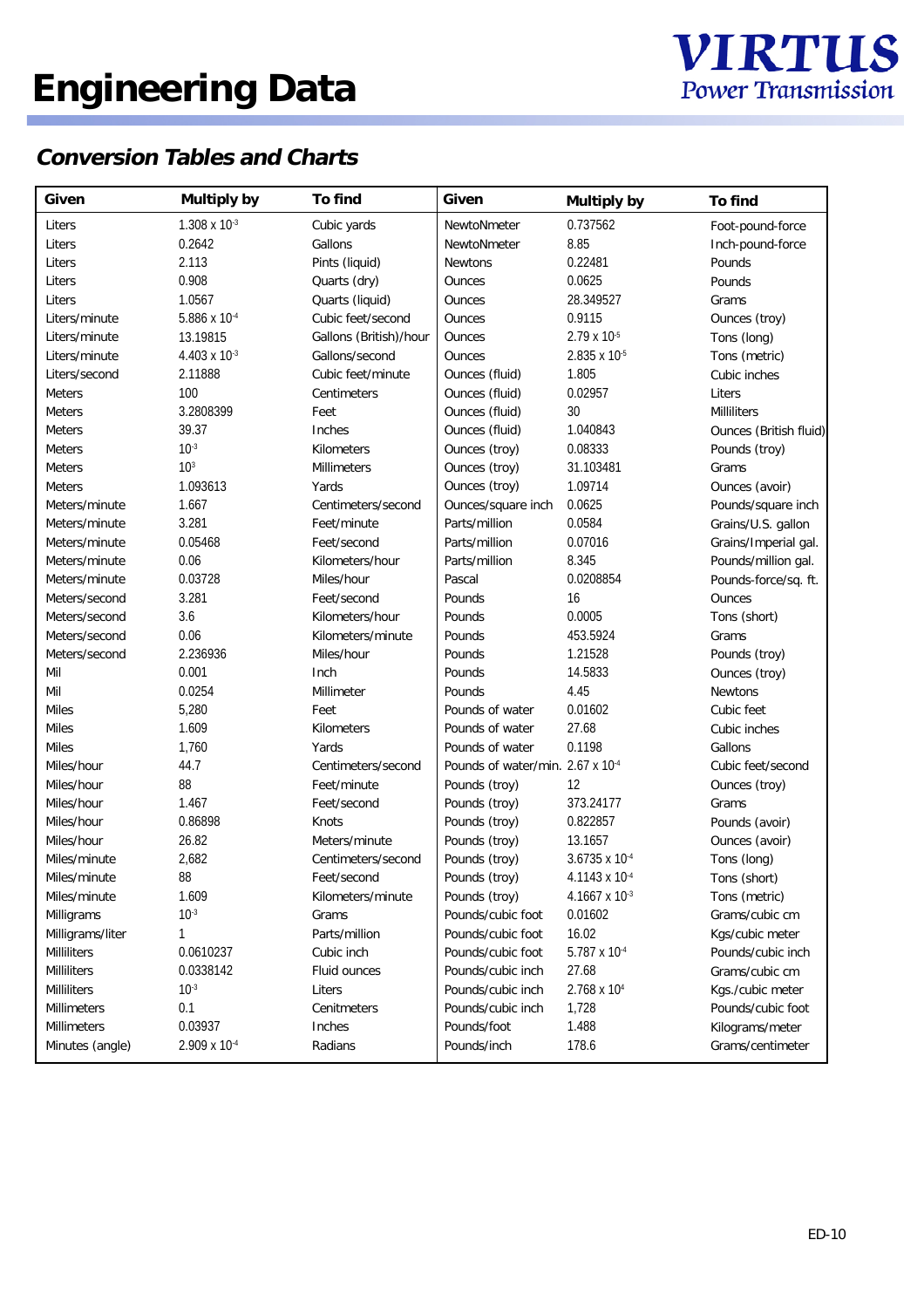

| Given                     | <b>Multiply by</b>      | <b>To find</b>         | Given                     | <b>Multiply by</b>      | To find            |
|---------------------------|-------------------------|------------------------|---------------------------|-------------------------|--------------------|
| Pounds/square foot        | 0.01602                 | Feet of water          | <b>Square meters</b>      | 1.196                   | Square yards       |
| Pounds/square foot        | 4.883                   | Kgs/square meter       | Square miles              | 27.88 x 10 <sup>6</sup> | Square feet        |
| Pounds/square foot        | $6.945 \times 10^{-3}$  | Pounds/square inch     | Square miles              | 2.59                    | Square kilometers  |
| Pounds/square inch        | 0.068046                | Atmospheres            | Square miles              | $3.098 \times 10^{6}$   | Square yards       |
| Pounds/square inch        | 2.307                   | Feet of water          | Square millimeters        | 0.01                    | Square centimeters |
| Pounds/square inch        | 2.03602                 | Inches of mercury      | Square millimeters        | $1.55 \times 10^{-3}$   | Square inches      |
| Pounds/square inch        | 703.1                   | Kgs/square meter       | Square yards              | 9                       | Square feet        |
| Psi                       | 1                       | Pound-force/sq. inch   | Square yards              | 0.8361                  | Square meters      |
| Quarts (dry)              | 67.200625               | Cubic inches           | Square yards              | $3.228 \times 10^{-7}$  | Square miles       |
| Quarts (dry)              | 1.101                   | Liters                 | Temp. $(^{\circ}C+17.78)$ | 1.8                     | Temperature (°F)   |
| Quarts (liquid)           | 57.75                   | Cubic inches           | Temp. (°F-32)             | 0.55556(5/9)            | Temperature (°C)   |
| Quarts (liquid)           | 0.9463                  | Liter                  | Therm                     | 100,000                 | <b>BTU</b>         |
| Quarts (liquid)           | 0.8326742               | <b>Quart</b> (British) | Tons (long)               | 1,016.0469              | Kilograms          |
| Quarts (liquid)           | 0.859367                | Quart (dry)            | Tons (long)               | 1.016047                | Tons (metric)      |
| Radians                   | 57.29578                | <b>Degrees</b>         | Tons (long)               | 2,240                   | Pounds             |
| <b>Radians</b>            | 3,437.747               | <b>Minutes</b>         | Tons (long)               | 1.12                    | Tons (short)       |
| Radians/second            | 57.3                    | Degrees/second         | Tons (metric)             | 10 <sup>3</sup>         | Kilograms          |
| Radians/second            | 0.1592                  | Revolutions/second     | Tons (metric)             | 2,205                   | Pounds             |
| Radians/second            | 9.549297                | Revolutions/minute     | Tons (short)              | 2,000                   | Pounds             |
| <b>Revolutions</b>        | 360                     | <b>Degrees</b>         | Tons (short)              | 32,000                  | <b>Ounces</b>      |
| <b>Revolutions</b>        | 6.283                   | Radians                | Tons (short)              | 907.18486               | Kilograms          |
| Revolutions/minute        | 6                       | Degrees/second         | Tons (short)              | 2,430.56                | Pounds (troy)      |
| Revolutions/minute        | 0.1047                  | Radians/second         | Tons (short)              | 0.89287                 | Tons (long)        |
| Revolutions/minute        | 0.01667                 | Revolutions/second     | Tons (short)              | 29,166                  | Ounces (troy)      |
| Revolutions/second        | 360                     | Degrees/second         | Tons (short)              | 0.90718                 | Tons (metric)      |
| Revolutions/second        | 6.283                   | Radians/second         | <b>Watts</b>              | 0.05692                 | <b>BTU/minutes</b> |
| Revolutions/second        | 60                      | Revolutions/minute     | <b>Watts</b>              | 44.26                   | Foot-pounds/minute |
| <b>Square centimeters</b> | $10^{-4}$               | Square meters          | <b>Watts</b>              | 0.7376                  | Foot-pounds/second |
| Square feet               | 144                     | Square inches          | <b>Watts</b>              | $1.341 \times 10^{-3}$  | Horsepower         |
| Square feet               | 0.0929                  | Square meters          | <b>Watts</b>              | 0.01434                 | Kg-calories/minute |
| Square feet               | $3.587 \times 10^{-3}$  | Square miles           | <b>Watts</b>              | $10^{-3}$               | Kilowatts          |
| Square feet               | $0.11111$ $(1/9)$       | Square yards           | <b>Watts-hours</b>        | 3.41214                 | <b>BTU</b>         |
| Square inches             | 6.452                   | Square centimeters     | <b>Watts-hours</b>        | 2,655                   | Foot-pounds-force  |
| Square inches             | $6.944 \times 10^{-3}$  | Square feet            | <b>Watts-hours</b>        | $1.341 \times 10^{-3}$  | Horsepower-hours   |
| Square inches             | 645.2                   | Square millimeters     | <b>Watts-hours</b>        | 3,600                   | Joules             |
| Square kilometers         | 10.76 x 10 <sup>6</sup> | Square feet            | <b>Watts-hours</b>        | 0.8605                  | Kilogram-calories  |
| Square kilometers         | 10 <sup>6</sup>         | Square meters          | <b>Watts-hours</b>        | 367.1                   | Kilogram-meters    |
| Square kilometers         | 0.3861                  | Square miles           | <b>Watts-hours</b>        | $10^{-3}$               | Kilowatt-hours     |
| Square kilometers         | $1.196 \times 10^{6}$   | Square yards           | Yards                     | 36                      | <b>Inches</b>      |
| <b>Square meters</b>      | 10.76                   | Square feet            | Yards                     | 0.9144                  | <b>Meters</b>      |
| <b>Square meters</b>      | $3.861 \times 10^{-7}$  | Square miles           |                           |                         |                    |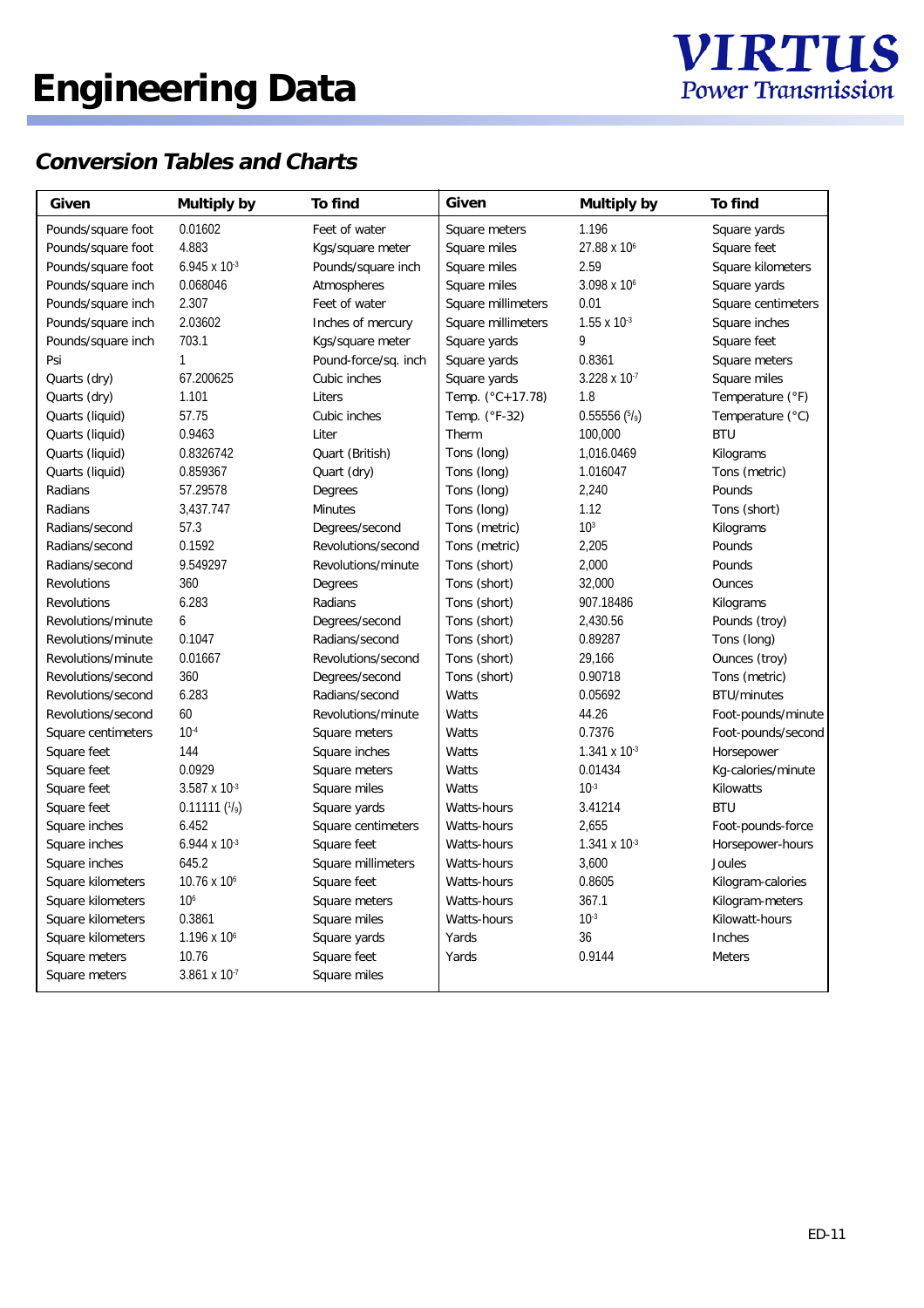**Inch-Millimeter Equivalents**

|                 | <b>Inches</b>    |             |                 | <b>Inches</b>    |                 | <b>Inches</b>   |                  |                 |
|-----------------|------------------|-------------|-----------------|------------------|-----------------|-----------------|------------------|-----------------|
| <b>Fraction</b> | <b>Decimal</b>   | mm          | <b>Fraction</b> | <b>Decimal</b>   | mm              | <b>Fraction</b> | <b>Decimal</b>   | mm              |
|                 | .00004           | .001        |                 | .11811           | $\mathbf{3}$    |                 | .550             | 13.970          |
|                 | .00039           | .01         | $\frac{1}{8}$   | .1250            | 3.175           |                 | .55118           | 14              |
|                 | .00079           | .02         |                 | .13780           | 3.5             | $^{9}/_{16}$    | .56250           | 14.2875         |
|                 | .001             | .025        | 9/64            | .14063           | 3.5719          |                 | .57087           | 14.5            |
|                 | .00118           | .03         |                 | .150             | 3.810           | 37/64           | .57813           | 14.6844         |
|                 | .00157           | .04<br>.05  | 5/32            | .15625           | 3.9688<br>4     | 19/32           | .59055<br>.59375 | 15<br>15.0812   |
|                 | .00197<br>.002   | .051        | 11/64           | .15748<br>.17188 | 4.3656          |                 | .600             | 15.24           |
|                 | .00236           | .06         |                 | .1750            | 4.445           | 39/64           | .60938           | 15.4781         |
|                 | .00276           | .07         |                 | .17717           | 4.5             |                 | .61024           | 15.5            |
|                 | .003             | .0762       | $^{3}/_{16}$    | .18750           | 4.7625          | $5/8$           | .6250            | 15.875          |
|                 | .00315           | .08         |                 | .19685           | 5               |                 | .62992           | 16              |
|                 | .00354           | .09         |                 | .20              | 5.08            | 41/64           | .64063           | 16.2719         |
|                 | .00394           | .1          | 13/64           | .20313           | 5.1594          |                 | .64961           | 16.5            |
|                 | .004             | .1016       |                 | .21654           | 5.5             |                 | .650             | 16.51           |
|                 | .005             | .1270       | $^{7}/_{32}$    | .21875           | 5.5562          | 21/32           | .65625           | 16.6688         |
|                 | .006             | .1524       |                 | .2250            | 5.715           |                 | .66929           | 17              |
|                 | .007             | .1778       | 15/64           | .23438           | 5.9531          | 43/64           | .67188           | 17.0656         |
|                 | .00787           | $\cdot$ .2  |                 | .23622           | 6               | 11/16           | .68750           | 17.4625         |
|                 | .008             | .2032       | $\frac{1}{4}$   | .250             | 6.35            |                 | .68898           | 17.5            |
|                 | .009             | .2286       |                 |                  |                 |                 | .700             | 17.78           |
|                 | .00984           | .25         |                 | .25591           | 6.5             | 45/64           | .70313           | 17.8594         |
|                 | .01              | .254        | 17/64           | .26563           | 6.7469          |                 | .70866           | 18              |
|                 | .01181           | $\cdot$ 3   |                 | .275             | 6.985           | 23/32           | .71875           | 18.2562         |
| $\frac{1}{64}$  | .01563           | .3969       |                 | .27559           | $\overline{7}$  |                 | .72835           | 18.5            |
|                 | .01575           | .4          | 9/32            | .28125           | 7.1438          | 47/64           | .73438           | 18.6531         |
|                 | .01969           | $.5\,$      |                 | .29528           | 7.5             |                 | .74803           | 19              |
|                 | .02              | .508        | 19/64           | .29688           | 7.5406          | $\frac{3}{4}$   | .750             | 19.050          |
|                 | .02362<br>.025   | 6.5<br>.635 | 5/16            | .30<br>.3125     | 7.62<br>7.9375  | 49/64           | .76563           | 19.4469         |
|                 | .02756           | .7          |                 | .31496           | 8               |                 | .76772           | 19.5            |
|                 | .0295            | .75         | 21/64           | .32813           | 8.3344          | 25/32           | .78125           | 19.8438         |
|                 | .03              | .762        |                 | .33465           | 8.5             |                 | .78740           | 20              |
| $\frac{1}{32}$  | .03125           | .7938       | 11/32           | .34375           | 8.7312          | 51/64           | .79688           | 20.2406         |
|                 | .0315            | .8          |                 | .350             | 8.89            |                 | .800             | 20.320          |
|                 | .03543           | .9          |                 | .35433           | 9               |                 | .80709           | 20.5            |
|                 | .03937           | 1           | 23/64           | .35938           | 9.1281          | 13/16           | .81250           | 20.6375         |
|                 | .04              | 1.016       |                 | .37402           | 9.5             |                 | .82677           | 21              |
| $^{3}/_{64}$    | .04687           | 1.191       | 3/8             | .375             | 9.525           | 53/64           | .82813           | 21.0344         |
|                 | .04724           | 1.2         | 25/64           | .39063           | 9.9219          | 27/32           | .84375           | 21.4312         |
|                 | .05              | 1.27        |                 | .39370           | 10              |                 | .84646           | 21.5            |
|                 | .05512           | 1.4         |                 | .400             | 10.16           |                 | .850             | 21.590          |
|                 | .05906           | 1.5         | 13/32           | .40625           | 10.3188         | 55/64           | .85938           | 21.8281         |
|                 | .06              | 1.524       |                 | .41339           | 10.5            |                 | .86614           | 22              |
| $\frac{1}{16}$  | .06250           | 1.5875      | 27/64           | .42188           | 10.7156         | $\frac{7}{8}$   | .875             | 22.225          |
|                 | .06299           | 1.6         |                 | .43307           | 11              |                 | .88583           | 22.5            |
|                 | .06693           | 1.7         | $\frac{7}{16}$  | .43750           | 11.1125         | 57/64           | .89063           | 22.6219         |
|                 | .07              | 1.778       |                 | .450             | 11.430          |                 | .900             | 22.860          |
|                 | .07087           | 1.8         |                 | .45276           | 11.5<br>11.5094 |                 | .90551           | 23              |
|                 | .075             | 1.905       | 29/64           | .45313<br>.46875 |                 | 29/32           | .90625           | 23.0188         |
| $\frac{5}{64}$  | .07813<br>.07874 | 1.9844<br>2 | 15/32           | .47244           | 11.9062<br>12   | 59/64           | .92188<br>.92520 | 23.4165<br>23.5 |
|                 | .08              | 2.032       | 31/64           | .48438           | 12.3031         | 15/16           | .93750           | 23.8125         |
|                 | .08661           | 2.2         |                 | .49213           | 12.5            |                 | .94488           | 24              |
|                 | .09              | 2.286       | $\frac{1}{2}$   | .50              | 12.7            |                 | .950             | 24.130          |
|                 | .09055           | 2.3         |                 |                  |                 | 61/64           | .95313           | 24.2094         |
| 3/32            | .09375           | 2.3812      |                 | .51181           | 13              |                 | .96457           | 24.5            |
|                 | .09843           | 2.5         | 33/64           | .51563           | 13.0969         | 31/32           | .96875           | 24.6062         |
|                 | .1               | 2.54        | 17/32           | .53125           | 13.4938         |                 | .98425           | 25              |
|                 | .10236           | 2.6         |                 | .53150           | 13.5            | 63/64           | .98438           | 25.0031         |
| $^{7}/_{64}$    | .10937           | 2.7781      | $^{35}\!/_{64}$ | .54688           | 13.8906         | 1               | 1.00000          | 25.4            |
|                 |                  |             |                 |                  |                 |                 |                  |                 |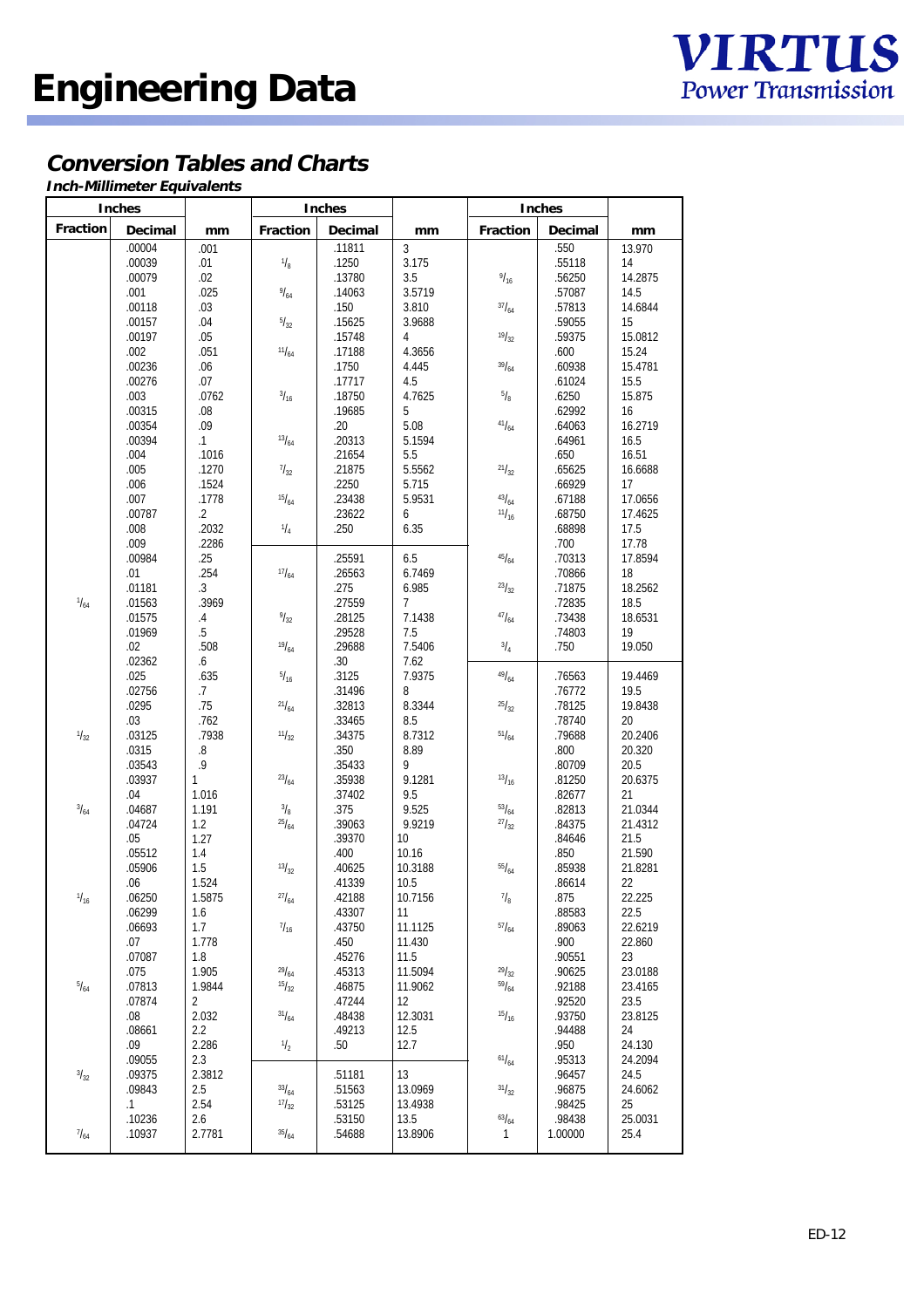

### **Sleeve and Flexible Element Chemical Resistance Chart**

**Legend:**  $A =$  Fluid has little or no effect;  $B =$  Fluid has minor to moderate effect;  $C =$  Fluid has severe effect;  $- =$  No data available

| <b>Resistance to:</b>               | NBR ("SOX") | <b>Urethane</b> | <b>Hytrel</b> | <b>EPDM</b>  | <b>Neoprene</b> |
|-------------------------------------|-------------|-----------------|---------------|--------------|-----------------|
| Acetone                             | $\mathsf C$ | $\mathsf C$     | В             | Α            | B               |
| Ammonia Anhydrous                   |             |                 |               | Α            | Α               |
| <b>Ammonium Hydroxide Solutions</b> | С           | С               | А             | Α            | A (158°F)       |
| ASTM oil No. 1                      | А           | Α               | А             | С            | А               |
| ASTM oil No. 3                      | А           | В               | Α             | С            | B-C (158°F)     |
| <b>ASTM</b> reference fuel A        | А           |                 | Α             | С            | Β               |
| <b>ASTM</b> reference fuel B        | А           | В               | Α             | С            | С               |
| ASTM reference fuel C               | Β           | С               | В             | С            | С               |
| Benzene                             | С           | С               | В             | С            | С               |
| <b>Butane</b>                       | А           | Α               | Α             | С            | Α               |
| Carbon Tetrachloride                | С           | С               | С             | С            | С               |
| Chlorobenzene                       | С           | С               | С             | С            | С               |
| Chloroform                          | С           | С               | С             | С            | С               |
| Chromic Acid 10-50%                 | С           | С               |               | С            | С               |
| Dowtherm A or E solvent             |             |                 |               | С            | C               |
| <b>Ethyl Alcohol</b>                | С           | С               | А             | Α            | A (158°F)       |
| <b>Ethylene Glyco</b>               | Α           | В               | А             | А            | A (158°F)       |
| <b>Fuel Oil</b>                     | Α           | С               |               | С            | Α               |
| Gasoline                            | Α           | В               | А             | С            | В               |
| Glycerine                           | Α           | C               | Α             | А            | Α               |
|                                     |             |                 |               |              |                 |
| <b>Hydraulic Oils</b>               |             |                 |               |              |                 |
| (Petroleum Based)                   | А           | Α               | Α             | С            | A-B             |
| Hydrochloric Acid, 37%              |             |                 |               |              |                 |
| (cold)                              | С           | С               | C             | Α            | A-B             |
| Hydrogen Peroxide, 90%              | С           |                 |               | С            | $\mathbb C$     |
| <b>Isopropyl Alcohol</b>            | Β           | С               | А             | Α            | A-B             |
| Kerosene                            | А           | B               | Α             | С            | B-C             |
| <b>Lacquer Solvents (MEK)</b>       | С           | С               | С             | С            | C               |
| <b>Lubricating Oils</b>             | В           |                 | Α             | С            | В               |
| <b>Methyl Alcohol</b>               | С           | С               | Α             | Α            | Α               |
| Mineral Oil                         | А           | Α               | Α             | С            | В               |
| Naphtha                             | С           | С               | Α             | С            | С               |
| Nitric Acid, 10%                    | C           | С               | В             | B            | В               |
| Nitrobenzene                        | С           | С               | С             | С            | С               |
| Phenol                              | С           | С               | B             | С            | С               |
| Phosphoric Acid, 20%                |             |                 |               | $\mathbf{r}$ |                 |
| <b>Phosphate Esters</b>             |             |                 | А             | $\mathsf C$  | C               |
| <b>Pickling Solution</b>            |             |                 |               |              |                 |
| (20% Nitric Acid, 4% HP)            | С           | С               | С             | C            | $\mathsf C$     |
| <b>Soap Solutions</b>               | Α           | А               | Α             | Α            | A(158°F)        |
| Sodium Hydroxide, 20%               | В           | B               | Α             | Α            | B               |
| <b>Stearic Acid</b>                 | В           | Α               | Α             | В            | B (158°F)       |
| Sulfuric Acid, up to 50%            | С           | C               | Α             | B            | A-B (158°F)     |
| Sulfuric Acid, 50% to 80%           | С           | С               | С             | В            | B-C             |
| Tannic Acid, 10%                    | Α           |                 | Α             | A            | $A - B$         |
| <b>Toluene</b>                      | С           | С               | Α             | С            | $\mathsf C$     |
| Trichloroethylene                   | С           | C               | В             | С            | $\mathsf C$     |
| Turpentine                          | Α           | С               |               | C            | $\mathsf C$     |
| Water                               | Α           |                 | B (158°F)     | A (158°F)    | A (212°F)       |
| <b>Xylene</b>                       | С           | $\mathsf C$     | Β             | C            | C               |
|                                     |             |                 |               |              |                 |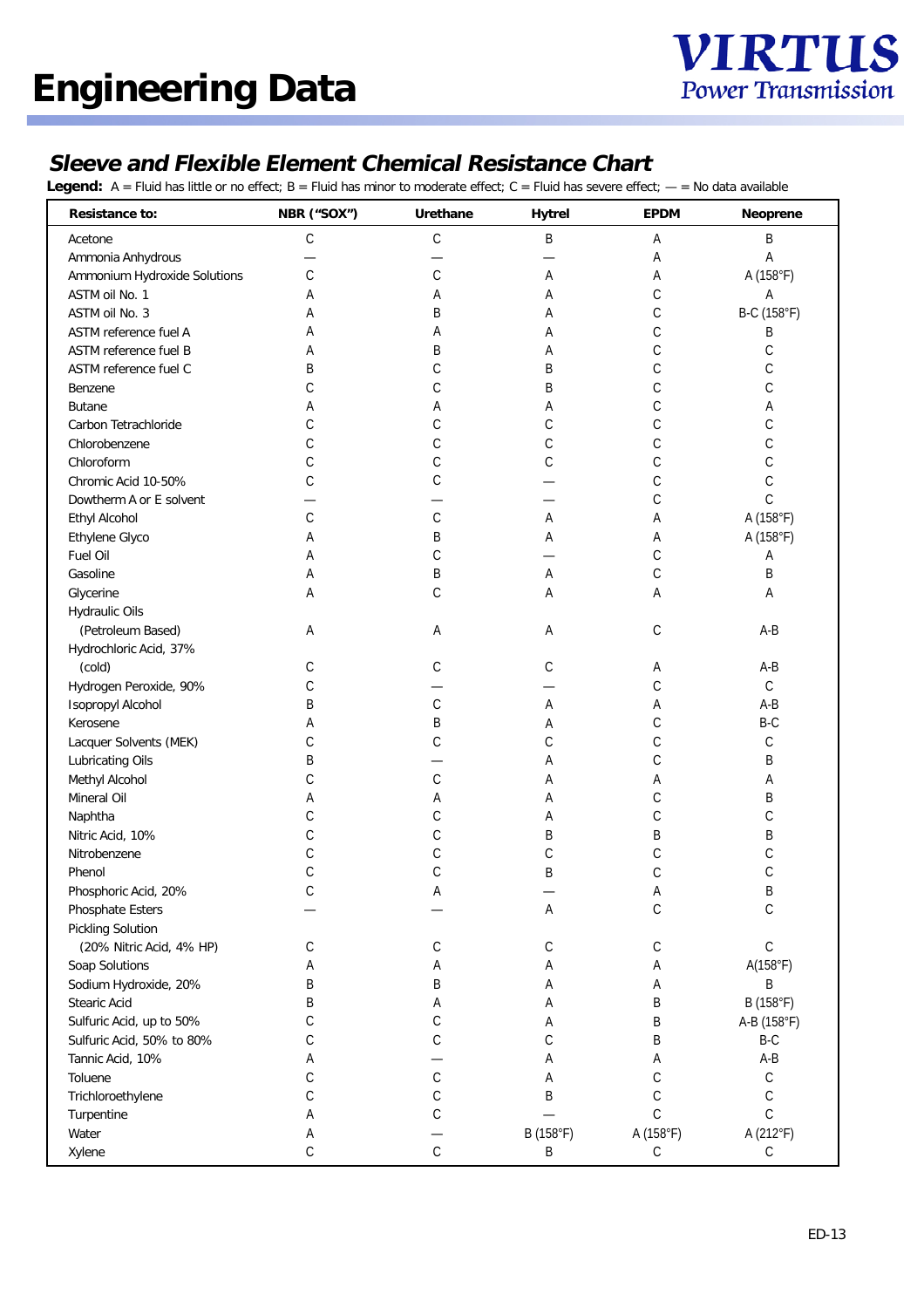## **Metric Clearance-fit Bore and Keyway Standards**

**Bore Tolerances per DIN 7154, H7; Keyway Tolerances per DIN 6885, Js9**

| <b>Bore</b> | Keyway | <b>Height</b> |         | <b>Bore</b> |         | Keyway  |         | T       |
|-------------|--------|---------------|---------|-------------|---------|---------|---------|---------|
| mm          | mm     | mm            | Min.    | Max.        | Min.    | Max.    | Min.    | Max.    |
| 8           | 2      | 1             | 8.000   | 8.015       | 1.9875  | 2.0125  | 9.000   | 9.100   |
| 9           | 3      | 1.4           | 9.000   | 9.015       | 2.9875  | 3.0125  | 10.400  | 10.500  |
| 10          | 3      | 1.4           | 10.000  | 10.015      | 2.9875  | 3.0125  | 11.400  | 11.500  |
| 11          | 4      | 1.8           | 11.000  | 11.018      | 3.9850  | 4.0150  | 12.800  | 12.900  |
| 12          | 4      | 1.8           | 12.000  | 12.018      | 3.9850  | 4.0150  | 13.800  | 13.900  |
| 14          | 5      | 2.3           | 14.000  | 14.018      | 4.9850  | 5.0150  | 16.300  | 16.400  |
| 15          | 5      | 2.3           | 15.000  | 15.018      | 4.9850  | 5.0150  | 17.300  | 17.400  |
| 16          | 5      | 2.3           | 16.000  | 16.018      | 4.9850  | 5.0150  | 18.300  | 18.400  |
| 17          | 5      | 2.3           | 17.000  | 17.018      | 4.9850  | 5.0150  | 19.300  | 19.400  |
| 19          | 6      | 2.8           | 19.000  | 19.021      | 5.9850  | 6.0150  | 21.800  | 21.900  |
| 20          | 6      | 2.8           | 20.000  | 20.021      | 5.9850  | 6.0150  | 22.800  | 22.900  |
| 22          | 6      | 2.8           | 22.000  | 22.021      | 5.9850  | 6.0150  | 24.800  | 24.900  |
| 24          | 8      | 3.3           | 24.000  | 24.021      | 7.9820  | 8.0180  | 27.300  | 27.500  |
| 25          | 8      | 3.3           | 25.000  | 25.021      | 7.9820  | 8.0180  | 28.300  | 28.500  |
| 28          | 8      | 3.3           | 28.000  | 28.021      | 7.9820  | 8.0180  | 31.300  | 31.500  |
| 30          | 8      | 3.3           | 30.000  | 30.021      | 7.9820  | 8.0180  | 33.300  | 33.500  |
| 32          | 10     | 3.3           | 32.000  | 32.025      | 9.9820  | 10.0180 | 35.300  | 35.500  |
| 35          | 10     | 3.3           | 35.000  | 35.025      | 9.9820  | 10.0180 | 38.300  | 38.500  |
| 38          | 10     | 3.3           | 38.000  | 38.025      | 9.9820  | 10.0180 | 41.300  | 41.500  |
| 40          | 12     | 3.3           | 40.000  | 40.025      | 11.9785 | 12.0215 | 43.300  | 43.500  |
| 42          | 12     | 3.3           | 42.000  | 42.025      | 11.9785 | 12.0215 | 45.300  | 45.500  |
| 45          | 14     | 3.8           | 45.000  | 45.025      | 13.9785 | 14.0215 | 48.800  | 49.000  |
| 48          | 14     | 3.8           | 48.000  | 48.025      | 13.9785 | 14.0215 | 51.800  | 52.000  |
| 50          | 14     | 3.8           | 50.000  | 50.025      | 13.9785 | 14.0215 | 53.800  | 54.000  |
| 52          | 16     | 4.3           | 52.000  | 52.030      | 15.9785 | 16.0215 | 56.300  | 56.500  |
| 55          | 16     | 4.3           | 55.000  | 55.030      | 15.9785 | 16.0215 | 59.300  | 59.500  |
| 58          | 16     | 4.3           | 58.000  | 58.030      | 15.9785 | 16.0215 | 62.300  | 62.500  |
| 60          | 18     | 4.4           | 60.000  | 60.030      | 17.9785 | 18.0215 | 64.400  | 64.600  |
| 62          | 18     | 4.4           | 62.000  | 62.030      | 17.9785 | 18.0215 | 66.400  | 66.600  |
| 65          | 18     | 4.4           | 65.000  | 65.030      | 17.9785 | 18.0215 | 69.400  | 69.600  |
| 68          | 20     | 4.9           | 68.000  | 68.030      | 19.9740 | 20.0260 | 72.900  | 73.100  |
| 72          | 20     | 4.9           | 72.000  | 72.030      | 19.9740 | 20.0260 | 76.900  | 77.100  |
| 75          | 20     | 4.9           | 75.000  | 75.030      | 19.9740 | 20.0260 | 79.900  | 80.100  |
| 78          | 22     | 5.4           | 78.000  | 78.030      | 21.9740 | 22.0260 | 83.400  | 83.600  |
| 80          | 22     | 5.4           | 80.000  | 80.030      | 21.9740 | 22.0260 | 85.400  | 85.600  |
| 82          | 22     | 5.4           | 82.000  | 82.035      | 21.9740 | 22.0260 | 87.400  | 87.600  |
| 85          | 22     | 5.4           | 85.000  | 85.035      | 21.9740 | 22.0260 | 90.400  | 90.600  |
| 88          | 25     | 5.4           | 88.000  | 88.035      | 24.9740 | 25.0260 | 93.400  | 93.600  |
| 90          | 25     | 5.4           | 90.000  | 90.035      | 24.9740 | 25.0260 | 95.400  | 95.600  |
| 92          | 25     | 5.4           | 92.000  | 92.035      | 24.9740 | 25.0260 | 97.400  | 97.600  |
| 95          | 25     | 5.4           | 95.000  | 95.035      | 24.9740 | 25.0260 | 100.400 | 100.600 |
| 98          | 28     | 6.4           | 98.000  | 98.035      | 27.9740 | 28.0260 | 104.400 | 104.600 |
| 100         | 28     | 6.4           | 100.000 | 100.035     | 27.9740 | 28.0260 | 106.400 | 106.600 |
| 102         | 28     | 6.4           | 102.000 | 102.035     | 27.9740 | 28.0260 | 108.400 | 108.600 |
| 105         | 28     | 6.4           | 105.000 | 105.035     | 27.9740 | 28.0260 | 111.400 | 111.600 |
| 108         | 28     | 6.4           | 108.000 | 108.035     | 27.9740 | 28.0260 | 114.400 | 114.600 |
| 110         | 28     | 6.4           | 110.000 | 110.035     | 27.9740 | 28.0260 | 116.400 | 116.600 |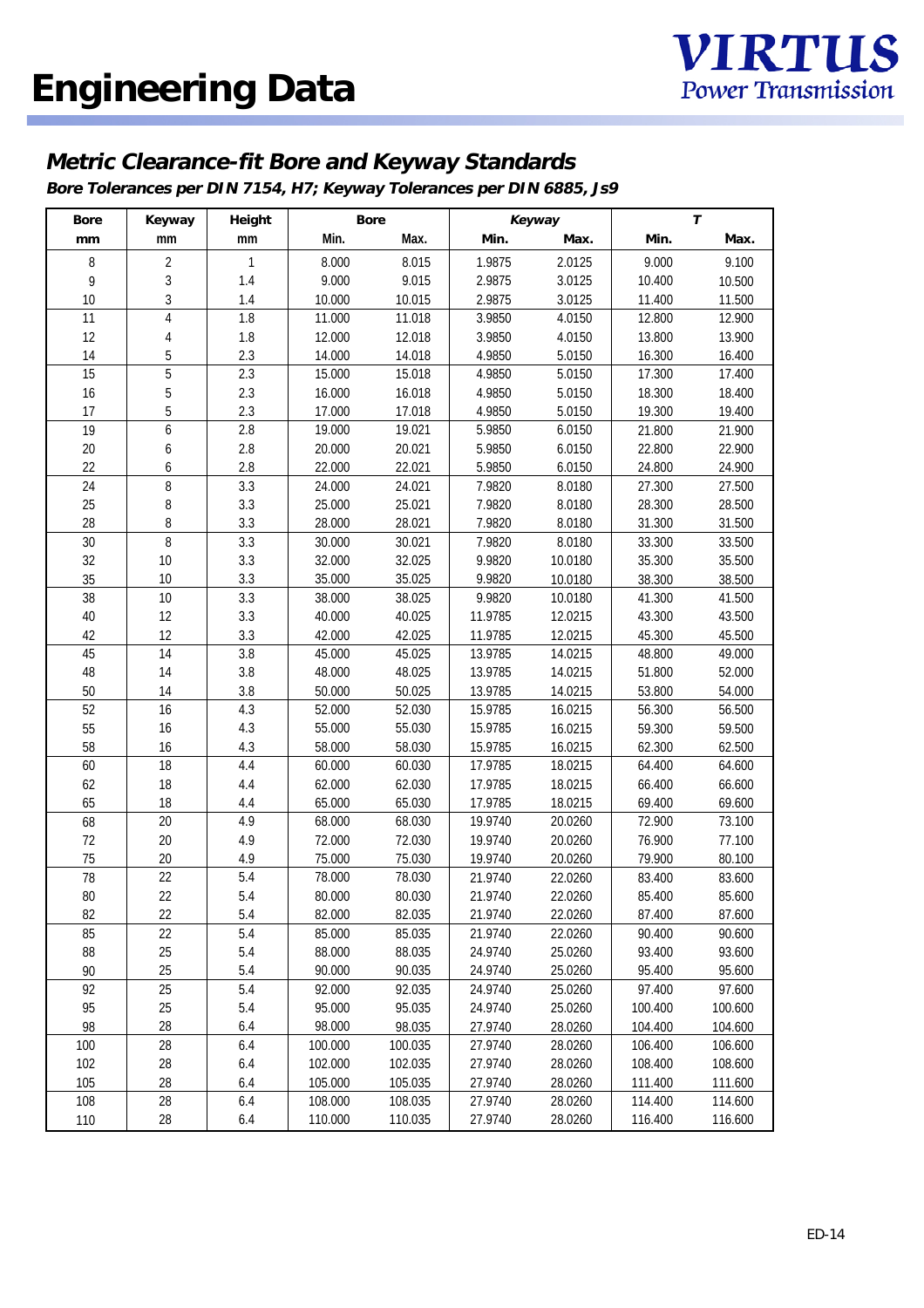### **Metric Interference-fit Bore and Keyway Standards**

**Bore Tolerances per ISO R286, P7; Keyway Tolerances per DIN 6885, JS9**

| <b>Bore</b>     | Keyway                  | <b>Height</b>    |         | <b>Bore</b> |         | Keyway   | T       |         |  |
|-----------------|-------------------------|------------------|---------|-------------|---------|----------|---------|---------|--|
| mm              | mm                      | mm               | Min.    | Max.        | Min.    | Max.     | Min.    | Max.    |  |
| 10              | 3                       | 1.4              | 9.976   | 9.989       | 2.9875  | 3.0125   | 11.400  | 11.500  |  |
| 11              | $\overline{\mathbf{r}}$ | 1.8              | 10.971  | 10.991      | 3.9850  | 4.0150   | 12.800  | 12.900  |  |
| 12              | 4                       | 1.8              | 11.971  | 11.989      | 3.9850  | 4.0150   | 13.800  | 13.900  |  |
| 14              | $\overline{5}$          | 2.3              | 13.971  | 13.989      | 4.9850  | 5.0150   | 16.300  | 16.400  |  |
| 16              | 5                       | 2.3              | 15.971  | 15.989      | 4.9850  | 5.0150   | 18.300  | 18.400  |  |
| 18              | 6                       | 2.8              | 17.971  | 17.989      | 5.9850  | 6.0150   | 20.800  | 20.900  |  |
| $\overline{20}$ | 6                       | 2.8              | 19.965  | 19.986      | 5.9850  | 6.0150   | 22.800  | 22.900  |  |
| 22              | 6                       | 2.8              | 21.965  | 21.986      | 5.9850  | 6.0150   | 24.800  | 24.900  |  |
| 25              | 8                       | 3.3              | 24.965  | 24.986      | 7.9820  | 8.0180   | 28.300  | 28.500  |  |
| 28              | 8                       | $\overline{3.3}$ | 27.965  | 27.986      | 7.9820  | 8.0180   | 31.300  | 31.500  |  |
| 30              | 8                       | 3.3              | 29.965  | 29.986      | 7.9820  | 8.0180   | 33.300  | 33.500  |  |
| 35              | 10                      | 3.3              | 34.958  | 34.983      | 9.9820  | 10.0180  | 38.300  | 38.500  |  |
| 40              | 12                      | 3.3              | 39.958  | 39.983      | 11.9785 | 12.0215  | 43.300  | 43.500  |  |
| 45              | 14                      | 3.8              | 44.958  | 44.983      | 13.9785 | 14.0215  | 48.800  | 49.000  |  |
| 50              | 14                      | 3.8              | 49.958  | 49.983      | 13.9785 | 14.0215  | 53.800  | 54.000  |  |
| $\overline{55}$ | 16                      | 4.3              | 54.949  | 54.979      | 15.9785 | 16.0215  | 59.300  | 59.500  |  |
| 60              | 18                      | 4.4              | 59.949  | 59.979      | 17.9785 | 18.0215  | 64.400  | 64.600  |  |
| 70              | 20                      | 4.9              | 69.949  | 69.979      | 19.9740 | 20.0260  | 74.900  | 75.100  |  |
| 80              | 22                      | 5.4              | 79.949  | 79.979      | 21.9740 | 22.0260  | 85.400  | 85.600  |  |
| 90              | 25                      | 5.4              | 89.941  | 89.976      | 24.9740 | 25.0260  | 95.400  | 95.600  |  |
| 100             | 28                      | 6.4              | 99.941  | 99.976      | 27.9740 | 28.0260  | 106.400 | 106.600 |  |
| 110             | $\overline{28}$         | 6.4              | 109.941 | 109.976     | 27.9740 | 28.0260  | 116.400 | 116.600 |  |
| 120             | 32                      | 7.4              | 119.941 | 119.976     | 31.9690 | 32.0310  | 127.400 | 127.600 |  |
| 140             | 36                      | 8.4              | 139.932 | 139.972     | 35.9690 | 36.0310  | 148.400 | 148.700 |  |
| 160             | 40                      | 9.4              | 159.932 | 159.972     | 39.9690 | 40.0310  | 169.400 | 169.700 |  |
| 180             | 45                      | 10.4             | 179.932 | 179.972     | 44.9690 | 45.0310  | 190.400 | 190.700 |  |
| 200             | 45                      | 10.4             | 199.921 | 199.967     | 44.9690 | 45.0310  | 210.400 | 210.700 |  |
| 220             | 50                      | 11.4             | 219.921 | 219.967     | 49.9690 | 50.0310  | 231.400 | 231.700 |  |
| 250             | 56                      | 12.4             | 249.921 | 249.967     | 55.9630 | 56.0370  | 262.400 | 262.700 |  |
| 280             | 63                      | 12.4             | 279.912 | 279.964     | 62.9630 | 63.0370  | 292.400 | 292.700 |  |
| 300             | 70                      | 14.4             | 299.912 | 299.964     | 69.9630 | 70.0370  | 314.400 | 314.700 |  |
| 350             | 80                      | 15.4             | 349.902 | 349.959     | 79.9630 | 80.0370  | 365.400 | 365.700 |  |
| 400             | 90                      | 17.4             | 399.902 | 399.959     | 89.9565 | 90.0435  | 417.400 | 417.700 |  |
| 450             | 100                     | 19.5             | 449.892 | 449.955     | 99.9565 | 100.0435 | 469.500 | 469.800 |  |
| 500             | 100                     | 19.5             | 499.892 | 499.955     | 99.9585 | 100.0435 | 519.500 | 519.800 |  |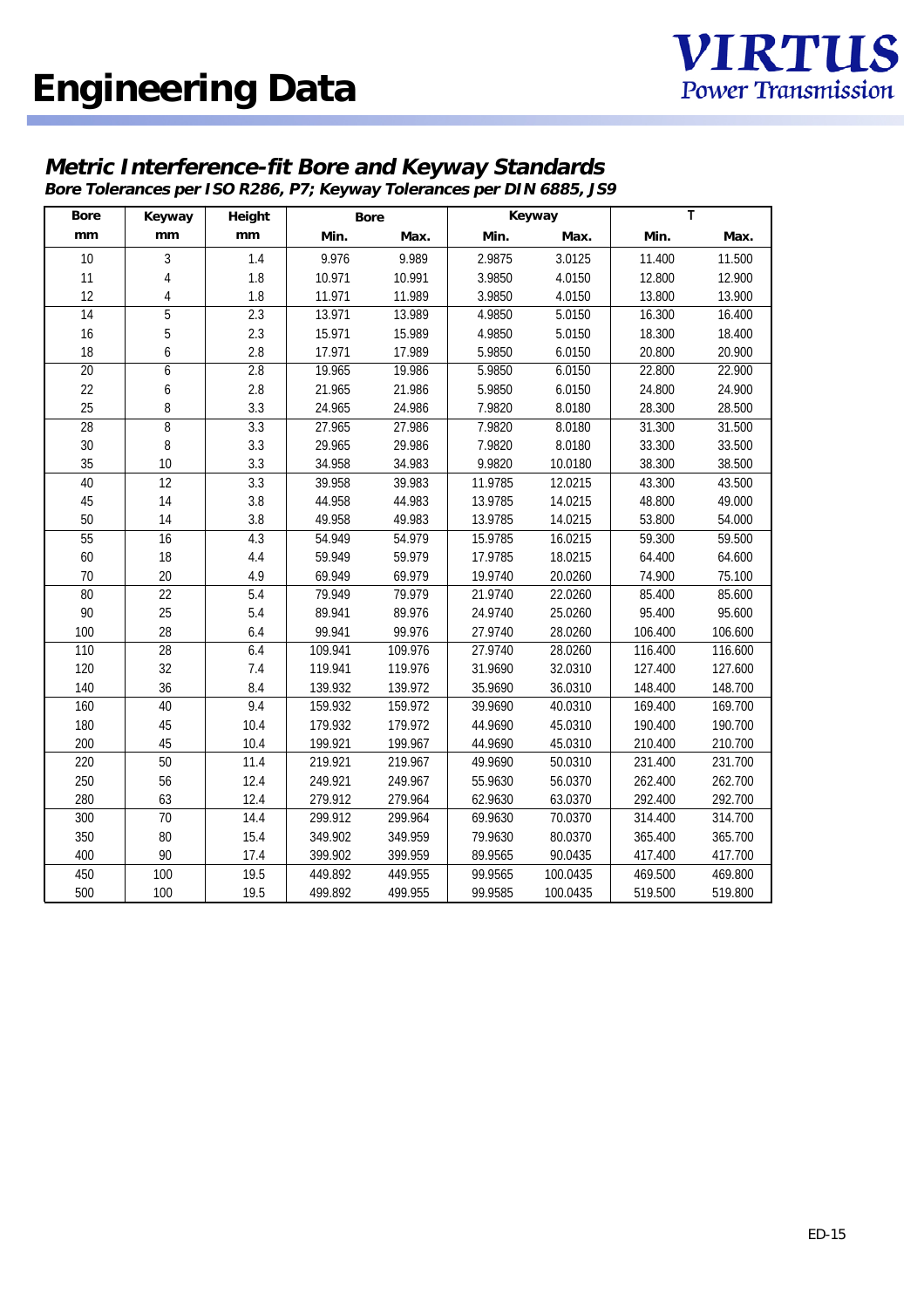### **U.S. Customary Clearance-fit Bore and Keyway Standards — Core Products**

**Bore and Keyway Tolerances per AGMA 9002-A86. Bore Tolerances per AGMA -9002-A86; Keyway tolerances per ANSI B17.1**

| Nominal bore        | <b>Bore</b>      |                 | Keyway width Keyway height | "T"-DIM         | 2010 and Normary Toloranoo por AOMA JOVE AOU DOIG TOloranoo por AOMA JOVE AOU, Normary toloranoo por ANOI DTE<br><b>Nominal bore</b> | <b>Bore</b>   |                                | Keyway width   Keyway height | "T"-DIM         |
|---------------------|------------------|-----------------|----------------------------|-----------------|--------------------------------------------------------------------------------------------------------------------------------------|---------------|--------------------------------|------------------------------|-----------------|
| diameter            | $+0.001/-0.000$  | $+0.002/-0.000$ | Reference                  | $+0.010/-0.000$ | diameter                                                                                                                             |               | $+0.0015/-0.000$ +0.003/-0.000 | Reference                    | $+0.010/-0.000$ |
| $3/8$               | 0.3750           | 0.0938          | 0.0469                     | 0.421           | $2^{15}/_{16}$                                                                                                                       | 2.9375        | 0.7500                         | 0.3750                       | 3.269           |
| $^{7}/_{16}$        | 0.4375           | 0.0938          | 0.0469                     | 0.484           | 3                                                                                                                                    | 3.0000        | 0.7500                         | 0.3750                       | 3.332           |
| $\frac{1}{2}$       | 0.5000           | 0.1250          | 0.0625                     | 0.560           | $3^{1}/_{16}$                                                                                                                        | 3.0625        | 0.7500                         | 0.3750                       | 3.396           |
| $\frac{9}{16}$      | 0.5625           | 0.1250          | 0.0625                     | 0.623           | $3\frac{1}{8}$                                                                                                                       | 3.1250        | 0.7500                         | 0.3750                       | 3.459           |
| $5/8$               | 0.6250           | 0.1875          | 0.0938                     | 0.709           | $3^{3}/_{16}$                                                                                                                        | 3.1875        | 0.7500                         | 0.3750                       | 3.523           |
| 11/16               | 0.6875           | 0.1875          | 0.0938                     | 0.773           | $3^{1/4}$                                                                                                                            | 3.2500        | 0.7500                         | 0.3750                       | 3.586           |
| $^{3}/_{4}$         | 0.7500           | 0.1875          | 0.0938                     | 0.837           | $3^{5}/_{16}$                                                                                                                        | 3.3125        | 0.8750                         | 0.4375                       | 3.696           |
| 13/16               | 0.8125           | 0.1875          | 0.0938                     | 0.900           | $3\frac{3}{8}$                                                                                                                       | 3.3750        | 0.8750                         | 0.4375                       | 3.760           |
| $\frac{7}{8}$       | 0.8750           | 0.1875          | 0.0938                     | 0.964           | $3^{7}/_{16}$                                                                                                                        | 3.4375        | 0.8750                         | 0.4375                       | 3.823           |
| 15/16               | 0.9375           | 0.2500          | 0.1250                     | 1.051           | $3^{1/2}$                                                                                                                            | 3.5000        | 0.8750                         | 0.4375                       | 3.887           |
| 1                   | 1.0000           | 0.2500          | 0.1250                     | 1.114           | $3\frac{9}{16}$                                                                                                                      | 3.5625        | 0.8750                         | 0.4375                       | 3.950           |
| $1^{1/16}$          | 1.0625           | 0.2500          | 0.1250                     | 1.178           | $3\frac{5}{8}$                                                                                                                       | 3.6250        | 0.8750                         | 0.4375                       | 4.014           |
| $1\frac{1}{8}$      | 1.1250           | 0.2500          | 0.1250                     | 1.241           | $3^{11}/_{16}$                                                                                                                       | 3.6875        | 0.8750                         | 0.4375                       | 4.077           |
| $1^{3}/_{16}$       | 1.1875           | 0.2500          | 0.1250                     | 1.304           | $3^{3}/_{4}$                                                                                                                         | 3.7500        | 0.8750                         | 0.4375                       | 4.141           |
| 11/4                | 1.2500           | 0.2500          | 0.1250                     | 1.367           | $3^{13}/_{16}$                                                                                                                       | 3.8125        | 1.0000                         | 0.5000                       | 4.251           |
| 15/16               | 1.3125           | 0.3125          | 0.1563                     | 1.455           | $3^{7}/_{8}$                                                                                                                         | 3.8750        | 1.0000                         | 0.5000                       | 4.314           |
| $1^{3}/_{8}$        | 1.3750           | 0.3125          | 0.1563                     | 1.518           | $3^{15}/_{16}$                                                                                                                       | 3.9375        | 1.0000                         | 0.5000                       | 4.378           |
| 17/16               | 1.4375           | 0.3750          | 0.1875                     | 1.605           | 4                                                                                                                                    | 4.0000        | 1.0000                         | 0.5000                       | 4.441           |
| 11/2                | 1.5000           | 0.3750          | 0.1875                     | 1.669           | <b>Nominal bore</b>                                                                                                                  | <b>Bore</b>   | Keyway width                   | Keyway height                | "T"-DIM         |
| $1\frac{9}{16}$     | 1.5625           | 0.3750          | 0.1875                     | 1.732           | diameter                                                                                                                             | +0.002/-0.000 | $+0.003/-0.000$                | Reference                    | $+0.010/-0.000$ |
| 15/8                | 1.6250           | 0.3750          | 0.1875                     | 1.796           |                                                                                                                                      | 4.0625        | 1.0000                         | 0.5000                       | 4.505           |
| $1^{11}/_{16}$      | 1.6875           | 0.3750          | 0.1875                     | 1.859           | $4^{1}/_{16}$<br>$4^{1}/_{8}$                                                                                                        | 4.1250        | 1.0000                         | 0.5000                       | 4.568           |
| $1^{3}/_{4}$        | 1.7500           | 0.3750          | 0.1875                     | 1.922           | $4^{3}/_{16}$                                                                                                                        | 4.1875        | 1.0000                         | 0.5000                       | 4.632           |
| $1^{13}/_{16}$      | 1.8125           | 0.5000          | 0.2500                     | 2.032           | $4^{1}/_{4}$                                                                                                                         | 4.2500        | 1.0000                         | 0.5000                       | 4.695           |
| 17/8                | 1.8750           | 0.5000          | 0.2500                     | 2.096           | $4^{5}/_{16}$                                                                                                                        | 4.3125        | 1.0000                         | 0.5000                       | 4.759           |
| $1^{15}/_{16}$      | 1.9375           | 0.5000          | 0.2500                     | 2.160           | $4^{3}/_{8}$                                                                                                                         | 4.3750        | 1.0000                         | 0.5000                       | 4.822           |
| $\overline{2}$      | 2.0000           | 0.5000          | 0.2500                     | 2.223           | $4^{7}/_{16}$                                                                                                                        | 4.4375        | 1.0000                         | 0.5000                       | 4.885           |
| <b>Nominal bore</b> | <b>Bore</b>      |                 | Keyway width Keyway height | "T"-DIM         | $4^{1/2}$                                                                                                                            | 4.5000        | 1.0000                         | 0.5000                       | 4.949           |
| diameter            | +0.0015/-0.000   | +0.002/0.000    | Reference                  | +0.010/0.000    |                                                                                                                                      |               |                                |                              |                 |
|                     |                  |                 |                            |                 | <b>Nominal bore</b>                                                                                                                  | <b>Bore</b>   | Keyway width                   | Keyway height                | "T"-DIM         |
| $2^{1/16}$          | 2.0625           | 0.5000          | 0.2500                     | 2.287           | diameter                                                                                                                             | +0.002/-0.000 | $+0.004/-0.000$                | Reference                    | $+0.010/-0.000$ |
| $2^{1/8}$           | 2.1250           | 0.5000          | 0.2500                     | 2.350           | $4\frac{9}{16}$                                                                                                                      | 4.5625        | 1.2500                         | 0.6250                       | 5.105           |
| $2^{3}/_{16}$       | 2.1875           | 0.5000          | 0.2500                     | 2.414           | $4^{5}/_{8}$                                                                                                                         | 4.6250        | 1.2500                         | 0.6250                       | 5.169           |
| $2^{1/4}$           | 2.2500           | 0.5000          | 0.2500                     | 2.477           | $4^{11}/_{16}$                                                                                                                       | 4.6875        | 1.2500                         | 0.6250                       | 5.233           |
| Nominal bore        | <b>Bore</b>      |                 | Keyway width Keyway height | "T"-DIM         | $4^{3}/_{4}$                                                                                                                         | 4.7500        | 1.2500                         | 0.6250                       | 5.296           |
| diameter            | $+0.0015/-0.000$ | $+0.003/-0.000$ | Reference                  | +0.010/-0.000   | $4^{13}/_{16}$                                                                                                                       | 4.8125        | 1.2500                         | 0.6250                       | 5.360           |
|                     |                  |                 |                            |                 | $4^{7}/_{8}$                                                                                                                         | 4.8750        | 1.2500                         | 0.6250                       | 5.424           |
| $2^{5}/_{16}$       | 2.3125           | 0.625           | 0.3125                     | 2.587           | $4^{15}/_{16}$                                                                                                                       | 4.9375        | 1.2500                         | 0.6250                       | 5.487           |
| $2^{3}/_{8}$        | 2.3750           | 0.625           | 0.3125                     | 2.651           | 5                                                                                                                                    | 5.0000        | 1.2500                         | 0.6250                       | 5.551           |
| $2^{7}/_{16}$       | 2.4375           | 0.625           | 0.3125                     | 2.714           | $5^{1/16}$                                                                                                                           | 5.0625        | 1.2500                         | 0.6250                       | 5.614           |
| $2^{1/2}$           | 2.5000           | 0.625           | 0.3125                     | 2.778           | $5^{1/8}$                                                                                                                            | 5.1250        | 1.2500                         | 0.6250                       | 5.678           |
| $2\frac{9}{16}$     | 2.5625           | 0.625           | 0.3125                     | 2.841           | $5^{3}/_{16}$                                                                                                                        | 5.1875        | 1.2500                         | 0.6250                       | 5.741           |
| $2^{5}/_8$          | 2.6250           | 0.625           | 0.3125                     | 2.905           | $5^{1}/_{4}$                                                                                                                         | 5.2500        | 1.2500                         | 0.6250                       | 5.805           |
| $2^{11}/_{16}$      | 2.6875           | 0.625           | 0.3125                     | 2.968           | $5\frac{5}{16}$                                                                                                                      | 5.3125        | 1.2500                         | 0.6250                       | 5.868           |
| $2^{3}/_{4}$        | 2.7500           | 0.625           | 0.3125                     | 3.032           | $5\frac{3}{8}$                                                                                                                       | 5.3750        | 1.2500                         | 0.6250                       | 5.931           |
| $2^{13}/_{16}$      | 2.8125           | 0.7500          | 0.3750                     | 3.142           | $5^{7}/_{16}$                                                                                                                        | 5.4375        | 1.2500                         | 0.6250                       | 5.995           |
| $2^{7}/_{8}$        | 2.8750           | 0.7500          | 0.3750                     | 3.205           | $5^{1/2}$                                                                                                                            | 5.5000        | 1.2500                         | 0.6250                       | 6.058           |

**Note:** Check the VIRTUS price list for bores and keyways normally stocked at factory or warehouse.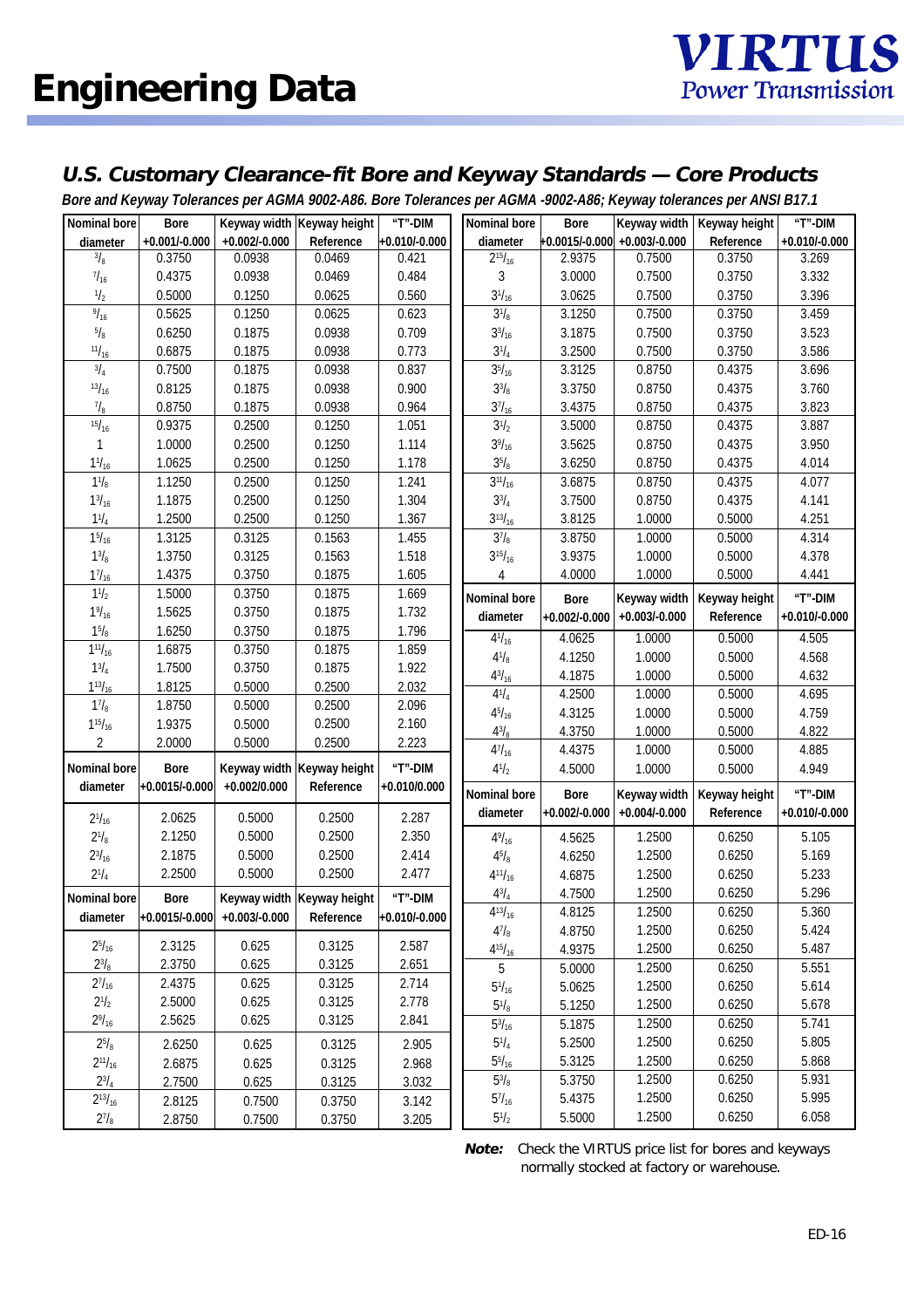## **U.S. Customary Interference-fit Bore and Keyway Standards**

| <b>Bore</b>    |                    |                                 |                    |                |                | <b>Bore</b>        |                                |                    |                |
|----------------|--------------------|---------------------------------|--------------------|----------------|----------------|--------------------|--------------------------------|--------------------|----------------|
| <b>Nominal</b> | <b>Actual AGMA</b> |                                 | <b>Keyway size</b> |                | <b>Nominal</b> | <b>Actual AGMA</b> |                                | <b>Keyway size</b> |                |
| bore           | interference       | <b>Nominal</b>                  |                    | <b>Decimal</b> | bore           | interference       | <b>Nominal</b>                 |                    | <b>Decimal</b> |
| diameter       | fit                |                                 |                    |                | diameter       | fit                |                                |                    |                |
| $\frac{1}{2}$  | 0.499/0.4995       | $\frac{1}{8}$ X $\frac{1}{16}$  | 0.1250             | 0.0625         | $3^{1/8}$      | 3.122/3.1235       | $\frac{3}{4}$ X $\frac{3}{8}$  | 0.7500             | 0.3750         |
| $^{5/8}$       | 0.624/0.6245       | $3/16$ X $3/32$                 | 0.1875             | 0.0938         | $3^{1/4}$      | 3.247/3.2485       | $\frac{3}{4}$ X $\frac{3}{8}$  | 0.7500             | 0.3750         |
| $^{3}/_{4}$    | 0.749/0.7495       | $\frac{3}{16}$ X $\frac{3}{32}$ | 0.1875             | 0.0938         | $3^{3}/_{8}$   | 3.372/3.3735       | $\frac{7}{8}$ X $\frac{7}{16}$ | 0.8750             | 0.4375         |
| $\frac{7}{8}$  | 0.874/0.8745       | $\frac{3}{16}$ X $\frac{3}{32}$ | 0.1875             | 0.0938         | $3^{1/2}$      | 3.497/3.4985       | $\frac{7}{8}$ X $\frac{7}{16}$ | 0.8750             | 0.4375         |
|                | 0.999/0.9995       | $\frac{1}{4}$ X $\frac{1}{8}$   | 0.2500             | 0.1250         | $3^{5}/_{8}$   | 3.622/3.6235       | $\frac{7}{8}$ X $\frac{7}{16}$ | 0.8750             | 0.4375         |
| $1\frac{1}{8}$ | 1.124/1.1245       | $\frac{1}{4}$ X $\frac{1}{8}$   | 0.2500             | 0.1250         | $3^{3}/_{4}$   | 3.747/3.7485       | $\frac{7}{8}$ X $\frac{7}{16}$ | 0.8750             | 0.4375         |
| $1^{1}/_{4}$   | 1.249/1.2495       | $\frac{1}{4}$ X $\frac{1}{8}$   | 0.2500             | 0.1250         | $3^{7}/_{8}$   | 3.872/3.8735       | $1 \times \frac{1}{2}$         | 1.0000             | 0.5000         |
| $1^{3}/_{8}$   | 1.374/1.3745       | $\frac{5}{16}$ X $\frac{5}{32}$ | 0.3125             | 0.1563         | 4              | 3.997/3.9985       | 1 x $\frac{1}{2}$              | 1.0000             | 0.5000         |
| 11/2           | 1.499/1.4995       | $\frac{3}{8}$ X $\frac{3}{16}$  | 0.3750             | 0.1875         | $4^{1/4}$      | 4.2465/4.248       | 1 $x \frac{1}{2}$              | 1.0000             | 0.5000         |
| 15/8           | 1.623/1.624        | $\frac{3}{8}$ X $\frac{3}{16}$  | 0.3750             | 0.1875         | $4^{1/2}$      | 4.4965/4.498       | 1 x $\frac{1}{2}$              | 1.0000             | 0.5000         |
| $1^{3}/_{4}$   | 1.748/1.749        | $\frac{3}{8}$ X $\frac{3}{16}$  | 0.3750             | 0.1875         | $4^{3}/_{4}$   | 4.7465/4.748       | $1\frac{1}{4}x\frac{5}{8}$     | 1.2500             | 0.6250         |
| 17/8           | 1.873/1.874        | $\frac{1}{2}$ X $\frac{1}{4}$   | 0.5000             | 0.2500         | 5              | 4.9965/4.998       | $1\frac{1}{4}x\frac{5}{8}$     | 1.2500             | 0.6250         |
| $\overline{2}$ | 1.998/1.999        | $\frac{1}{2}$ X $\frac{1}{4}$   | 0.5000             | 0.2500         | $5\frac{1}{4}$ | 5.246/5.2475       | $1\frac{1}{4}x\frac{5}{8}$     | 1.2500             | 0.6250         |
| $2^{1/8}$      | 2.123/2.124        | $1/2 \times 1/4$                | 0.5000             | 0.2500         | $5^{1/2}$      | 5.496/5.4975       | $1\frac{1}{4}x\frac{5}{8}$     | 1.2500             | 0.6250         |
| $2^{1/4}$      | 2.248/2.249        | $1/2 \times 1/4$                | 0.5000             | 0.2500         | $5^{3}/_{4}$   | 5.746/5.7475       | $1\frac{1}{2}x\frac{3}{4}$     | 1.5000             | 0.7500         |
| $2^{3}/_{8}$   | 2.373/2.374        | $\frac{5}{8}$ X $\frac{5}{16}$  | 0.625              | 0.3125         | 6              | 5.996/5.9975       | $1\frac{1}{2}x\frac{3}{4}$     | 1.5000             | 0.7500         |
| $2^{1/2}$      | 2.498/2.499        | $\frac{5}{8}$ X $\frac{5}{16}$  | 0.625              | 0.3125         | $6^{1/4}$      | 6.246/6.2475       | $1\frac{1}{2}x\frac{3}{4}$     | 1.5000             | 0.7500         |
| $2^{5/8}$      | 2.623/2.624        | $\frac{5}{8}$ X $\frac{5}{16}$  | 0.625              | 0.3125         | $6^{1/2}$      | 6.496/6.4975       | $1\frac{1}{2}x\frac{3}{4}$     | 1.5000             | 0.7500         |
| $2^{3}/_{4}$   | 2.748/2.749        | $\frac{5}{8}$ X $\frac{5}{16}$  | 0.625              | 0.3125         | $6^{3}/_{4}$   | 6.746/6.7475       | $1^{3}/_{4}$ X $^{3}/_{4}$     | 1.7500             | 0.7500         |
| $2^{7}/_{8}$   | 2.873/2.874        | $\frac{3}{4}$ X $\frac{3}{8}$   | 0.7500             | 0.3750         | 7              | 6.996/6.9975       | $1^{3}/_{4}$ X $^{3}/_{4}$     | 1.7500             | 0.7500         |
| 3              | 2.998/2.999        | $\frac{3}{4}$ X $\frac{3}{8}$   | 0.7500             | 0.3750         |                |                    |                                |                    |                |

#### **BORE AND KEYWAY TOLERANCES PER AGMA 9002-A86**

**Note:** For shaft sizes 1/2 through 61/2 , square keyways are preferred. For shaft sizes over 61/2 , rectangular keyways are preferred.

|             | <b>Shaft Diameter (inches)</b> | <b>Bore Dimensions</b>                 |                       |  |  |  |
|-------------|--------------------------------|----------------------------------------|-----------------------|--|--|--|
| <b>Over</b> | Thru                           | <b>Nominal shaft</b><br>diameter less: | <b>Bore Tolerance</b> |  |  |  |
|             | $1\frac{1}{2}$                 | .001                                   | $+.0005-.000$         |  |  |  |
| 11/2        | 3                              | .002                                   | $+.0010-.000$         |  |  |  |
| 3           |                                | .003                                   | $+.0015-.000$         |  |  |  |
| 4           | 5                              | .0035                                  | $+.0015-.000$         |  |  |  |
| 5           |                                | .004                                   | $+.0015-.000$         |  |  |  |
|             | 8                              | .005                                   | $+.002-.000$          |  |  |  |
| 8           | 9                              | .0055                                  | $+.002-.000$          |  |  |  |
| 9           | 12                             | .006 to .008                           | $+.002-.000$          |  |  |  |
| 12          | 20                             | .009 to .012                           | $+.0025-.000$         |  |  |  |

**23/16 inch bore example:** nal shaft  $= 2.1875$ 

 $002 + .001$  bore  $= 2.1855/2.1865$ 

**Notes:** 1. Consult VIRTUS when considering fits other than these.

2. Complies with AGMA 9002-A86 through 9-inch shaft diameter. There is no industry standard above that.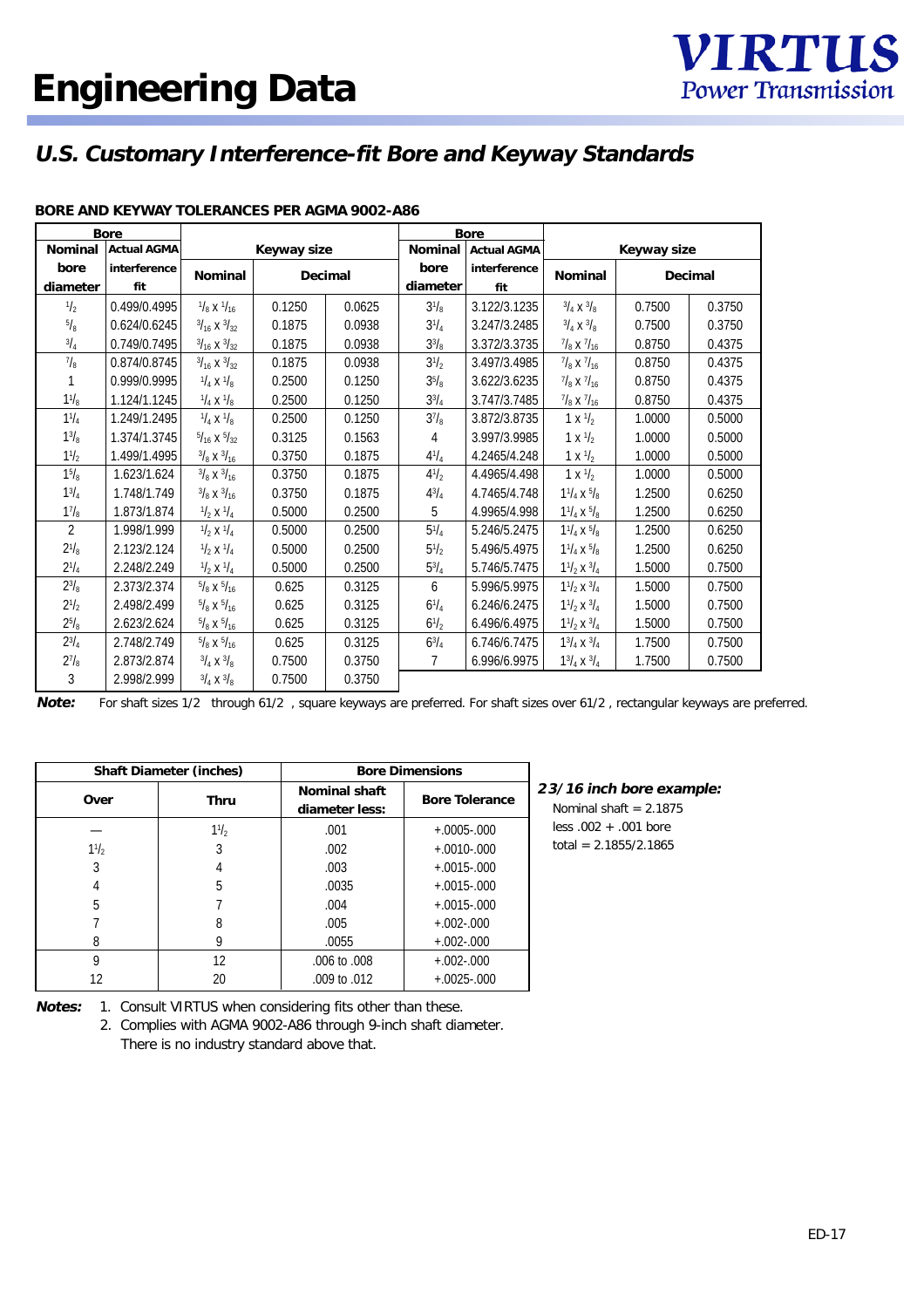## **IEC Quick Reference Chart**

| <b>IEC</b> |        |              |               | <b>Foot Mounting</b> |              | Shaft       |              |             | <b>B5 Flange</b> |              |                            |             | <b>B14 Face</b>          |                                             |              |              | GeneralT                 |                          |         |               |               |                             |               |
|------------|--------|--------------|---------------|----------------------|--------------|-------------|--------------|-------------|------------------|--------------|----------------------------|-------------|--------------------------|---------------------------------------------|--------------|--------------|--------------------------|--------------------------|---------|---------------|---------------|-----------------------------|---------------|
| Frame      | Type   | A            | B             | C                    | н            | D           | Е            | LA          | M                | N            | P                          | S           | T                        | M                                           | N            | P            | S                        | T                        | L       | AC            | AD            | HC                          | XX            |
|            |        |              |               |                      |              |             |              |             |                  |              |                            |             |                          |                                             |              |              |                          |                          |         |               | 102           | 121                         | 13            |
| 63         | 300    | 100          | 80            | 40                   | 63           | 11          | 23           | 8           | 115              | 95           | 140                        | 9           | 3                        | 75                                          | 60           | 90           | M <sub>5</sub>           | 2.5                      |         | 119           | 4             | 4.760                       | 0.500         |
|            |        | 3.937        | 3.150         | 1.570                | 2.480        | 0.433       | 0.906        | 0.313       | 4.528            | 3.740        | 5.512                      | 0.354       | 0.118                    | 2.953                                       | 2.362        | 3.540        |                          | 0.098                    |         | 4.690         | 116d          | <b>136d</b>                 | 22d           |
|            |        |              |               |                      |              |             |              |             |                  |              |                            |             |                          |                                             |              |              |                          |                          |         |               | 4.567d        | 5.375d                      | 0.880d        |
|            | 300    | 112          | 90            | 45                   | 71           | 14          | 30           | 8           | 130              | 110          | 160                        | 10          | 3.5                      | 85                                          | 70           | 105          |                          | 2.5                      |         | 119<br>4.690  | 102           | 131<br>5.140                | 18<br>0.690   |
| 71         | 400    | 4.409        | 3.543         | 1.770                | 2.800        | 0.551       | 1.181        | 0.313       | 5.118            | 4.331        | 6.299                      | 0.393       | 0.138                    | 3.347                                       | 2.756        | 4.130        | M <sub>6</sub>           | 0.098                    |         | 145d          | 4             | 149d                        | 21d           |
|            |        |              |               |                      |              |             |              |             |                  |              |                            |             |                          |                                             |              |              |                          |                          |         | 5.690d        |               | 5.880d                      | 0.844d        |
|            |        |              |               |                      |              |             |              |             |                  |              |                            |             |                          |                                             |              |              |                          |                          |         | 145           | 116           | 152                         | 22            |
| 80         | 400    | 125          | 100           | 50                   | 80           | 19          | 40           | 13          | 165              | 130          | 200                        | 11          | 3.5                      | 100                                         | 80           | 120          | M <sub>6</sub>           | 3                        |         | 5.690         | 4.510         | 6                           | 0.880         |
|            | 500    | 4.921        | 3.937         | 1.969                | 3.150        | 0.748       | 1.575        | 0.500       | 6.496            | 5.118        | 7.874                      | 0.430       | 0.138                    | 3.937                                       | 3.150        | 4.724        |                          | 0.118                    |         | 168d          | 130           | 162d                        | 21d           |
|            |        |              |               |                      |              |             |              |             |                  |              |                            |             |                          |                                             |              |              |                          |                          |         | 6.614d        | 5.120         | 6.380d                      | 0.844d        |
|            |        | 140          | 100<br>3.937  | 56                   | 90           | 24          | 50           |             | 165              |              | 200                        |             | 3.5                      | 115                                         | 95           |              |                          |                          |         | 168           | 130           | 173                         | 22            |
| 90         | S<br>L | 5.511        | 125           | 2.205                | 3.543        | 0.945       | 1.969        | 13<br>0.500 | 6.496            | 130<br>5.118 | 7.874                      | 12<br>0.472 | 0.138                    | 4.530                                       | 3.740        | 140<br>5.512 | M <sub>8</sub>           | 3<br>0.118               |         | 6.614<br>144d | 5.120<br>107d | 6.810<br>165d               | 0.880<br>21 d |
|            |        |              | 4.921         |                      |              |             |              |             |                  |              |                            |             |                          |                                             |              |              |                          |                          |         | 5.687d        | 4.250d        | 6.531d                      | 0.844d        |
|            |        |              | 112           |                      |              |             |              |             |                  |              |                            |             |                          |                                             |              |              |                          |                          |         |               | 149           | 180                         |               |
| 100        | S      | 160          | 4.409         | 63                   | 100          | 28          | 60           | 14          | 215              | 180          | 250                        | 14          | 4                        | 130                                         | 110          | 160          | M <sub>8</sub>           | 3.5                      |         | 200           | 5.875         | 7.906                       | 27            |
|            | L      | 6.300        | 140           | 2.480                | 3.937        | 1.102       | 2.362        | 0.562       | 8.465            | 7.087        | 9.840                      | 0.560       | 0.160                    | 5.108                                       | 4.331        | 6.299        |                          | 0.138                    |         | 7.875         | 153d          | 239d                        | 1.062         |
|            |        |              | 5.512         |                      |              |             |              |             |                  |              |                            |             |                          |                                             |              |              |                          |                          |         |               | 6.060d        | 9.440d                      |               |
|            |        |              | 114<br>4.488  | 70                   |              |             |              |             |                  |              |                            |             |                          |                                             |              |              |                          |                          |         |               |               |                             |               |
| 112        | S<br>M | 190<br>7.480 | 140           | 2.760                | 112<br>4.409 | 28<br>1.102 | 60<br>2.362  | 14          | 215<br>8.465     | 180          | 250<br>9.840               | 14<br>0.560 | 4<br>0.160               | 130<br>5.108                                | 110<br>4.331 | 160<br>6.299 | M <sub>8</sub>           | 3.5                      |         | 200<br>7.875  | 149           | 214                         | 27<br>1.062   |
|            |        |              | 5.512         |                      |              |             |              | 0.562       |                  | 7.087        |                            |             |                          |                                             |              |              |                          | 0.138                    |         |               | 5.875         | 8.437                       |               |
|            |        |              | 140           |                      |              |             |              |             |                  |              |                            |             |                          |                                             |              |              |                          |                          |         |               |               |                             |               |
| 132        | S      | 216          | 5.512         | 89                   | 132          | 38          | 80           | 14          | 265              | 230          | 300                        | 14          | 4                        | 165                                         | 130          | 200          | M <sub>8</sub>           | 3.5                      |         | 243           | 187           | 256                         | 27            |
|            | M      | 8.504        | 178           | 3.504                | 5.197        | 1.496       | 3.150        | 0.562       | 10.433           | 9.055        | 11.811                     | 0.560       | 0.160                    | 6.496                                       | 5.118        | 7.874        |                          | 0.138                    |         | 9.562         | 7.375         | 10.062                      | 1.062         |
|            |        |              | 7.008         |                      |              |             |              |             |                  |              |                            |             |                          |                                             |              |              |                          |                          |         |               |               |                             |               |
|            |        |              | 210           | 108                  |              |             |              |             |                  |              |                            |             |                          |                                             |              |              |                          |                          |         |               |               |                             |               |
| 160        | M<br>L | 254<br>10    | 8.268<br>254  | 4.252                | 160<br>6.299 | 42<br>1.654 | 110<br>4.331 | 20<br>0.787 | 300<br>11.811    | 250<br>9.842 | 350<br>13.780              | 19<br>0.748 | 5<br>0.200               | 215<br>8.465                                | 180<br>7.087 | 250<br>9.840 | M12                      | 4<br>0.160               |         | 329<br>12.940 | 242<br>9.510  | 329<br>12.940               | 35<br>1.375   |
|            |        |              | 10            |                      |              |             |              |             |                  |              |                            |             |                          |                                             |              |              |                          |                          |         |               |               |                             |               |
|            |        |              | 241           |                      |              |             |              |             |                  |              |                            |             |                          |                                             |              |              |                          |                          |         |               |               |                             |               |
| 180        | M      | 279          | 9.488         | 121                  | 180          | 48          | 110          |             | 300              | 250          | 350                        | 19          | 5                        |                                             |              |              |                          |                          |         | 395           | 333           | 372                         | 51            |
|            | L      | 10.984       | 279           | 4.764                | 7.087        | 1.890       | 4.331        |             | 11.811           | 9.842        | 13.780                     | 0.748       | 0.200                    |                                             |              |              |                          |                          |         | 15.560        | 13.120        | 14.640                      | 2.008         |
|            |        |              | 10.984        |                      |              |             |              |             |                  |              |                            |             |                          |                                             |              |              |                          |                          |         |               |               |                             |               |
|            | L      | 318          | 267<br>10.512 | 133                  | 200          | 55          | 110          |             | 350              | 300          | 400                        | 19          |                          |                                             |              |              |                          |                          |         | 441           | 359           | 416                         |               |
| 200        | M      | 12.520       | 305           | 5.236                | 7.874        | 2.165       | 4.331        |             | 13.780           | 11.811       | 15.748                     | 0.748       |                          |                                             |              |              |                          |                          |         | 17.375        | 14.125        | 16.375                      | 63<br>2.500   |
|            |        |              | 12.008        |                      |              |             |              |             |                  |              |                            |             |                          |                                             |              |              |                          |                          |         |               |               |                             |               |
|            |        |              | 286           |                      |              |             |              |             |                  |              |                            |             |                          |                                             |              |              |                          |                          |         |               |               |                             |               |
| 225        | S      | 356          | 11.260        | 149                  | 225          | 60          | 140          |             | 400              | 350          | 450                        | 19          | $\overline{\phantom{0}}$ |                                             |              |              | $\overline{\phantom{0}}$ | $\overline{\phantom{m}}$ | $\star$ | 495           | 383           | 483                         | 63            |
|            | M      | 14.016       | 311           | 5.866                | 8.858        | 2.362       | 5.512        |             |                  |              | 15.748 13.780 17.716 0.748 |             |                          |                                             |              |              |                          |                          |         |               |               | 19.488 15.079 19.016 2.500  |               |
|            |        |              | 12.244<br>311 |                      |              |             |              |             |                  |              |                            |             |                          |                                             |              |              |                          |                          |         |               |               |                             |               |
|            | S      | 406          | 12.244        | 168                  | 250          | 70          | 140          |             |                  |              |                            |             |                          |                                             |              |              |                          |                          |         | 520           | 457           | 513                         | 63            |
| 250        | M      | 15.984       | 349           | 6.614                | 9.843        | 2.756       | 5.512        |             | -                |              |                            |             |                          |                                             |              |              |                          | $\qquad \qquad -$        |         |               |               | 20.472   17.992   20.197    | 2.500         |
|            |        |              | 13.740        |                      |              |             |              |             |                  |              |                            |             |                          |                                             |              |              |                          |                          |         |               |               |                             |               |
|            |        |              | 368           |                      |              |             |              |             |                  |              |                            |             |                          |                                             |              |              |                          |                          |         |               |               |                             |               |
| 280        | S      | 457          | 14.488        | 190                  | 280          | 80          | 170          |             |                  |              |                            |             | <b>LEGEND</b>            |                                             |              |              |                          | $\overline{\phantom{0}}$ |         | 616           | 497           | 581                         | 63            |
|            | M      | 17.992       | 419           | 7.485                | 11.025       | 3.150       | 6.693        |             |                  |              |                            |             |                          |                                             |              |              |                          |                          |         |               |               | 24.252 19.567 22.874        | 2.500         |
|            |        |              | 16.496        |                      |              |             |              |             |                  |              |                            |             |                          | Metric dimensions (millimeters) in bold.    |              |              |                          |                          |         |               |               |                             |               |
|            |        | 508          | 406<br>16     | 216                  | 315          | 85          | 170          |             |                  |              |                            |             |                          | Inch dimensions in plain type.              |              |              |                          |                          |         |               |               |                             |               |
| 315        | S<br>М | 20           | 457           | 8.500                | 12.400       | 3.346       | 6.693        |             |                  |              |                            |             |                          |                                             |              |              |                          | $\overline{\phantom{0}}$ |         | 759           | 683           | 682<br>29.900 26.880 26.840 | 102<br>4      |
|            |        |              | 18            |                      |              |             |              |             |                  |              |                            |             |                          | $\mathbf{d} = \mathbf{D} \mathbf{C}$ Motors |              |              |                          |                          |         |               |               |                             |               |
|            |        |              | 500           |                      |              |             |              |             |                  |              |                            |             |                          |                                             |              |              |                          |                          |         |               |               |                             |               |
|            | S      | 610          | 19.690        | 254                  | 355          | 85          | 170          |             |                  |              |                            |             |                          | $1 \text{ mm} = 0.03937 \text{ inches}$     |              |              |                          | $\overline{\phantom{0}}$ |         | 759           | 683           | 719                         | 102           |
| 355        | L      | 24           | 630           | 10                   | 13.980       | 3.346       | 6.693        |             |                  |              |                            |             |                          | $1$ inch = 25.40 mm                         |              |              |                          |                          |         |               |               | 29.900 26.880 28.320        | 4             |
|            |        |              | 24.800        |                      |              |             |              |             |                  |              |                            |             |                          |                                             |              |              |                          |                          |         |               |               |                             |               |

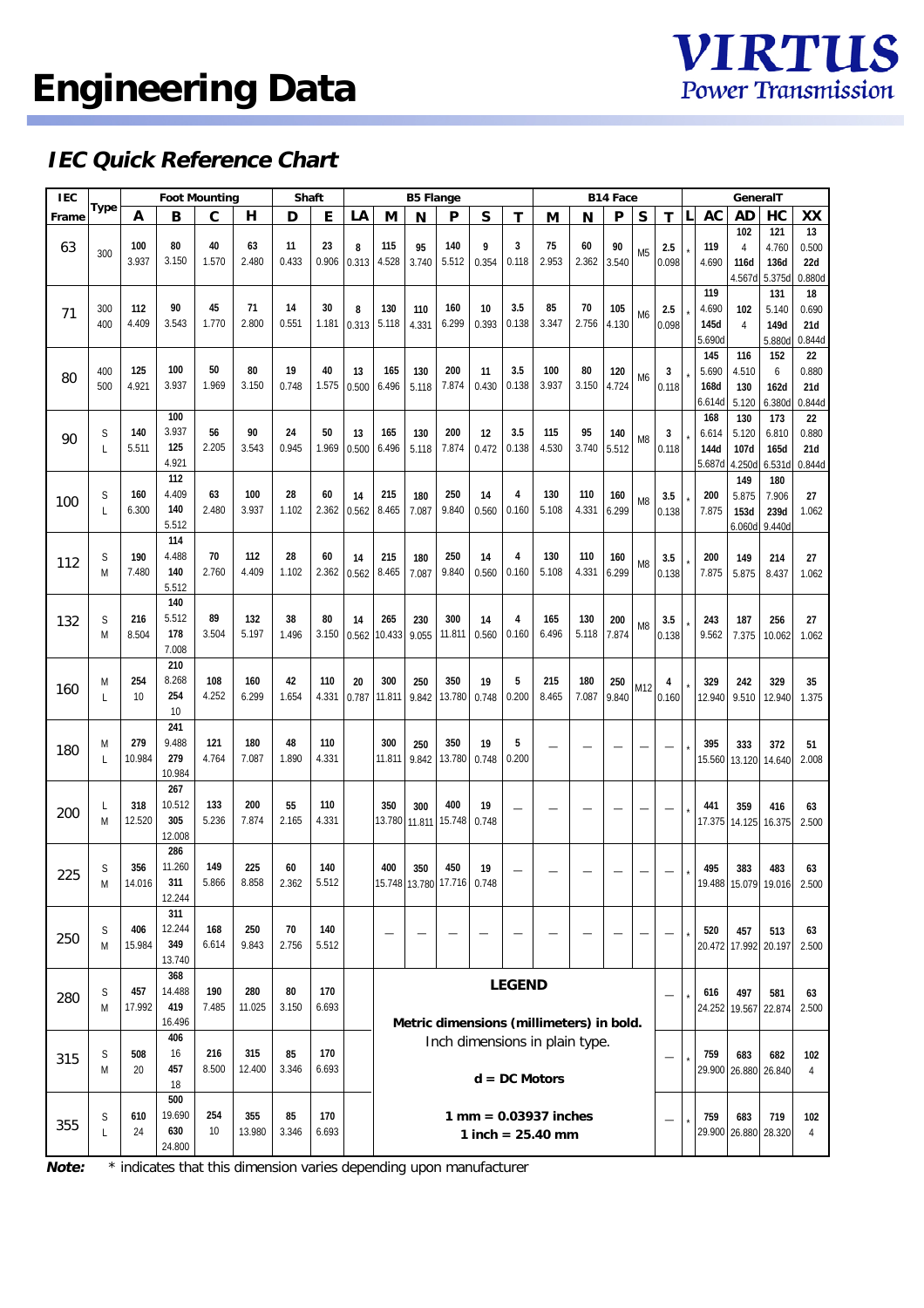

## **IEC Motor Frame Dimensions**



**Note:** Drawings represent standard TEFC general purpose motors. Dimensions are for reference only.

| <b>Key and Keyseat Dimensions</b> |    |      |    |    |  |  |  |  |  |  |  |
|-----------------------------------|----|------|----|----|--|--|--|--|--|--|--|
| <b>Frame</b>                      | D  | G    | F  | GD |  |  |  |  |  |  |  |
| 63                                | 11 | 8.5  | 4  | 4  |  |  |  |  |  |  |  |
| 71                                | 14 | 11   | 5  | 5  |  |  |  |  |  |  |  |
| 80                                | 19 | 15.5 | 6  | 6  |  |  |  |  |  |  |  |
| 90                                | 24 | 20   | 8  | 7  |  |  |  |  |  |  |  |
| 100                               | 28 | 24   | 8  | 7  |  |  |  |  |  |  |  |
| 112                               | 28 | 24   | 8  | 7  |  |  |  |  |  |  |  |
| 132                               | 38 | 33   | 10 | 8  |  |  |  |  |  |  |  |
| 160                               | 37 | 42   | 12 | 8  |  |  |  |  |  |  |  |
| 180                               | 48 | 42.5 | 14 | 9  |  |  |  |  |  |  |  |
| 200                               | 55 | 49   | 16 | 10 |  |  |  |  |  |  |  |
| 225                               | 60 | 53   | 18 | 11 |  |  |  |  |  |  |  |
| 250                               | 70 | 67.5 | 20 | 12 |  |  |  |  |  |  |  |
| 280                               | 80 | 71   | 22 | 14 |  |  |  |  |  |  |  |
| 315                               | 85 | 76   | 22 | 14 |  |  |  |  |  |  |  |
| 355                               | 85 | 76   | 22 | 14 |  |  |  |  |  |  |  |

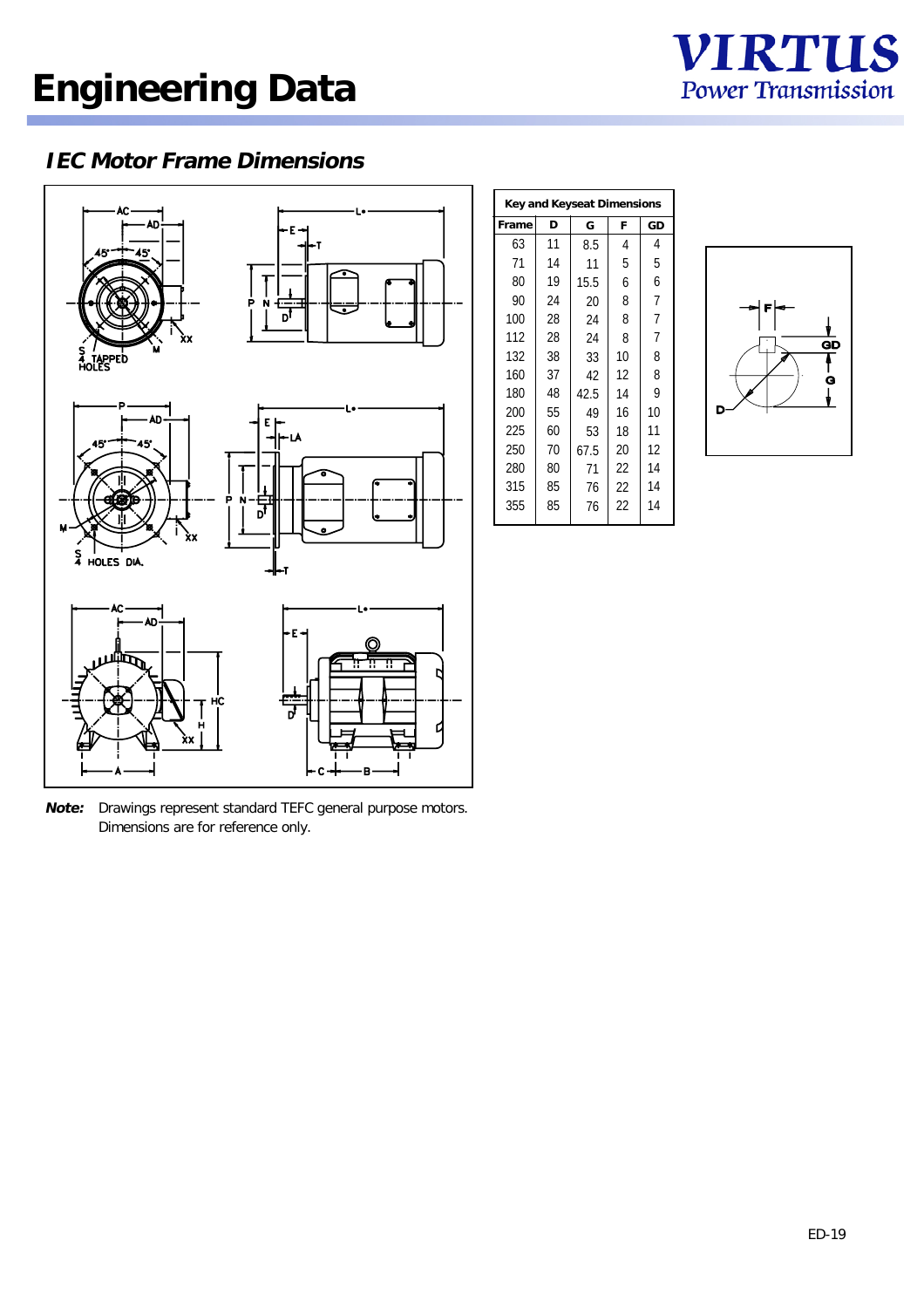

## **NEMA Quick Reference Chart—Inch**

| 9/32<br>$4^{11}/_{16}$<br>$3/_{8}$<br>$\frac{3}{8}$<br>$1^{5}/_{16}$<br>$\frac{1}{8}$<br>$4^{5}/_{8}$<br>$\frac{1}{4} - 20$<br>$2^{5}/_{8}$<br>$1^{3}/_{4}$<br>$1^{11}/_{16}$<br>$1\frac{1}{2}$<br>5<br>$1\frac{1}{8}$<br>$4^{1}/_{32}$<br>$3^{3}/_{4}$<br>3<br>$2^{1}/_{16}$<br>$1\frac{9}{16}$<br>42<br>48<br>3<br>$2^{1/8}$<br>$2^{3}/_{4}$<br>$11/32$ *<br>17/8<br>$5\frac{7}{8}$<br>1/2<br>11/2<br>$\frac{1}{2}$<br>$4^{3}/_{8}$<br>$1^{11}/_{16}$<br>$3^{3}/_{4}$<br>3<br>$\frac{1}{8}$<br>$5\frac{5}{8}$<br>$1/4 - 20$<br>$5^{11}/_{16}$<br>$2^{1/2}$<br>$2^{1/4}$<br>56<br>3<br>$2^{7}/_{16}$<br>11/32<br>$6^{5}/_{8}$<br>$5/8$<br>$4^{1/2}$<br>$\frac{1}{8}$<br>$6^{1/2}$<br>$\frac{3}{8} - 16$<br>$3^{1/2}$<br>$2^{7}/_{16}$<br>$6^{7}/_{8}$<br>$17_{8}$<br>$\frac{1}{2}$<br>5<br>$2^{1/16}$<br>$5\frac{7}{8}$<br>$2^{3}/_{4}$<br>$2^{1/4}$<br>56H<br>5<br>$2^{1/8}$<br>4<br>143T<br>11/32<br>$6^{5}/_{8}$<br>$^{7}/_{8}$<br>$^{3}/_{4}$<br>$4^{1/2}$<br>$3^{1/2}$<br>$2^{3}/_{4}$<br>$2^{1/2}$<br>$6^{7}/_{8}$<br>$2^{1/4}$<br>$5^{1}/_{4}$<br>$2^{1/8}$<br>$5\frac{7}{8}$<br>$2^{1/4}$<br>$\frac{1}{8}$<br>$6^{1/2}$<br>$2^{1/4}$<br>$\frac{3}{8} - 16$<br>5<br>145T<br>$2^{11}/_{16}$<br>$\frac{7}{8}$<br>$\frac{3}{8} - 16$<br>$4^{1/2}$<br>$2^{1/4}$<br>$2^{1/8}$<br>$5\frac{7}{8}$<br>$\frac{1}{8}$<br>$6^{1/2}$<br>182<br>$4^{1/2}$<br>$2^{11}/_{16}$<br>$\frac{7}{8}$<br>$2^{1/4}$<br>$2^{1/8}$<br>$5\frac{7}{8}$<br>$4^{1/2}$<br>$\frac{1}{8}$<br>$6^{1/2}$<br>184<br>$5^{1/2}$<br>$\frac{3}{8} - 16$<br>$4^{1/2}$<br>13/32<br>$8^{11}/_{16}$<br>77/8<br>$^{3}/_{4}$<br>$2^{3}/_{8}$<br>$3^{3}/_{4}$<br>$5\frac{7}{8}$<br>$2^{3}/_{4}$<br>$2^{3}/_{4}$<br>$4^{1/2}$<br>$1\frac{1}{8}$<br>$2^{5}/_8$<br>$7^{1/4}$<br>$8^{1/2}$<br>$\frac{1}{4}$<br>9<br>182T<br>$3\frac{9}{16}$<br>$\frac{1}{2}$ -13<br>$2^{3}/_{4}$<br>$2^{5}/_{8}$<br>$8^{1/2}$<br>$^{1}/_{4}$<br>9<br>$\frac{1}{2} - 13$<br>184T<br>$5^{1/2}$<br>$3\frac{9}{16}$<br>$1\frac{1}{8}$<br>$7^{1/4}$<br>$1\frac{1}{8}$<br>3<br>$2^{3}/_{4}$<br>213<br>$5^{1/2}$<br>$3^{1/2}$<br>$\overline{7}$<br>3<br>$2^{3}/_{4}$<br>215<br>$3^{1/2}$<br>$1\frac{1}{8}$<br>$5^{1}/_{4}$<br>$4^{1/4}$<br>13/32<br>$10^{1/4}$<br>$9\%_{16}$<br>$^{3}/_{4}$<br>$7^{3}/_{8}$<br>$7^{1}/_{4}$<br>$8^{1/2}$<br>$3^{1/2}$<br>$^{1/4}$<br>9<br>$2^{3}/_{4}$<br>$\frac{1}{2}$ -13<br>$3^{7}/_{8}$<br>$1^{3}/_{8}$<br>$3^{3}/_{8}$<br>$3^{1/8}$<br>213T<br>$5^{1/2}$<br>$\overline{7}$<br>$3^{7}/_{8}$<br>$1^{3}/_{8}$<br>$3\frac{3}{8}$<br>$3^{1/8}$<br>215T<br>$3^{3}/_{4}$<br>$5^{1}/_{4}$<br>$4^{1}/_{16}$<br>$1^{3}/_{8}$<br>$3^{1/2}$<br>254U<br>256U<br>10<br>$4^{1/16}$<br>$1^{3}/_{8}$<br>$3^{3}/_{4}$<br>$3^{1/2}$<br>5<br>$12^{15}/_{16}$<br>$6^{1/4}$<br>17/32<br>$12^{7}/_8$<br>$95\frac{1}{8}$<br>$7^{1/4}$<br>$8^{1/2}$<br>$4^{1/4}$<br>1/4<br>$\frac{1}{2} - 13$<br>1<br>10<br>$\overline{\phantom{0}}$<br>254T<br>15/8<br>4<br>$3^{3}/_{4}$<br>$8^{1/4}$<br>45/16<br>256T<br>$4^{5}/_{16}$<br>$3^{3}/_{4}$<br>10<br>$1^{5}/_{8}$<br>4<br>$9^{1/2}$<br>$1^{5}/_8$<br>$4^{7}/_{8}$<br>$4^{5}/_{8}$<br>284U<br>$5^{1}/_{8}$<br>15/8<br>47/8<br>286U<br>11<br>$5^{1}/_{8}$<br>$4^{5}/_{8}$<br>$4^{7}/_{8}$<br>$1^{7}/_{8}$<br>$4^{5}/_8$<br>$4^{3}/_{8}$<br>284T<br>$9^{1/2}$<br>$14^{5}/_8$<br>$\overline{7}$<br>$5^{1/2}$<br>17/32<br>$14^{5}/_8$<br>$13^{1/8}$<br>9<br>$10^{1/2}$<br>$4^{3}/_{4}$<br>$^{1/4}$<br>$\frac{1}{2} - 13$<br>11/2<br>$11^{1}/_{4}$<br>-<br>$4^{7}/_{8}$<br>$4^{5}/_8$<br>$4^{3}/_{8}$<br>286T<br>11<br>$1^{7}/_{8}$<br>284TS<br>$9^{1/2}$<br>15/8<br>3<br>$3^{3}/_{8}$<br>$3^{1/4}$<br>3<br>286TS<br>11<br>$3^{3}/_{8}$<br>$1^{5}/_{8}$<br>$3^{1/4}$<br>$10^{1/2}$<br>$5\frac{7}{8}$<br>$1^{7}/_{8}$<br>$5\frac{5}{8}$<br>$5\frac{3}{8}$<br>324U<br>326U<br>12<br>$5\frac{5}{8}$<br>$5\frac{7}{8}$<br>17/8<br>$5\frac{3}{8}$<br>5<br>$5\frac{1}{4}$<br>324T<br>$10^{1/2}$<br>$5^{1/2}$<br>$2^{1/8}$<br>8<br>$6^{1/4}$<br>21/32<br>$16^{1/2}$<br>$\overline{2}$<br>$12^{1/2}$<br>1/4<br>$13^{3}/_{8}$<br>$5/8 - 11$<br>$16^{1/2}$<br>$14\frac{1}{8}$<br>11<br>$5^{1/4}$<br>5<br>$5^{1/2}$<br>326T<br>12<br>$2^{1/8}$<br>$5\frac{1}{4}$<br>$3^{15}/_{16}$<br>324TS<br>$10^{1/2}$<br>17/8<br>$3^{3}/_{4}$<br>$3^{1/2}$<br>$3^{1/2}$<br>326TS<br>12<br>$3^{15}/_{16}$<br>$1^{7}/_{8}$<br>$3^{3}/_{4}$<br>$11^{1/4}$<br>$2^{1/8}$<br>$6\frac{3}{8}$<br>364U<br>$6^{3}/_{4}$<br>$6^{1/8}$<br>$12^{1/4}$<br>$6^{3}/_{4}$<br>$2^{1/8}$<br>$6^{3}/_{8}$<br>$6^{1}/_{8}$<br>365U<br>$2^{3}/_{8}$<br>$5\frac{7}{8}$<br>$5\frac{5}{8}$<br>364T<br>$11^{1}/_4$<br>$6^{1/4}$<br>9<br>7<br>21/32<br>$18^{1/2}$<br>$18^{1/4}$<br>$2^{1/2}$<br>$12^{1/2}$<br>1/4<br>$13^{3}/_{8}$<br>$5/8 - 11$<br>$15^{1/16}$<br>11<br>$5\frac{7}{8}$<br>$5\frac{7}{8}$<br>365T<br>$12^{1/4}$<br>$6^{1/4}$<br>$2^{3}/_{8}$<br>$5\frac{5}{8}$<br>364TS<br>$11^{1}/_4$<br>$1^{7}/_{8}$<br>$3^{3}/_{4}$<br>$3^{1/2}$<br>4<br>365TS<br>$12^{1/4}$<br>$1^{7}/_{8}$<br>$3\frac{3}{4}$<br>$3^{1/2}$<br>4<br>$7^{1/8}$<br>404U<br>$12^{1/4}$<br>$7^{3}/_{16}$<br>$2^{3}/_{8}$<br>$6^{7}/_{8}$<br>405U<br>$13^{3}/_{4}$<br>$7^{3}/_{16}$<br>$2^{3}/_{8}$<br>$7^{1}/_{8}$<br>$6^{7}/_{8}$<br>404T<br>$12^{1/4}$<br>$7^{5}/_{16}$<br>$2^7\!/_{\scriptscriptstyle 8}$<br>$7\%$<br>13/16<br>3<br>$12^{1/2}$<br>1/4<br>$13^{7}/_{8}$<br>8<br>$20^{5}/_{16}$<br>$20^{1/8}$<br>11<br>$6^{5}/_{8}$<br>$5/8 - 11$<br>10<br>18<br>$\overline{7}$<br>405T<br>$13^{3}/_{4}$<br>75/16<br>$2^{7}/_{8}$<br>$7^{1/4}$<br>404TS<br>$12^{1/4}$<br>$2^{1/8}$<br>$4^{1/2}$<br>$4^{1}/_{4}$<br>4<br>405TS<br>$13^{3}/_{4}$<br>$4^{1/2}$<br>$2^{1/8}$<br>$4^{1/4}$<br>4<br>$14^{1/2}$<br>444U<br>$8^{5}/_{8}$<br>$22^{7}/_{8}$<br>$22^{3}/_{8}$<br>$2^{7}/_{8}$<br>$8^{5}/_{8}$<br>$19\%_{16}$<br>$8^{3}/_{8}$<br>445U<br>$16^{1/2}$<br>$8^{5}/_{8}$<br>$22^{7}/_{8}$<br>$22^{3}/_{8}$<br>$2^{7}/_{8}$<br>$19^{9}/_{16}$<br>$8^{3}/_{8}$<br>$8^{5}/_{8}$<br>444T<br>$22^{7}/_8$<br>$22^{3}/_{8}$<br>$19\%_{16}$<br>$8\%$<br>$14^{1/2}$<br>$8^{1/2}$<br>$3^{3}/_{8}$<br>$8^{1/2}$<br>445T<br>$16^{1/2}$<br>$8^{1/2}$<br>$22^{7}/_{8}$<br>$22^{3}/_{8}$<br>$3^{3}/_{8}$<br>$8^{1/2}$<br>$19\%_{16}$<br>$8^{1/4}$<br>$8^{15}/_{16}$<br>447T<br>$22^{15}/_{16}$<br>$23^{3}/_{4}$<br>$21^{11}/_{16}$<br>$8^{1}/_{4}$<br>20<br>$3^{3}/_{8}$<br>$8^{1/2}$<br>9<br>13/16<br>$^{1}/_{4}$<br>$\frac{5}{8}$ -11<br>11<br>3<br>14<br>16<br>$7^{1/2}$<br>$16^{3}/_{4}$<br>-<br>449T<br>$8^{15}/_{16}$<br>$22^{15}/_{16}$<br>25<br>$23^{3}/_{4}$<br>$3^{3}/_{8}$<br>$21^{11}/_{16}$<br>$8^{1}/_{4}$<br>$8^{1/2}$<br>444TS<br>$14^{1/2}$<br>$5^{3}/_{16}$<br>$22^{7}/_{8}$<br>$22^{3}/_{8}$<br>$2^{3}/_{8}$<br>$4^{3}/_{4}$<br>$19\%_{16}$<br>$4^{1/2}$<br>445TS<br>$22^{7}/_{8}$<br>$22^{3}/_{8}$<br>$19\%_{16}$<br>$4^{1/2}$<br>$16^{1/2}$<br>$5^{3}/_{16}$<br>$2^{3}/_{8}$<br>$4^{3}/_{4}$<br>447TS<br>$4^{15}/_{16}$<br>$22^{15}/_{16}$<br>$23^{3}/_{4}$<br>$21^{11}/_{16}$<br>$4^{1/2}$<br>20<br>$2^{3}/_{8}$<br>$4^{3}/_{4}$<br>4NPT | <b>NEMA</b> | D | E | 2F | н | N              | 0               | P             | U            | ٧            | AA   | AB              | AH        | AJ | AΚ | BA | BB | BD | XO | <b>TAP</b> |
|----------------------------------------------------------------------------------------------------------------------------------------------------------------------------------------------------------------------------------------------------------------------------------------------------------------------------------------------------------------------------------------------------------------------------------------------------------------------------------------------------------------------------------------------------------------------------------------------------------------------------------------------------------------------------------------------------------------------------------------------------------------------------------------------------------------------------------------------------------------------------------------------------------------------------------------------------------------------------------------------------------------------------------------------------------------------------------------------------------------------------------------------------------------------------------------------------------------------------------------------------------------------------------------------------------------------------------------------------------------------------------------------------------------------------------------------------------------------------------------------------------------------------------------------------------------------------------------------------------------------------------------------------------------------------------------------------------------------------------------------------------------------------------------------------------------------------------------------------------------------------------------------------------------------------------------------------------------------------------------------------------------------------------------------------------------------------------------------------------------------------------------------------------------------------------------------------------------------------------------------------------------------------------------------------------------------------------------------------------------------------------------------------------------------------------------------------------------------------------------------------------------------------------------------------------------------------------------------------------------------------------------------------------------------------------------------------------------------------------------------------------------------------------------------------------------------------------------------------------------------------------------------------------------------------------------------------------------------------------------------------------------------------------------------------------------------------------------------------------------------------------------------------------------------------------------------------------------------------------------------------------------------------------------------------------------------------------------------------------------------------------------------------------------------------------------------------------------------------------------------------------------------------------------------------------------------------------------------------------------------------------------------------------------------------------------------------------------------------------------------------------------------------------------------------------------------------------------------------------------------------------------------------------------------------------------------------------------------------------------------------------------------------------------------------------------------------------------------------------------------------------------------------------------------------------------------------------------------------------------------------------------------------------------------------------------------------------------------------------------------------------------------------------------------------------------------------------------------------------------------------------------------------------------------------------------------------------------------------------------------------------------------------------------------------------------------------------------------------------------------------------------------------------------------------------------------------------------------------------------------------------------------------------------------------------------------------------------------------------------------------------------------------------------------------------------------------------------------------------------------------------------------------------------------------------------------------------------------------------------------------------------------------------------------------------------------------------------------------------------------------------------------------------------------------------------------------------------------------------------------------------------------------------------------------------------------------------------------------------------------------------------------------------------------------------------------------------------------------------------------------------------------------------------------------------------------------------------------------------------------------------------------------------------------------------------------------------------------------------------------------------------------------------------------------------------------------------------------------------------------------------------------------------------------------------------------------------------------------------------------------------------------------------------------------------------------------------------------------------------------------------------------------------------------------------------------------------------------------------------------------------------------------------------------------------------------------------------------------------------------------------------------------------------------------------------------------------------------------------------------------------------------------------------------------------------------------------------------------------------------------------------------------------------------------------------------------------------|-------------|---|---|----|---|----------------|-----------------|---------------|--------------|--------------|------|-----------------|-----------|----|----|----|----|----|----|------------|
|                                                                                                                                                                                                                                                                                                                                                                                                                                                                                                                                                                                                                                                                                                                                                                                                                                                                                                                                                                                                                                                                                                                                                                                                                                                                                                                                                                                                                                                                                                                                                                                                                                                                                                                                                                                                                                                                                                                                                                                                                                                                                                                                                                                                                                                                                                                                                                                                                                                                                                                                                                                                                                                                                                                                                                                                                                                                                                                                                                                                                                                                                                                                                                                                                                                                                                                                                                                                                                                                                                                                                                                                                                                                                                                                                                                                                                                                                                                                                                                                                                                                                                                                                                                                                                                                                                                                                                                                                                                                                                                                                                                                                                                                                                                                                                                                                                                                                                                                                                                                                                                                                                                                                                                                                                                                                                                                                                                                                                                                                                                                                                                                                                                                                                                                                                                                                                                                                                                                                                                                                                                                                                                                                                                                                                                                                                                                                                                                                                                                                                                                                                                                                                                                                                                                                                                                                                                                                                                                                                | Frame       |   |   |    |   |                |                 |               |              |              |      |                 |           |    |    |    |    |    |    |            |
|                                                                                                                                                                                                                                                                                                                                                                                                                                                                                                                                                                                                                                                                                                                                                                                                                                                                                                                                                                                                                                                                                                                                                                                                                                                                                                                                                                                                                                                                                                                                                                                                                                                                                                                                                                                                                                                                                                                                                                                                                                                                                                                                                                                                                                                                                                                                                                                                                                                                                                                                                                                                                                                                                                                                                                                                                                                                                                                                                                                                                                                                                                                                                                                                                                                                                                                                                                                                                                                                                                                                                                                                                                                                                                                                                                                                                                                                                                                                                                                                                                                                                                                                                                                                                                                                                                                                                                                                                                                                                                                                                                                                                                                                                                                                                                                                                                                                                                                                                                                                                                                                                                                                                                                                                                                                                                                                                                                                                                                                                                                                                                                                                                                                                                                                                                                                                                                                                                                                                                                                                                                                                                                                                                                                                                                                                                                                                                                                                                                                                                                                                                                                                                                                                                                                                                                                                                                                                                                                                                |             |   |   |    |   |                |                 |               |              |              |      |                 |           |    |    |    |    |    |    |            |
|                                                                                                                                                                                                                                                                                                                                                                                                                                                                                                                                                                                                                                                                                                                                                                                                                                                                                                                                                                                                                                                                                                                                                                                                                                                                                                                                                                                                                                                                                                                                                                                                                                                                                                                                                                                                                                                                                                                                                                                                                                                                                                                                                                                                                                                                                                                                                                                                                                                                                                                                                                                                                                                                                                                                                                                                                                                                                                                                                                                                                                                                                                                                                                                                                                                                                                                                                                                                                                                                                                                                                                                                                                                                                                                                                                                                                                                                                                                                                                                                                                                                                                                                                                                                                                                                                                                                                                                                                                                                                                                                                                                                                                                                                                                                                                                                                                                                                                                                                                                                                                                                                                                                                                                                                                                                                                                                                                                                                                                                                                                                                                                                                                                                                                                                                                                                                                                                                                                                                                                                                                                                                                                                                                                                                                                                                                                                                                                                                                                                                                                                                                                                                                                                                                                                                                                                                                                                                                                                                                |             |   |   |    |   |                |                 |               |              |              |      |                 |           |    |    |    |    |    |    |            |
|                                                                                                                                                                                                                                                                                                                                                                                                                                                                                                                                                                                                                                                                                                                                                                                                                                                                                                                                                                                                                                                                                                                                                                                                                                                                                                                                                                                                                                                                                                                                                                                                                                                                                                                                                                                                                                                                                                                                                                                                                                                                                                                                                                                                                                                                                                                                                                                                                                                                                                                                                                                                                                                                                                                                                                                                                                                                                                                                                                                                                                                                                                                                                                                                                                                                                                                                                                                                                                                                                                                                                                                                                                                                                                                                                                                                                                                                                                                                                                                                                                                                                                                                                                                                                                                                                                                                                                                                                                                                                                                                                                                                                                                                                                                                                                                                                                                                                                                                                                                                                                                                                                                                                                                                                                                                                                                                                                                                                                                                                                                                                                                                                                                                                                                                                                                                                                                                                                                                                                                                                                                                                                                                                                                                                                                                                                                                                                                                                                                                                                                                                                                                                                                                                                                                                                                                                                                                                                                                                                |             |   |   |    |   |                |                 |               |              |              |      |                 |           |    |    |    |    |    |    |            |
|                                                                                                                                                                                                                                                                                                                                                                                                                                                                                                                                                                                                                                                                                                                                                                                                                                                                                                                                                                                                                                                                                                                                                                                                                                                                                                                                                                                                                                                                                                                                                                                                                                                                                                                                                                                                                                                                                                                                                                                                                                                                                                                                                                                                                                                                                                                                                                                                                                                                                                                                                                                                                                                                                                                                                                                                                                                                                                                                                                                                                                                                                                                                                                                                                                                                                                                                                                                                                                                                                                                                                                                                                                                                                                                                                                                                                                                                                                                                                                                                                                                                                                                                                                                                                                                                                                                                                                                                                                                                                                                                                                                                                                                                                                                                                                                                                                                                                                                                                                                                                                                                                                                                                                                                                                                                                                                                                                                                                                                                                                                                                                                                                                                                                                                                                                                                                                                                                                                                                                                                                                                                                                                                                                                                                                                                                                                                                                                                                                                                                                                                                                                                                                                                                                                                                                                                                                                                                                                                                                |             |   |   |    |   |                |                 |               |              |              |      |                 |           |    |    |    |    |    |    |            |
|                                                                                                                                                                                                                                                                                                                                                                                                                                                                                                                                                                                                                                                                                                                                                                                                                                                                                                                                                                                                                                                                                                                                                                                                                                                                                                                                                                                                                                                                                                                                                                                                                                                                                                                                                                                                                                                                                                                                                                                                                                                                                                                                                                                                                                                                                                                                                                                                                                                                                                                                                                                                                                                                                                                                                                                                                                                                                                                                                                                                                                                                                                                                                                                                                                                                                                                                                                                                                                                                                                                                                                                                                                                                                                                                                                                                                                                                                                                                                                                                                                                                                                                                                                                                                                                                                                                                                                                                                                                                                                                                                                                                                                                                                                                                                                                                                                                                                                                                                                                                                                                                                                                                                                                                                                                                                                                                                                                                                                                                                                                                                                                                                                                                                                                                                                                                                                                                                                                                                                                                                                                                                                                                                                                                                                                                                                                                                                                                                                                                                                                                                                                                                                                                                                                                                                                                                                                                                                                                                                |             |   |   |    |   |                |                 |               |              |              |      |                 |           |    |    |    |    |    |    |            |
|                                                                                                                                                                                                                                                                                                                                                                                                                                                                                                                                                                                                                                                                                                                                                                                                                                                                                                                                                                                                                                                                                                                                                                                                                                                                                                                                                                                                                                                                                                                                                                                                                                                                                                                                                                                                                                                                                                                                                                                                                                                                                                                                                                                                                                                                                                                                                                                                                                                                                                                                                                                                                                                                                                                                                                                                                                                                                                                                                                                                                                                                                                                                                                                                                                                                                                                                                                                                                                                                                                                                                                                                                                                                                                                                                                                                                                                                                                                                                                                                                                                                                                                                                                                                                                                                                                                                                                                                                                                                                                                                                                                                                                                                                                                                                                                                                                                                                                                                                                                                                                                                                                                                                                                                                                                                                                                                                                                                                                                                                                                                                                                                                                                                                                                                                                                                                                                                                                                                                                                                                                                                                                                                                                                                                                                                                                                                                                                                                                                                                                                                                                                                                                                                                                                                                                                                                                                                                                                                                                |             |   |   |    |   |                |                 |               |              |              |      |                 |           |    |    |    |    |    |    |            |
|                                                                                                                                                                                                                                                                                                                                                                                                                                                                                                                                                                                                                                                                                                                                                                                                                                                                                                                                                                                                                                                                                                                                                                                                                                                                                                                                                                                                                                                                                                                                                                                                                                                                                                                                                                                                                                                                                                                                                                                                                                                                                                                                                                                                                                                                                                                                                                                                                                                                                                                                                                                                                                                                                                                                                                                                                                                                                                                                                                                                                                                                                                                                                                                                                                                                                                                                                                                                                                                                                                                                                                                                                                                                                                                                                                                                                                                                                                                                                                                                                                                                                                                                                                                                                                                                                                                                                                                                                                                                                                                                                                                                                                                                                                                                                                                                                                                                                                                                                                                                                                                                                                                                                                                                                                                                                                                                                                                                                                                                                                                                                                                                                                                                                                                                                                                                                                                                                                                                                                                                                                                                                                                                                                                                                                                                                                                                                                                                                                                                                                                                                                                                                                                                                                                                                                                                                                                                                                                                                                |             |   |   |    |   |                |                 |               |              |              |      |                 |           |    |    |    |    |    |    |            |
|                                                                                                                                                                                                                                                                                                                                                                                                                                                                                                                                                                                                                                                                                                                                                                                                                                                                                                                                                                                                                                                                                                                                                                                                                                                                                                                                                                                                                                                                                                                                                                                                                                                                                                                                                                                                                                                                                                                                                                                                                                                                                                                                                                                                                                                                                                                                                                                                                                                                                                                                                                                                                                                                                                                                                                                                                                                                                                                                                                                                                                                                                                                                                                                                                                                                                                                                                                                                                                                                                                                                                                                                                                                                                                                                                                                                                                                                                                                                                                                                                                                                                                                                                                                                                                                                                                                                                                                                                                                                                                                                                                                                                                                                                                                                                                                                                                                                                                                                                                                                                                                                                                                                                                                                                                                                                                                                                                                                                                                                                                                                                                                                                                                                                                                                                                                                                                                                                                                                                                                                                                                                                                                                                                                                                                                                                                                                                                                                                                                                                                                                                                                                                                                                                                                                                                                                                                                                                                                                                                |             |   |   |    |   |                |                 |               |              |              |      |                 |           |    |    |    |    |    |    |            |
|                                                                                                                                                                                                                                                                                                                                                                                                                                                                                                                                                                                                                                                                                                                                                                                                                                                                                                                                                                                                                                                                                                                                                                                                                                                                                                                                                                                                                                                                                                                                                                                                                                                                                                                                                                                                                                                                                                                                                                                                                                                                                                                                                                                                                                                                                                                                                                                                                                                                                                                                                                                                                                                                                                                                                                                                                                                                                                                                                                                                                                                                                                                                                                                                                                                                                                                                                                                                                                                                                                                                                                                                                                                                                                                                                                                                                                                                                                                                                                                                                                                                                                                                                                                                                                                                                                                                                                                                                                                                                                                                                                                                                                                                                                                                                                                                                                                                                                                                                                                                                                                                                                                                                                                                                                                                                                                                                                                                                                                                                                                                                                                                                                                                                                                                                                                                                                                                                                                                                                                                                                                                                                                                                                                                                                                                                                                                                                                                                                                                                                                                                                                                                                                                                                                                                                                                                                                                                                                                                                |             |   |   |    |   |                |                 |               |              |              |      |                 |           |    |    |    |    |    |    |            |
|                                                                                                                                                                                                                                                                                                                                                                                                                                                                                                                                                                                                                                                                                                                                                                                                                                                                                                                                                                                                                                                                                                                                                                                                                                                                                                                                                                                                                                                                                                                                                                                                                                                                                                                                                                                                                                                                                                                                                                                                                                                                                                                                                                                                                                                                                                                                                                                                                                                                                                                                                                                                                                                                                                                                                                                                                                                                                                                                                                                                                                                                                                                                                                                                                                                                                                                                                                                                                                                                                                                                                                                                                                                                                                                                                                                                                                                                                                                                                                                                                                                                                                                                                                                                                                                                                                                                                                                                                                                                                                                                                                                                                                                                                                                                                                                                                                                                                                                                                                                                                                                                                                                                                                                                                                                                                                                                                                                                                                                                                                                                                                                                                                                                                                                                                                                                                                                                                                                                                                                                                                                                                                                                                                                                                                                                                                                                                                                                                                                                                                                                                                                                                                                                                                                                                                                                                                                                                                                                                                |             |   |   |    |   |                |                 |               |              |              |      |                 |           |    |    |    |    |    |    |            |
|                                                                                                                                                                                                                                                                                                                                                                                                                                                                                                                                                                                                                                                                                                                                                                                                                                                                                                                                                                                                                                                                                                                                                                                                                                                                                                                                                                                                                                                                                                                                                                                                                                                                                                                                                                                                                                                                                                                                                                                                                                                                                                                                                                                                                                                                                                                                                                                                                                                                                                                                                                                                                                                                                                                                                                                                                                                                                                                                                                                                                                                                                                                                                                                                                                                                                                                                                                                                                                                                                                                                                                                                                                                                                                                                                                                                                                                                                                                                                                                                                                                                                                                                                                                                                                                                                                                                                                                                                                                                                                                                                                                                                                                                                                                                                                                                                                                                                                                                                                                                                                                                                                                                                                                                                                                                                                                                                                                                                                                                                                                                                                                                                                                                                                                                                                                                                                                                                                                                                                                                                                                                                                                                                                                                                                                                                                                                                                                                                                                                                                                                                                                                                                                                                                                                                                                                                                                                                                                                                                |             |   |   |    |   |                |                 |               |              |              |      |                 |           |    |    |    |    |    |    |            |
|                                                                                                                                                                                                                                                                                                                                                                                                                                                                                                                                                                                                                                                                                                                                                                                                                                                                                                                                                                                                                                                                                                                                                                                                                                                                                                                                                                                                                                                                                                                                                                                                                                                                                                                                                                                                                                                                                                                                                                                                                                                                                                                                                                                                                                                                                                                                                                                                                                                                                                                                                                                                                                                                                                                                                                                                                                                                                                                                                                                                                                                                                                                                                                                                                                                                                                                                                                                                                                                                                                                                                                                                                                                                                                                                                                                                                                                                                                                                                                                                                                                                                                                                                                                                                                                                                                                                                                                                                                                                                                                                                                                                                                                                                                                                                                                                                                                                                                                                                                                                                                                                                                                                                                                                                                                                                                                                                                                                                                                                                                                                                                                                                                                                                                                                                                                                                                                                                                                                                                                                                                                                                                                                                                                                                                                                                                                                                                                                                                                                                                                                                                                                                                                                                                                                                                                                                                                                                                                                                                |             |   |   |    |   |                |                 |               |              |              |      |                 |           |    |    |    |    |    |    |            |
|                                                                                                                                                                                                                                                                                                                                                                                                                                                                                                                                                                                                                                                                                                                                                                                                                                                                                                                                                                                                                                                                                                                                                                                                                                                                                                                                                                                                                                                                                                                                                                                                                                                                                                                                                                                                                                                                                                                                                                                                                                                                                                                                                                                                                                                                                                                                                                                                                                                                                                                                                                                                                                                                                                                                                                                                                                                                                                                                                                                                                                                                                                                                                                                                                                                                                                                                                                                                                                                                                                                                                                                                                                                                                                                                                                                                                                                                                                                                                                                                                                                                                                                                                                                                                                                                                                                                                                                                                                                                                                                                                                                                                                                                                                                                                                                                                                                                                                                                                                                                                                                                                                                                                                                                                                                                                                                                                                                                                                                                                                                                                                                                                                                                                                                                                                                                                                                                                                                                                                                                                                                                                                                                                                                                                                                                                                                                                                                                                                                                                                                                                                                                                                                                                                                                                                                                                                                                                                                                                                |             |   |   |    |   |                |                 |               |              |              |      |                 |           |    |    |    |    |    |    |            |
|                                                                                                                                                                                                                                                                                                                                                                                                                                                                                                                                                                                                                                                                                                                                                                                                                                                                                                                                                                                                                                                                                                                                                                                                                                                                                                                                                                                                                                                                                                                                                                                                                                                                                                                                                                                                                                                                                                                                                                                                                                                                                                                                                                                                                                                                                                                                                                                                                                                                                                                                                                                                                                                                                                                                                                                                                                                                                                                                                                                                                                                                                                                                                                                                                                                                                                                                                                                                                                                                                                                                                                                                                                                                                                                                                                                                                                                                                                                                                                                                                                                                                                                                                                                                                                                                                                                                                                                                                                                                                                                                                                                                                                                                                                                                                                                                                                                                                                                                                                                                                                                                                                                                                                                                                                                                                                                                                                                                                                                                                                                                                                                                                                                                                                                                                                                                                                                                                                                                                                                                                                                                                                                                                                                                                                                                                                                                                                                                                                                                                                                                                                                                                                                                                                                                                                                                                                                                                                                                                                |             |   |   |    |   |                |                 |               |              |              |      |                 |           |    |    |    |    |    |    |            |
|                                                                                                                                                                                                                                                                                                                                                                                                                                                                                                                                                                                                                                                                                                                                                                                                                                                                                                                                                                                                                                                                                                                                                                                                                                                                                                                                                                                                                                                                                                                                                                                                                                                                                                                                                                                                                                                                                                                                                                                                                                                                                                                                                                                                                                                                                                                                                                                                                                                                                                                                                                                                                                                                                                                                                                                                                                                                                                                                                                                                                                                                                                                                                                                                                                                                                                                                                                                                                                                                                                                                                                                                                                                                                                                                                                                                                                                                                                                                                                                                                                                                                                                                                                                                                                                                                                                                                                                                                                                                                                                                                                                                                                                                                                                                                                                                                                                                                                                                                                                                                                                                                                                                                                                                                                                                                                                                                                                                                                                                                                                                                                                                                                                                                                                                                                                                                                                                                                                                                                                                                                                                                                                                                                                                                                                                                                                                                                                                                                                                                                                                                                                                                                                                                                                                                                                                                                                                                                                                                                |             |   |   |    |   |                |                 |               |              |              |      |                 |           |    |    |    |    |    |    |            |
|                                                                                                                                                                                                                                                                                                                                                                                                                                                                                                                                                                                                                                                                                                                                                                                                                                                                                                                                                                                                                                                                                                                                                                                                                                                                                                                                                                                                                                                                                                                                                                                                                                                                                                                                                                                                                                                                                                                                                                                                                                                                                                                                                                                                                                                                                                                                                                                                                                                                                                                                                                                                                                                                                                                                                                                                                                                                                                                                                                                                                                                                                                                                                                                                                                                                                                                                                                                                                                                                                                                                                                                                                                                                                                                                                                                                                                                                                                                                                                                                                                                                                                                                                                                                                                                                                                                                                                                                                                                                                                                                                                                                                                                                                                                                                                                                                                                                                                                                                                                                                                                                                                                                                                                                                                                                                                                                                                                                                                                                                                                                                                                                                                                                                                                                                                                                                                                                                                                                                                                                                                                                                                                                                                                                                                                                                                                                                                                                                                                                                                                                                                                                                                                                                                                                                                                                                                                                                                                                                                |             |   |   |    |   |                |                 |               |              |              |      |                 |           |    |    |    |    |    |    |            |
|                                                                                                                                                                                                                                                                                                                                                                                                                                                                                                                                                                                                                                                                                                                                                                                                                                                                                                                                                                                                                                                                                                                                                                                                                                                                                                                                                                                                                                                                                                                                                                                                                                                                                                                                                                                                                                                                                                                                                                                                                                                                                                                                                                                                                                                                                                                                                                                                                                                                                                                                                                                                                                                                                                                                                                                                                                                                                                                                                                                                                                                                                                                                                                                                                                                                                                                                                                                                                                                                                                                                                                                                                                                                                                                                                                                                                                                                                                                                                                                                                                                                                                                                                                                                                                                                                                                                                                                                                                                                                                                                                                                                                                                                                                                                                                                                                                                                                                                                                                                                                                                                                                                                                                                                                                                                                                                                                                                                                                                                                                                                                                                                                                                                                                                                                                                                                                                                                                                                                                                                                                                                                                                                                                                                                                                                                                                                                                                                                                                                                                                                                                                                                                                                                                                                                                                                                                                                                                                                                                |             |   |   |    |   |                |                 |               |              |              |      |                 |           |    |    |    |    |    |    |            |
|                                                                                                                                                                                                                                                                                                                                                                                                                                                                                                                                                                                                                                                                                                                                                                                                                                                                                                                                                                                                                                                                                                                                                                                                                                                                                                                                                                                                                                                                                                                                                                                                                                                                                                                                                                                                                                                                                                                                                                                                                                                                                                                                                                                                                                                                                                                                                                                                                                                                                                                                                                                                                                                                                                                                                                                                                                                                                                                                                                                                                                                                                                                                                                                                                                                                                                                                                                                                                                                                                                                                                                                                                                                                                                                                                                                                                                                                                                                                                                                                                                                                                                                                                                                                                                                                                                                                                                                                                                                                                                                                                                                                                                                                                                                                                                                                                                                                                                                                                                                                                                                                                                                                                                                                                                                                                                                                                                                                                                                                                                                                                                                                                                                                                                                                                                                                                                                                                                                                                                                                                                                                                                                                                                                                                                                                                                                                                                                                                                                                                                                                                                                                                                                                                                                                                                                                                                                                                                                                                                |             |   |   |    |   |                |                 |               |              |              |      |                 |           |    |    |    |    |    |    |            |
|                                                                                                                                                                                                                                                                                                                                                                                                                                                                                                                                                                                                                                                                                                                                                                                                                                                                                                                                                                                                                                                                                                                                                                                                                                                                                                                                                                                                                                                                                                                                                                                                                                                                                                                                                                                                                                                                                                                                                                                                                                                                                                                                                                                                                                                                                                                                                                                                                                                                                                                                                                                                                                                                                                                                                                                                                                                                                                                                                                                                                                                                                                                                                                                                                                                                                                                                                                                                                                                                                                                                                                                                                                                                                                                                                                                                                                                                                                                                                                                                                                                                                                                                                                                                                                                                                                                                                                                                                                                                                                                                                                                                                                                                                                                                                                                                                                                                                                                                                                                                                                                                                                                                                                                                                                                                                                                                                                                                                                                                                                                                                                                                                                                                                                                                                                                                                                                                                                                                                                                                                                                                                                                                                                                                                                                                                                                                                                                                                                                                                                                                                                                                                                                                                                                                                                                                                                                                                                                                                                |             |   |   |    |   |                |                 |               |              |              |      |                 |           |    |    |    |    |    |    |            |
|                                                                                                                                                                                                                                                                                                                                                                                                                                                                                                                                                                                                                                                                                                                                                                                                                                                                                                                                                                                                                                                                                                                                                                                                                                                                                                                                                                                                                                                                                                                                                                                                                                                                                                                                                                                                                                                                                                                                                                                                                                                                                                                                                                                                                                                                                                                                                                                                                                                                                                                                                                                                                                                                                                                                                                                                                                                                                                                                                                                                                                                                                                                                                                                                                                                                                                                                                                                                                                                                                                                                                                                                                                                                                                                                                                                                                                                                                                                                                                                                                                                                                                                                                                                                                                                                                                                                                                                                                                                                                                                                                                                                                                                                                                                                                                                                                                                                                                                                                                                                                                                                                                                                                                                                                                                                                                                                                                                                                                                                                                                                                                                                                                                                                                                                                                                                                                                                                                                                                                                                                                                                                                                                                                                                                                                                                                                                                                                                                                                                                                                                                                                                                                                                                                                                                                                                                                                                                                                                                                |             |   |   |    |   |                |                 |               |              |              |      |                 |           |    |    |    |    |    |    |            |
|                                                                                                                                                                                                                                                                                                                                                                                                                                                                                                                                                                                                                                                                                                                                                                                                                                                                                                                                                                                                                                                                                                                                                                                                                                                                                                                                                                                                                                                                                                                                                                                                                                                                                                                                                                                                                                                                                                                                                                                                                                                                                                                                                                                                                                                                                                                                                                                                                                                                                                                                                                                                                                                                                                                                                                                                                                                                                                                                                                                                                                                                                                                                                                                                                                                                                                                                                                                                                                                                                                                                                                                                                                                                                                                                                                                                                                                                                                                                                                                                                                                                                                                                                                                                                                                                                                                                                                                                                                                                                                                                                                                                                                                                                                                                                                                                                                                                                                                                                                                                                                                                                                                                                                                                                                                                                                                                                                                                                                                                                                                                                                                                                                                                                                                                                                                                                                                                                                                                                                                                                                                                                                                                                                                                                                                                                                                                                                                                                                                                                                                                                                                                                                                                                                                                                                                                                                                                                                                                                                |             |   |   |    |   |                |                 |               |              |              |      |                 |           |    |    |    |    |    |    |            |
|                                                                                                                                                                                                                                                                                                                                                                                                                                                                                                                                                                                                                                                                                                                                                                                                                                                                                                                                                                                                                                                                                                                                                                                                                                                                                                                                                                                                                                                                                                                                                                                                                                                                                                                                                                                                                                                                                                                                                                                                                                                                                                                                                                                                                                                                                                                                                                                                                                                                                                                                                                                                                                                                                                                                                                                                                                                                                                                                                                                                                                                                                                                                                                                                                                                                                                                                                                                                                                                                                                                                                                                                                                                                                                                                                                                                                                                                                                                                                                                                                                                                                                                                                                                                                                                                                                                                                                                                                                                                                                                                                                                                                                                                                                                                                                                                                                                                                                                                                                                                                                                                                                                                                                                                                                                                                                                                                                                                                                                                                                                                                                                                                                                                                                                                                                                                                                                                                                                                                                                                                                                                                                                                                                                                                                                                                                                                                                                                                                                                                                                                                                                                                                                                                                                                                                                                                                                                                                                                                                |             |   |   |    |   |                |                 |               |              |              |      |                 |           |    |    |    |    |    |    |            |
|                                                                                                                                                                                                                                                                                                                                                                                                                                                                                                                                                                                                                                                                                                                                                                                                                                                                                                                                                                                                                                                                                                                                                                                                                                                                                                                                                                                                                                                                                                                                                                                                                                                                                                                                                                                                                                                                                                                                                                                                                                                                                                                                                                                                                                                                                                                                                                                                                                                                                                                                                                                                                                                                                                                                                                                                                                                                                                                                                                                                                                                                                                                                                                                                                                                                                                                                                                                                                                                                                                                                                                                                                                                                                                                                                                                                                                                                                                                                                                                                                                                                                                                                                                                                                                                                                                                                                                                                                                                                                                                                                                                                                                                                                                                                                                                                                                                                                                                                                                                                                                                                                                                                                                                                                                                                                                                                                                                                                                                                                                                                                                                                                                                                                                                                                                                                                                                                                                                                                                                                                                                                                                                                                                                                                                                                                                                                                                                                                                                                                                                                                                                                                                                                                                                                                                                                                                                                                                                                                                |             |   |   |    |   |                |                 |               |              |              |      |                 |           |    |    |    |    |    |    |            |
|                                                                                                                                                                                                                                                                                                                                                                                                                                                                                                                                                                                                                                                                                                                                                                                                                                                                                                                                                                                                                                                                                                                                                                                                                                                                                                                                                                                                                                                                                                                                                                                                                                                                                                                                                                                                                                                                                                                                                                                                                                                                                                                                                                                                                                                                                                                                                                                                                                                                                                                                                                                                                                                                                                                                                                                                                                                                                                                                                                                                                                                                                                                                                                                                                                                                                                                                                                                                                                                                                                                                                                                                                                                                                                                                                                                                                                                                                                                                                                                                                                                                                                                                                                                                                                                                                                                                                                                                                                                                                                                                                                                                                                                                                                                                                                                                                                                                                                                                                                                                                                                                                                                                                                                                                                                                                                                                                                                                                                                                                                                                                                                                                                                                                                                                                                                                                                                                                                                                                                                                                                                                                                                                                                                                                                                                                                                                                                                                                                                                                                                                                                                                                                                                                                                                                                                                                                                                                                                                                                |             |   |   |    |   |                |                 |               |              |              |      |                 |           |    |    |    |    |    |    |            |
|                                                                                                                                                                                                                                                                                                                                                                                                                                                                                                                                                                                                                                                                                                                                                                                                                                                                                                                                                                                                                                                                                                                                                                                                                                                                                                                                                                                                                                                                                                                                                                                                                                                                                                                                                                                                                                                                                                                                                                                                                                                                                                                                                                                                                                                                                                                                                                                                                                                                                                                                                                                                                                                                                                                                                                                                                                                                                                                                                                                                                                                                                                                                                                                                                                                                                                                                                                                                                                                                                                                                                                                                                                                                                                                                                                                                                                                                                                                                                                                                                                                                                                                                                                                                                                                                                                                                                                                                                                                                                                                                                                                                                                                                                                                                                                                                                                                                                                                                                                                                                                                                                                                                                                                                                                                                                                                                                                                                                                                                                                                                                                                                                                                                                                                                                                                                                                                                                                                                                                                                                                                                                                                                                                                                                                                                                                                                                                                                                                                                                                                                                                                                                                                                                                                                                                                                                                                                                                                                                                |             |   |   |    |   |                |                 |               |              |              |      |                 |           |    |    |    |    |    |    |            |
|                                                                                                                                                                                                                                                                                                                                                                                                                                                                                                                                                                                                                                                                                                                                                                                                                                                                                                                                                                                                                                                                                                                                                                                                                                                                                                                                                                                                                                                                                                                                                                                                                                                                                                                                                                                                                                                                                                                                                                                                                                                                                                                                                                                                                                                                                                                                                                                                                                                                                                                                                                                                                                                                                                                                                                                                                                                                                                                                                                                                                                                                                                                                                                                                                                                                                                                                                                                                                                                                                                                                                                                                                                                                                                                                                                                                                                                                                                                                                                                                                                                                                                                                                                                                                                                                                                                                                                                                                                                                                                                                                                                                                                                                                                                                                                                                                                                                                                                                                                                                                                                                                                                                                                                                                                                                                                                                                                                                                                                                                                                                                                                                                                                                                                                                                                                                                                                                                                                                                                                                                                                                                                                                                                                                                                                                                                                                                                                                                                                                                                                                                                                                                                                                                                                                                                                                                                                                                                                                                                |             |   |   |    |   |                |                 |               |              |              |      |                 |           |    |    |    |    |    |    |            |
|                                                                                                                                                                                                                                                                                                                                                                                                                                                                                                                                                                                                                                                                                                                                                                                                                                                                                                                                                                                                                                                                                                                                                                                                                                                                                                                                                                                                                                                                                                                                                                                                                                                                                                                                                                                                                                                                                                                                                                                                                                                                                                                                                                                                                                                                                                                                                                                                                                                                                                                                                                                                                                                                                                                                                                                                                                                                                                                                                                                                                                                                                                                                                                                                                                                                                                                                                                                                                                                                                                                                                                                                                                                                                                                                                                                                                                                                                                                                                                                                                                                                                                                                                                                                                                                                                                                                                                                                                                                                                                                                                                                                                                                                                                                                                                                                                                                                                                                                                                                                                                                                                                                                                                                                                                                                                                                                                                                                                                                                                                                                                                                                                                                                                                                                                                                                                                                                                                                                                                                                                                                                                                                                                                                                                                                                                                                                                                                                                                                                                                                                                                                                                                                                                                                                                                                                                                                                                                                                                                |             |   |   |    |   |                |                 |               |              |              |      |                 |           |    |    |    |    |    |    |            |
|                                                                                                                                                                                                                                                                                                                                                                                                                                                                                                                                                                                                                                                                                                                                                                                                                                                                                                                                                                                                                                                                                                                                                                                                                                                                                                                                                                                                                                                                                                                                                                                                                                                                                                                                                                                                                                                                                                                                                                                                                                                                                                                                                                                                                                                                                                                                                                                                                                                                                                                                                                                                                                                                                                                                                                                                                                                                                                                                                                                                                                                                                                                                                                                                                                                                                                                                                                                                                                                                                                                                                                                                                                                                                                                                                                                                                                                                                                                                                                                                                                                                                                                                                                                                                                                                                                                                                                                                                                                                                                                                                                                                                                                                                                                                                                                                                                                                                                                                                                                                                                                                                                                                                                                                                                                                                                                                                                                                                                                                                                                                                                                                                                                                                                                                                                                                                                                                                                                                                                                                                                                                                                                                                                                                                                                                                                                                                                                                                                                                                                                                                                                                                                                                                                                                                                                                                                                                                                                                                                |             |   |   |    |   |                |                 |               |              |              |      |                 |           |    |    |    |    |    |    |            |
|                                                                                                                                                                                                                                                                                                                                                                                                                                                                                                                                                                                                                                                                                                                                                                                                                                                                                                                                                                                                                                                                                                                                                                                                                                                                                                                                                                                                                                                                                                                                                                                                                                                                                                                                                                                                                                                                                                                                                                                                                                                                                                                                                                                                                                                                                                                                                                                                                                                                                                                                                                                                                                                                                                                                                                                                                                                                                                                                                                                                                                                                                                                                                                                                                                                                                                                                                                                                                                                                                                                                                                                                                                                                                                                                                                                                                                                                                                                                                                                                                                                                                                                                                                                                                                                                                                                                                                                                                                                                                                                                                                                                                                                                                                                                                                                                                                                                                                                                                                                                                                                                                                                                                                                                                                                                                                                                                                                                                                                                                                                                                                                                                                                                                                                                                                                                                                                                                                                                                                                                                                                                                                                                                                                                                                                                                                                                                                                                                                                                                                                                                                                                                                                                                                                                                                                                                                                                                                                                                                |             |   |   |    |   |                |                 |               |              |              |      |                 |           |    |    |    |    |    |    |            |
|                                                                                                                                                                                                                                                                                                                                                                                                                                                                                                                                                                                                                                                                                                                                                                                                                                                                                                                                                                                                                                                                                                                                                                                                                                                                                                                                                                                                                                                                                                                                                                                                                                                                                                                                                                                                                                                                                                                                                                                                                                                                                                                                                                                                                                                                                                                                                                                                                                                                                                                                                                                                                                                                                                                                                                                                                                                                                                                                                                                                                                                                                                                                                                                                                                                                                                                                                                                                                                                                                                                                                                                                                                                                                                                                                                                                                                                                                                                                                                                                                                                                                                                                                                                                                                                                                                                                                                                                                                                                                                                                                                                                                                                                                                                                                                                                                                                                                                                                                                                                                                                                                                                                                                                                                                                                                                                                                                                                                                                                                                                                                                                                                                                                                                                                                                                                                                                                                                                                                                                                                                                                                                                                                                                                                                                                                                                                                                                                                                                                                                                                                                                                                                                                                                                                                                                                                                                                                                                                                                |             |   |   |    |   |                |                 |               |              |              |      |                 |           |    |    |    |    |    |    |            |
|                                                                                                                                                                                                                                                                                                                                                                                                                                                                                                                                                                                                                                                                                                                                                                                                                                                                                                                                                                                                                                                                                                                                                                                                                                                                                                                                                                                                                                                                                                                                                                                                                                                                                                                                                                                                                                                                                                                                                                                                                                                                                                                                                                                                                                                                                                                                                                                                                                                                                                                                                                                                                                                                                                                                                                                                                                                                                                                                                                                                                                                                                                                                                                                                                                                                                                                                                                                                                                                                                                                                                                                                                                                                                                                                                                                                                                                                                                                                                                                                                                                                                                                                                                                                                                                                                                                                                                                                                                                                                                                                                                                                                                                                                                                                                                                                                                                                                                                                                                                                                                                                                                                                                                                                                                                                                                                                                                                                                                                                                                                                                                                                                                                                                                                                                                                                                                                                                                                                                                                                                                                                                                                                                                                                                                                                                                                                                                                                                                                                                                                                                                                                                                                                                                                                                                                                                                                                                                                                                                |             |   |   |    |   |                |                 |               |              |              |      |                 |           |    |    |    |    |    |    |            |
|                                                                                                                                                                                                                                                                                                                                                                                                                                                                                                                                                                                                                                                                                                                                                                                                                                                                                                                                                                                                                                                                                                                                                                                                                                                                                                                                                                                                                                                                                                                                                                                                                                                                                                                                                                                                                                                                                                                                                                                                                                                                                                                                                                                                                                                                                                                                                                                                                                                                                                                                                                                                                                                                                                                                                                                                                                                                                                                                                                                                                                                                                                                                                                                                                                                                                                                                                                                                                                                                                                                                                                                                                                                                                                                                                                                                                                                                                                                                                                                                                                                                                                                                                                                                                                                                                                                                                                                                                                                                                                                                                                                                                                                                                                                                                                                                                                                                                                                                                                                                                                                                                                                                                                                                                                                                                                                                                                                                                                                                                                                                                                                                                                                                                                                                                                                                                                                                                                                                                                                                                                                                                                                                                                                                                                                                                                                                                                                                                                                                                                                                                                                                                                                                                                                                                                                                                                                                                                                                                                |             |   |   |    |   |                |                 |               |              |              |      |                 |           |    |    |    |    |    |    |            |
|                                                                                                                                                                                                                                                                                                                                                                                                                                                                                                                                                                                                                                                                                                                                                                                                                                                                                                                                                                                                                                                                                                                                                                                                                                                                                                                                                                                                                                                                                                                                                                                                                                                                                                                                                                                                                                                                                                                                                                                                                                                                                                                                                                                                                                                                                                                                                                                                                                                                                                                                                                                                                                                                                                                                                                                                                                                                                                                                                                                                                                                                                                                                                                                                                                                                                                                                                                                                                                                                                                                                                                                                                                                                                                                                                                                                                                                                                                                                                                                                                                                                                                                                                                                                                                                                                                                                                                                                                                                                                                                                                                                                                                                                                                                                                                                                                                                                                                                                                                                                                                                                                                                                                                                                                                                                                                                                                                                                                                                                                                                                                                                                                                                                                                                                                                                                                                                                                                                                                                                                                                                                                                                                                                                                                                                                                                                                                                                                                                                                                                                                                                                                                                                                                                                                                                                                                                                                                                                                                                |             |   |   |    |   |                |                 |               |              |              |      |                 |           |    |    |    |    |    |    |            |
|                                                                                                                                                                                                                                                                                                                                                                                                                                                                                                                                                                                                                                                                                                                                                                                                                                                                                                                                                                                                                                                                                                                                                                                                                                                                                                                                                                                                                                                                                                                                                                                                                                                                                                                                                                                                                                                                                                                                                                                                                                                                                                                                                                                                                                                                                                                                                                                                                                                                                                                                                                                                                                                                                                                                                                                                                                                                                                                                                                                                                                                                                                                                                                                                                                                                                                                                                                                                                                                                                                                                                                                                                                                                                                                                                                                                                                                                                                                                                                                                                                                                                                                                                                                                                                                                                                                                                                                                                                                                                                                                                                                                                                                                                                                                                                                                                                                                                                                                                                                                                                                                                                                                                                                                                                                                                                                                                                                                                                                                                                                                                                                                                                                                                                                                                                                                                                                                                                                                                                                                                                                                                                                                                                                                                                                                                                                                                                                                                                                                                                                                                                                                                                                                                                                                                                                                                                                                                                                                                                |             |   |   |    |   |                |                 |               |              |              |      |                 |           |    |    |    |    |    |    |            |
|                                                                                                                                                                                                                                                                                                                                                                                                                                                                                                                                                                                                                                                                                                                                                                                                                                                                                                                                                                                                                                                                                                                                                                                                                                                                                                                                                                                                                                                                                                                                                                                                                                                                                                                                                                                                                                                                                                                                                                                                                                                                                                                                                                                                                                                                                                                                                                                                                                                                                                                                                                                                                                                                                                                                                                                                                                                                                                                                                                                                                                                                                                                                                                                                                                                                                                                                                                                                                                                                                                                                                                                                                                                                                                                                                                                                                                                                                                                                                                                                                                                                                                                                                                                                                                                                                                                                                                                                                                                                                                                                                                                                                                                                                                                                                                                                                                                                                                                                                                                                                                                                                                                                                                                                                                                                                                                                                                                                                                                                                                                                                                                                                                                                                                                                                                                                                                                                                                                                                                                                                                                                                                                                                                                                                                                                                                                                                                                                                                                                                                                                                                                                                                                                                                                                                                                                                                                                                                                                                                |             |   |   |    |   |                |                 |               |              |              |      |                 |           |    |    |    |    |    |    |            |
|                                                                                                                                                                                                                                                                                                                                                                                                                                                                                                                                                                                                                                                                                                                                                                                                                                                                                                                                                                                                                                                                                                                                                                                                                                                                                                                                                                                                                                                                                                                                                                                                                                                                                                                                                                                                                                                                                                                                                                                                                                                                                                                                                                                                                                                                                                                                                                                                                                                                                                                                                                                                                                                                                                                                                                                                                                                                                                                                                                                                                                                                                                                                                                                                                                                                                                                                                                                                                                                                                                                                                                                                                                                                                                                                                                                                                                                                                                                                                                                                                                                                                                                                                                                                                                                                                                                                                                                                                                                                                                                                                                                                                                                                                                                                                                                                                                                                                                                                                                                                                                                                                                                                                                                                                                                                                                                                                                                                                                                                                                                                                                                                                                                                                                                                                                                                                                                                                                                                                                                                                                                                                                                                                                                                                                                                                                                                                                                                                                                                                                                                                                                                                                                                                                                                                                                                                                                                                                                                                                |             |   |   |    |   |                |                 |               |              |              |      |                 |           |    |    |    |    |    |    |            |
|                                                                                                                                                                                                                                                                                                                                                                                                                                                                                                                                                                                                                                                                                                                                                                                                                                                                                                                                                                                                                                                                                                                                                                                                                                                                                                                                                                                                                                                                                                                                                                                                                                                                                                                                                                                                                                                                                                                                                                                                                                                                                                                                                                                                                                                                                                                                                                                                                                                                                                                                                                                                                                                                                                                                                                                                                                                                                                                                                                                                                                                                                                                                                                                                                                                                                                                                                                                                                                                                                                                                                                                                                                                                                                                                                                                                                                                                                                                                                                                                                                                                                                                                                                                                                                                                                                                                                                                                                                                                                                                                                                                                                                                                                                                                                                                                                                                                                                                                                                                                                                                                                                                                                                                                                                                                                                                                                                                                                                                                                                                                                                                                                                                                                                                                                                                                                                                                                                                                                                                                                                                                                                                                                                                                                                                                                                                                                                                                                                                                                                                                                                                                                                                                                                                                                                                                                                                                                                                                                                |             |   |   |    |   |                |                 |               |              |              |      |                 |           |    |    |    |    |    |    |            |
|                                                                                                                                                                                                                                                                                                                                                                                                                                                                                                                                                                                                                                                                                                                                                                                                                                                                                                                                                                                                                                                                                                                                                                                                                                                                                                                                                                                                                                                                                                                                                                                                                                                                                                                                                                                                                                                                                                                                                                                                                                                                                                                                                                                                                                                                                                                                                                                                                                                                                                                                                                                                                                                                                                                                                                                                                                                                                                                                                                                                                                                                                                                                                                                                                                                                                                                                                                                                                                                                                                                                                                                                                                                                                                                                                                                                                                                                                                                                                                                                                                                                                                                                                                                                                                                                                                                                                                                                                                                                                                                                                                                                                                                                                                                                                                                                                                                                                                                                                                                                                                                                                                                                                                                                                                                                                                                                                                                                                                                                                                                                                                                                                                                                                                                                                                                                                                                                                                                                                                                                                                                                                                                                                                                                                                                                                                                                                                                                                                                                                                                                                                                                                                                                                                                                                                                                                                                                                                                                                                |             |   |   |    |   |                |                 |               |              |              |      |                 |           |    |    |    |    |    |    |            |
|                                                                                                                                                                                                                                                                                                                                                                                                                                                                                                                                                                                                                                                                                                                                                                                                                                                                                                                                                                                                                                                                                                                                                                                                                                                                                                                                                                                                                                                                                                                                                                                                                                                                                                                                                                                                                                                                                                                                                                                                                                                                                                                                                                                                                                                                                                                                                                                                                                                                                                                                                                                                                                                                                                                                                                                                                                                                                                                                                                                                                                                                                                                                                                                                                                                                                                                                                                                                                                                                                                                                                                                                                                                                                                                                                                                                                                                                                                                                                                                                                                                                                                                                                                                                                                                                                                                                                                                                                                                                                                                                                                                                                                                                                                                                                                                                                                                                                                                                                                                                                                                                                                                                                                                                                                                                                                                                                                                                                                                                                                                                                                                                                                                                                                                                                                                                                                                                                                                                                                                                                                                                                                                                                                                                                                                                                                                                                                                                                                                                                                                                                                                                                                                                                                                                                                                                                                                                                                                                                                |             |   |   |    |   |                |                 |               |              |              |      |                 |           |    |    |    |    |    |    |            |
|                                                                                                                                                                                                                                                                                                                                                                                                                                                                                                                                                                                                                                                                                                                                                                                                                                                                                                                                                                                                                                                                                                                                                                                                                                                                                                                                                                                                                                                                                                                                                                                                                                                                                                                                                                                                                                                                                                                                                                                                                                                                                                                                                                                                                                                                                                                                                                                                                                                                                                                                                                                                                                                                                                                                                                                                                                                                                                                                                                                                                                                                                                                                                                                                                                                                                                                                                                                                                                                                                                                                                                                                                                                                                                                                                                                                                                                                                                                                                                                                                                                                                                                                                                                                                                                                                                                                                                                                                                                                                                                                                                                                                                                                                                                                                                                                                                                                                                                                                                                                                                                                                                                                                                                                                                                                                                                                                                                                                                                                                                                                                                                                                                                                                                                                                                                                                                                                                                                                                                                                                                                                                                                                                                                                                                                                                                                                                                                                                                                                                                                                                                                                                                                                                                                                                                                                                                                                                                                                                                |             |   |   |    |   |                |                 |               |              |              |      |                 |           |    |    |    |    |    |    |            |
|                                                                                                                                                                                                                                                                                                                                                                                                                                                                                                                                                                                                                                                                                                                                                                                                                                                                                                                                                                                                                                                                                                                                                                                                                                                                                                                                                                                                                                                                                                                                                                                                                                                                                                                                                                                                                                                                                                                                                                                                                                                                                                                                                                                                                                                                                                                                                                                                                                                                                                                                                                                                                                                                                                                                                                                                                                                                                                                                                                                                                                                                                                                                                                                                                                                                                                                                                                                                                                                                                                                                                                                                                                                                                                                                                                                                                                                                                                                                                                                                                                                                                                                                                                                                                                                                                                                                                                                                                                                                                                                                                                                                                                                                                                                                                                                                                                                                                                                                                                                                                                                                                                                                                                                                                                                                                                                                                                                                                                                                                                                                                                                                                                                                                                                                                                                                                                                                                                                                                                                                                                                                                                                                                                                                                                                                                                                                                                                                                                                                                                                                                                                                                                                                                                                                                                                                                                                                                                                                                                |             |   |   |    |   |                |                 |               |              |              |      |                 |           |    |    |    |    |    |    |            |
|                                                                                                                                                                                                                                                                                                                                                                                                                                                                                                                                                                                                                                                                                                                                                                                                                                                                                                                                                                                                                                                                                                                                                                                                                                                                                                                                                                                                                                                                                                                                                                                                                                                                                                                                                                                                                                                                                                                                                                                                                                                                                                                                                                                                                                                                                                                                                                                                                                                                                                                                                                                                                                                                                                                                                                                                                                                                                                                                                                                                                                                                                                                                                                                                                                                                                                                                                                                                                                                                                                                                                                                                                                                                                                                                                                                                                                                                                                                                                                                                                                                                                                                                                                                                                                                                                                                                                                                                                                                                                                                                                                                                                                                                                                                                                                                                                                                                                                                                                                                                                                                                                                                                                                                                                                                                                                                                                                                                                                                                                                                                                                                                                                                                                                                                                                                                                                                                                                                                                                                                                                                                                                                                                                                                                                                                                                                                                                                                                                                                                                                                                                                                                                                                                                                                                                                                                                                                                                                                                                |             |   |   |    |   |                |                 |               |              |              |      |                 |           |    |    |    |    |    |    |            |
|                                                                                                                                                                                                                                                                                                                                                                                                                                                                                                                                                                                                                                                                                                                                                                                                                                                                                                                                                                                                                                                                                                                                                                                                                                                                                                                                                                                                                                                                                                                                                                                                                                                                                                                                                                                                                                                                                                                                                                                                                                                                                                                                                                                                                                                                                                                                                                                                                                                                                                                                                                                                                                                                                                                                                                                                                                                                                                                                                                                                                                                                                                                                                                                                                                                                                                                                                                                                                                                                                                                                                                                                                                                                                                                                                                                                                                                                                                                                                                                                                                                                                                                                                                                                                                                                                                                                                                                                                                                                                                                                                                                                                                                                                                                                                                                                                                                                                                                                                                                                                                                                                                                                                                                                                                                                                                                                                                                                                                                                                                                                                                                                                                                                                                                                                                                                                                                                                                                                                                                                                                                                                                                                                                                                                                                                                                                                                                                                                                                                                                                                                                                                                                                                                                                                                                                                                                                                                                                                                                |             |   |   |    |   |                |                 |               |              |              |      |                 |           |    |    |    |    |    |    |            |
|                                                                                                                                                                                                                                                                                                                                                                                                                                                                                                                                                                                                                                                                                                                                                                                                                                                                                                                                                                                                                                                                                                                                                                                                                                                                                                                                                                                                                                                                                                                                                                                                                                                                                                                                                                                                                                                                                                                                                                                                                                                                                                                                                                                                                                                                                                                                                                                                                                                                                                                                                                                                                                                                                                                                                                                                                                                                                                                                                                                                                                                                                                                                                                                                                                                                                                                                                                                                                                                                                                                                                                                                                                                                                                                                                                                                                                                                                                                                                                                                                                                                                                                                                                                                                                                                                                                                                                                                                                                                                                                                                                                                                                                                                                                                                                                                                                                                                                                                                                                                                                                                                                                                                                                                                                                                                                                                                                                                                                                                                                                                                                                                                                                                                                                                                                                                                                                                                                                                                                                                                                                                                                                                                                                                                                                                                                                                                                                                                                                                                                                                                                                                                                                                                                                                                                                                                                                                                                                                                                |             |   |   |    |   |                |                 |               |              |              |      |                 |           |    |    |    |    |    |    |            |
|                                                                                                                                                                                                                                                                                                                                                                                                                                                                                                                                                                                                                                                                                                                                                                                                                                                                                                                                                                                                                                                                                                                                                                                                                                                                                                                                                                                                                                                                                                                                                                                                                                                                                                                                                                                                                                                                                                                                                                                                                                                                                                                                                                                                                                                                                                                                                                                                                                                                                                                                                                                                                                                                                                                                                                                                                                                                                                                                                                                                                                                                                                                                                                                                                                                                                                                                                                                                                                                                                                                                                                                                                                                                                                                                                                                                                                                                                                                                                                                                                                                                                                                                                                                                                                                                                                                                                                                                                                                                                                                                                                                                                                                                                                                                                                                                                                                                                                                                                                                                                                                                                                                                                                                                                                                                                                                                                                                                                                                                                                                                                                                                                                                                                                                                                                                                                                                                                                                                                                                                                                                                                                                                                                                                                                                                                                                                                                                                                                                                                                                                                                                                                                                                                                                                                                                                                                                                                                                                                                |             |   |   |    |   |                |                 |               |              |              |      |                 |           |    |    |    |    |    |    |            |
|                                                                                                                                                                                                                                                                                                                                                                                                                                                                                                                                                                                                                                                                                                                                                                                                                                                                                                                                                                                                                                                                                                                                                                                                                                                                                                                                                                                                                                                                                                                                                                                                                                                                                                                                                                                                                                                                                                                                                                                                                                                                                                                                                                                                                                                                                                                                                                                                                                                                                                                                                                                                                                                                                                                                                                                                                                                                                                                                                                                                                                                                                                                                                                                                                                                                                                                                                                                                                                                                                                                                                                                                                                                                                                                                                                                                                                                                                                                                                                                                                                                                                                                                                                                                                                                                                                                                                                                                                                                                                                                                                                                                                                                                                                                                                                                                                                                                                                                                                                                                                                                                                                                                                                                                                                                                                                                                                                                                                                                                                                                                                                                                                                                                                                                                                                                                                                                                                                                                                                                                                                                                                                                                                                                                                                                                                                                                                                                                                                                                                                                                                                                                                                                                                                                                                                                                                                                                                                                                                                |             |   |   |    |   |                |                 |               |              |              |      |                 |           |    |    |    |    |    |    |            |
|                                                                                                                                                                                                                                                                                                                                                                                                                                                                                                                                                                                                                                                                                                                                                                                                                                                                                                                                                                                                                                                                                                                                                                                                                                                                                                                                                                                                                                                                                                                                                                                                                                                                                                                                                                                                                                                                                                                                                                                                                                                                                                                                                                                                                                                                                                                                                                                                                                                                                                                                                                                                                                                                                                                                                                                                                                                                                                                                                                                                                                                                                                                                                                                                                                                                                                                                                                                                                                                                                                                                                                                                                                                                                                                                                                                                                                                                                                                                                                                                                                                                                                                                                                                                                                                                                                                                                                                                                                                                                                                                                                                                                                                                                                                                                                                                                                                                                                                                                                                                                                                                                                                                                                                                                                                                                                                                                                                                                                                                                                                                                                                                                                                                                                                                                                                                                                                                                                                                                                                                                                                                                                                                                                                                                                                                                                                                                                                                                                                                                                                                                                                                                                                                                                                                                                                                                                                                                                                                                                |             |   |   |    |   |                |                 |               |              |              |      |                 |           |    |    |    |    |    |    |            |
|                                                                                                                                                                                                                                                                                                                                                                                                                                                                                                                                                                                                                                                                                                                                                                                                                                                                                                                                                                                                                                                                                                                                                                                                                                                                                                                                                                                                                                                                                                                                                                                                                                                                                                                                                                                                                                                                                                                                                                                                                                                                                                                                                                                                                                                                                                                                                                                                                                                                                                                                                                                                                                                                                                                                                                                                                                                                                                                                                                                                                                                                                                                                                                                                                                                                                                                                                                                                                                                                                                                                                                                                                                                                                                                                                                                                                                                                                                                                                                                                                                                                                                                                                                                                                                                                                                                                                                                                                                                                                                                                                                                                                                                                                                                                                                                                                                                                                                                                                                                                                                                                                                                                                                                                                                                                                                                                                                                                                                                                                                                                                                                                                                                                                                                                                                                                                                                                                                                                                                                                                                                                                                                                                                                                                                                                                                                                                                                                                                                                                                                                                                                                                                                                                                                                                                                                                                                                                                                                                                | 449TS       |   |   | 25 |   | $4^{15}/_{16}$ | $22^{15}/_{16}$ | $23^{3}/_{4}$ | $2^{3}/_{8}$ | $4^{3}/_{4}$ | 4NPT | $21^{11}/_{16}$ | $4^{1/2}$ |    |    |    |    |    |    |            |